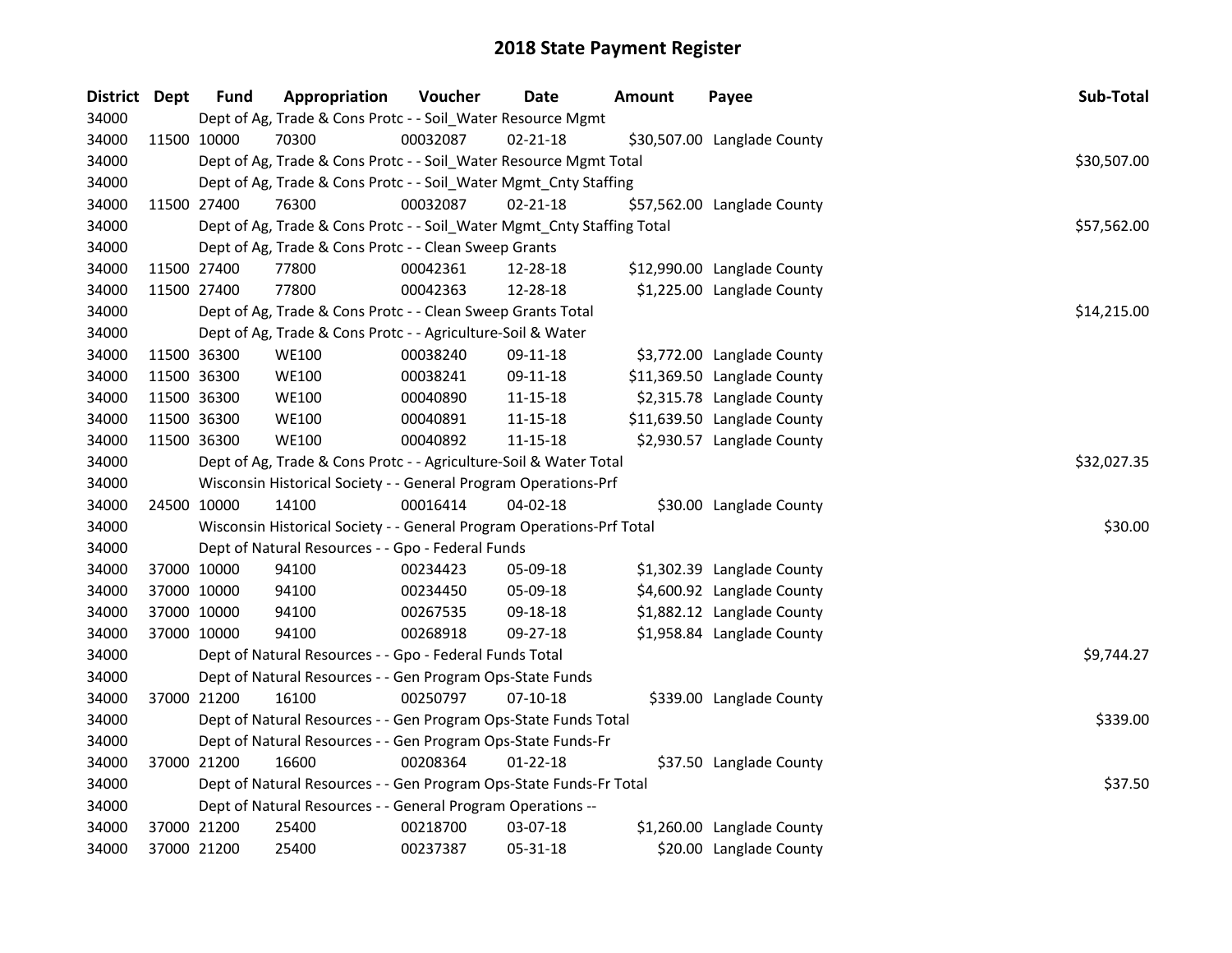| District Dept | <b>Fund</b> | Appropriation                                                      | Voucher  | Date           | <b>Amount</b> | Payee                       | Sub-Total   |
|---------------|-------------|--------------------------------------------------------------------|----------|----------------|---------------|-----------------------------|-------------|
| 34000         | 37000 21200 | 25400                                                              | 00248690 | 07-03-18       |               | \$7,029.58 Langlade County  |             |
| 34000         | 37000 21200 | 25400                                                              | 00252051 | 07-13-18       |               | \$870.00 Langlade County    |             |
| 34000         | 37000 21200 | 25400                                                              | 00271643 | 10-31-18       |               | \$167.65 Langlade County    |             |
| 34000         | 37000 21200 | 25400                                                              | 00282620 | 12-03-18       |               | \$780.00 Langlade County    |             |
| 34000         | 37000 21200 | 25400                                                              | 00286083 | 12-19-18       |               | \$2,220.00 Langlade County  |             |
| 34000         | 37000 21200 | 25400                                                              | 00286798 | 12-28-18       |               | \$90.00 Langlade County     |             |
| 34000         |             | Dept of Natural Resources - - General Program Operations -- Total  |          |                |               |                             | \$12,437.23 |
| 34000         |             | Dept of Natural Resources - - Gpo-State Funds                      |          |                |               |                             |             |
| 34000         | 37000 21200 | 45900                                                              | 00202733 | $01 - 04 - 18$ |               | \$177.10 Langlade County    |             |
| 34000         |             | Dept of Natural Resources - - Gpo-State Funds Total                |          |                |               |                             | \$177.10    |
| 34000         |             | Dept of Natural Resources - - Recreation Aids- Utility Terra       |          |                |               |                             |             |
| 34000         | 37000 21200 | 54700                                                              | 00280087 | 11-15-18       |               | \$32,287.68 Langlade County |             |
| 34000         |             | Dept of Natural Resources - - Recreation Aids- Utility Terra Total |          |                |               |                             | \$32,287.68 |
| 34000         |             | Dept of Natural Resources - - Venison Processing                   |          |                |               |                             |             |
| 34000         | 37000 21200 | 54900                                                              | 00220095 | $03 - 15 - 18$ |               | \$354.00 Langlade County    |             |
| 34000         |             | Dept of Natural Resources - - Venison Processing Total             |          |                |               |                             | \$354.00    |
| 34000         |             | Dept of Natural Resources - - Enf A - Atv & Utv Enforcement        |          |                |               |                             |             |
| 34000         | 37000 21200 | 55100                                                              | 00268546 | 09-27-18       |               | \$5,552.30 Langlade County  |             |
| 34000         |             | Dept of Natural Resources - - Enf A - Atv & Utv Enforcement Total  |          |                |               |                             | \$5,552.30  |
| 34000         |             | Dept of Natural Resources - - Wildlife Damage Claims & Abat        |          |                |               |                             |             |
| 34000         | 37000 21200 | 55300                                                              | 00220095 | 03-15-18       |               | \$15,464.43 Langlade County |             |
| 34000         |             | Dept of Natural Resources - - Wildlife Damage Claims & Abat Total  |          |                |               |                             | \$15,464.43 |
| 34000         |             | Dept of Natural Resources - - Resaids - County Cons Aids           |          |                |               |                             |             |
| 34000         | 37000 21200 | 56300                                                              | 00233289 | 05-09-18       |               | \$1,561.62 Langlade County  |             |
| 34000         |             | Dept of Natural Resources - - Resaids - County Cons Aids Total     |          |                |               |                             | \$1,561.62  |
| 34000         |             | Dept of Natural Resources - - Ra- Fish, WI & Forestry              |          |                |               |                             |             |
| 34000         | 37000 21200 | 56400                                                              | 00228628 | 04-19-18       |               | \$6,093.47 Langlade County  |             |
| 34000         |             | Dept of Natural Resources - - Ra- Fish, WI & Forestry Total        |          |                |               |                             | \$6,093.47  |
| 34000         |             | Dept of Natural Resources - - Resaids - Forest Croplnd & Mfl       |          |                |               |                             |             |
| 34000         | 37000 21200 | 56600                                                              | 00267469 | 09-17-18       |               | \$49,875.84 Langlade County |             |
| 34000         |             | Dept of Natural Resources - - Resaids - Forest CropInd & Mfl Total |          |                |               |                             | \$49,875.84 |
| 34000         |             | Dept of Natural Resources - - Resaids - Cnty Forst & Admin         |          |                |               |                             |             |
| 34000         | 37000 21200 | 57200                                                              | 00216331 | 02-26-18       |               | \$49,660.80 Langlade County |             |
| 34000         |             | Dept of Natural Resources - - Resaids - Cnty Forst & Admin Total   |          |                |               |                             | \$49,660.80 |
| 34000         |             | Dept of Natural Resources - - Ra- Cnty Snow Trail & Area Aid       |          |                |               |                             |             |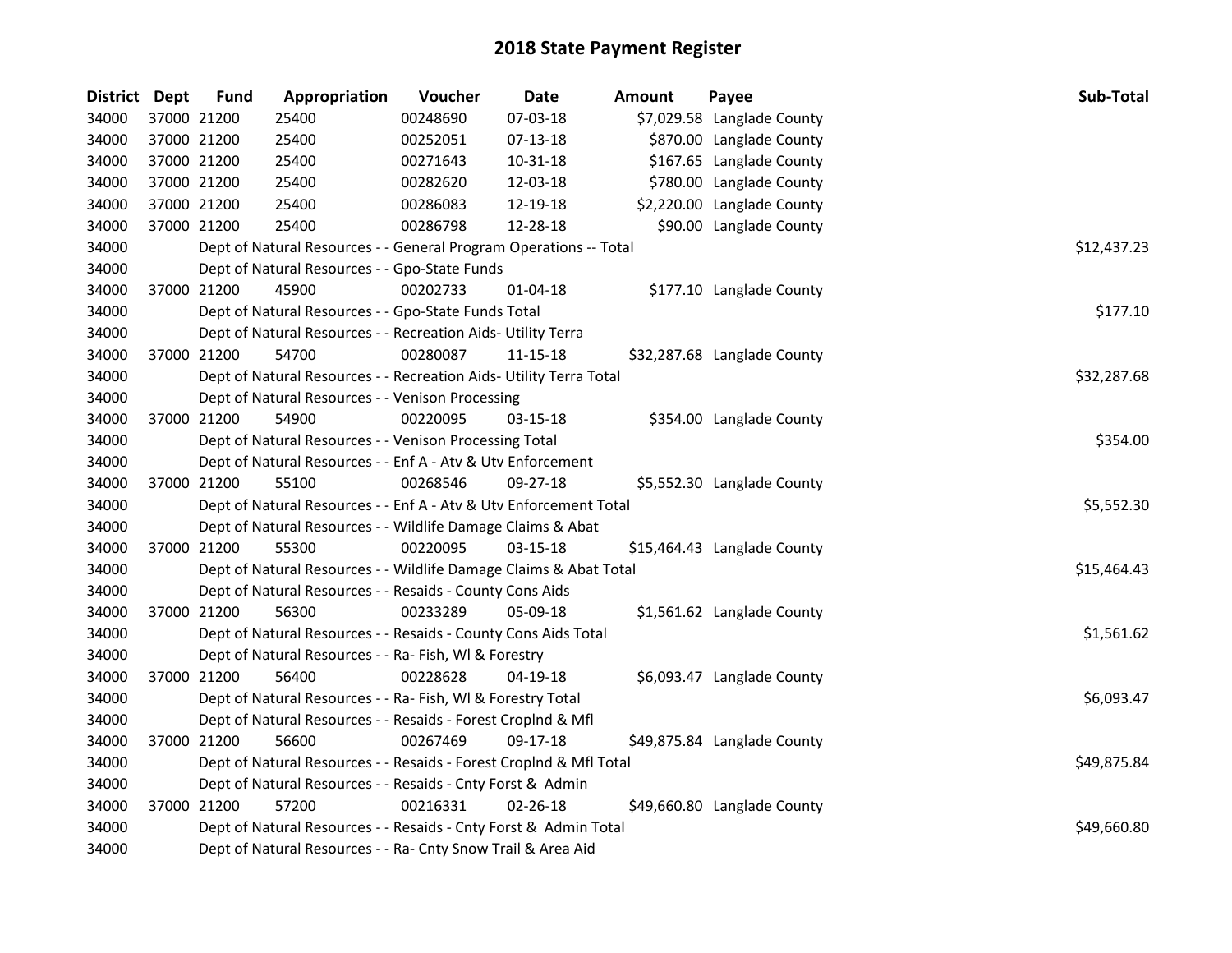| District Dept | <b>Fund</b> | Appropriation                                                      | Voucher  | <b>Date</b>    | Amount | Payee                        | Sub-Total    |
|---------------|-------------|--------------------------------------------------------------------|----------|----------------|--------|------------------------------|--------------|
| 34000         | 37000 21200 | 57400                                                              | 00210506 | $01 - 31 - 18$ |        | \$5,055.75 Langlade County   |              |
| 34000         | 37000 21200 | 57400                                                              | 00284807 | 12-13-18       |        | \$99,907.50 Langlade County  |              |
| 34000         | 37000 21200 | 57400                                                              | 00284809 | 12-13-18       |        | \$76,875.00 Langlade County  |              |
| 34000         |             | Dept of Natural Resources - - Ra- Cnty Snow Trail & Area Aid Total |          |                |        |                              | \$181,838.25 |
| 34000         |             | Dept of Natural Resources - - Ra- Snowmobile Trail Areas           |          |                |        |                              |              |
| 34000         | 37000 21200 | 57500                                                              | 00208157 | $01 - 22 - 18$ |        | \$11,299.94 Langlade County  |              |
| 34000         | 37000 21200 | 57500                                                              | 00261427 | 08-24-18       |        | \$82,755.00 Langlade County  |              |
| 34000         | 37000 21200 | 57500                                                              | 00262372 | 08-27-18       |        | \$82,755.00 Langlade County  |              |
| 34000         | 37000 21200 | 57500                                                              | 00268877 | 09-26-18       |        | \$54,624.50 Langlade County  |              |
| 34000         |             | Dept of Natural Resources - - Ra- Snowmobile Trail Areas Total     |          |                |        |                              | \$231,434.44 |
| 34000         |             | Dept of Natural Resources - - Ra- Atv Prj Aids, Gas Tax Pymt       |          |                |        |                              |              |
| 34000         | 37000 21200 | 57600                                                              | 00261425 | 08-24-18       |        | \$26,465.00 Langlade County  |              |
| 34000         | 37000 21200 | 57600                                                              | 00261430 | 08-24-18       |        | \$525.00 Langlade County     |              |
| 34000         | 37000 21200 | 57600                                                              | 00262365 | 08-27-18       |        | \$26,465.00 Langlade County  |              |
| 34000         | 37000 21200 | 57600                                                              | 00262368 | 08-27-18       |        | \$37,187.50 Langlade County  |              |
| 34000         | 37000 21200 | 57600                                                              | 00262370 | 08-27-18       |        | \$690.00 Langlade County     |              |
| 34000         | 37000 21200 | 57600                                                              | 00267498 | 09-18-18       |        | \$32,531.38 Langlade County  |              |
| 34000         |             | Dept of Natural Resources - - Ra- Atv Prj Aids, Gas Tax Pymt Total |          |                |        |                              | \$123,863.88 |
| 34000         |             | Dept of Natural Resources - - Ra- Atv Project Aids                 |          |                |        |                              |              |
| 34000         | 37000 21200 | 57700                                                              | 00210509 | $01 - 31 - 18$ |        | \$5,055.75 Langlade County   |              |
| 34000         | 37000 21200 | 57700                                                              | 00284805 | 12-13-18       |        | \$198,585.75 Langlade County |              |
| 34000         |             | Dept of Natural Resources - - Ra- Atv Project Aids Total           |          |                |        |                              | \$203,641.50 |
| 34000         |             | Dept of Natural Resources - - Resaids - Pymt In Lieu Tax Fed       |          |                |        |                              |              |
| 34000         | 37000 21200 | 58400                                                              | 00270436 | 10-01-18       |        | \$18.95 Langlade County      |              |
| 34000         |             | Dept of Natural Resources - - Resaids - Pymt In Lieu Tax Fed Total |          |                |        |                              | \$18.95      |
| 34000         |             | Dept of Natural Resources - - Ea - Lake Protection                 |          |                |        |                              |              |
| 34000         | 37000 21200 | 66300                                                              | 00240920 | 06-05-18       |        | \$24,218.50 Langlade County  |              |
| 34000         |             | Dept of Natural Resources - - Ea - Lake Protection Total           |          |                |        |                              | \$24,218.50  |
| 34000         |             | Dept of Natural Resources - - Ea - Invasive Aqu & Lake Mon         |          |                |        |                              |              |
| 34000         | 37000 21200 | 67800                                                              | 00277299 | 11-05-18       |        | \$228.70 Langlade County     |              |
| 34000         |             | Dept of Natural Resources - - Ea - Invasive Aqu & Lake Mon Total   |          |                |        |                              | \$228.70     |
| 34000         |             | Dept of Natural Resources - - Gpo--State Funds                     |          |                |        |                              |              |
| 34000         | 37000 21200 | 86100                                                              | 00242833 | 06-11-18       |        | \$75.00 Langlade County      |              |
| 34000         |             | Dept of Natural Resources - - Gpo--State Funds Total               |          |                |        |                              | \$75.00      |
| 34000         |             | Dept of Natural Resources - - Land Acquisition                     |          |                |        |                              |              |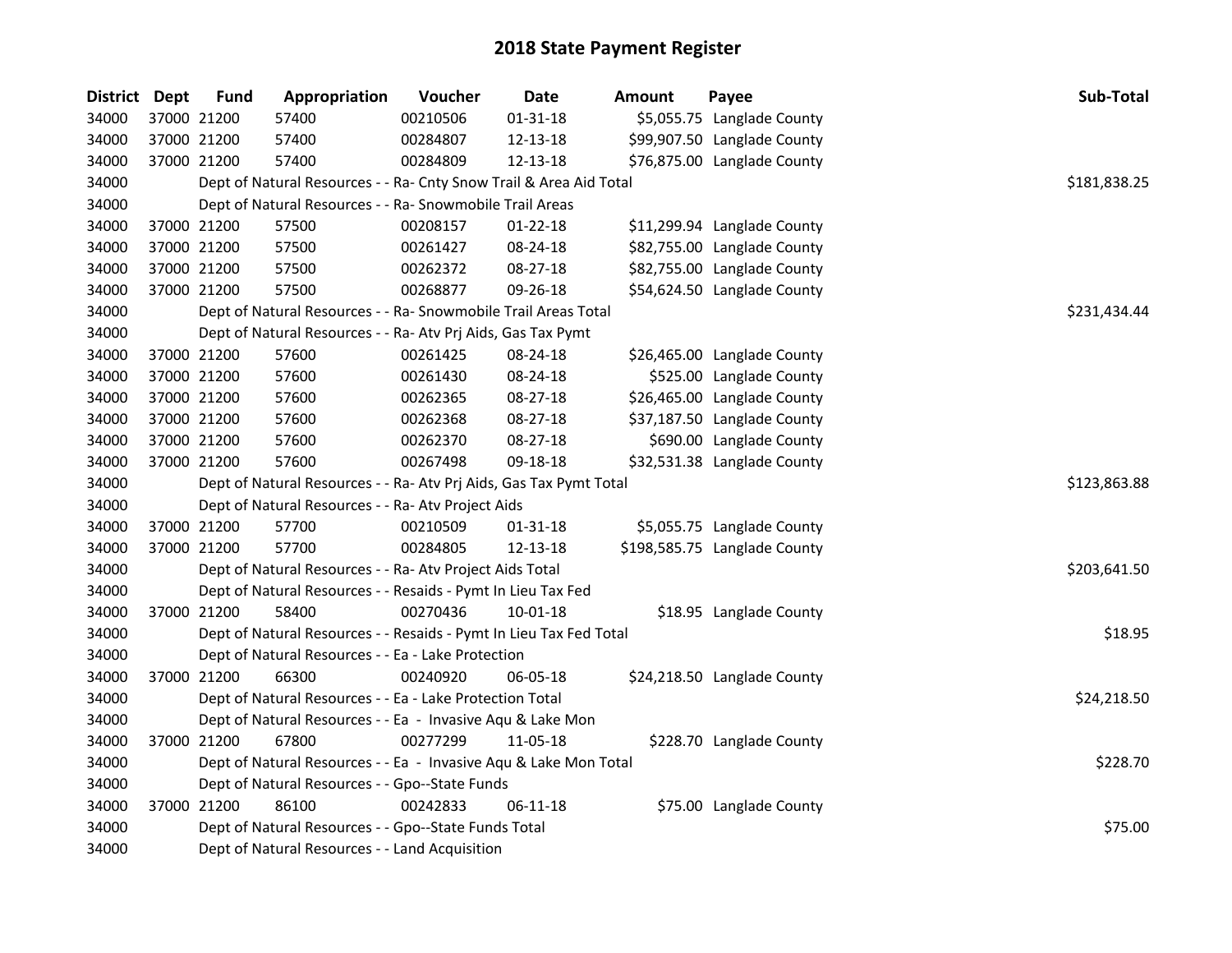| District Dept | <b>Fund</b> | Appropriation                                            | Voucher  | Date           | <b>Amount</b> | Payee                        | Sub-Total    |
|---------------|-------------|----------------------------------------------------------|----------|----------------|---------------|------------------------------|--------------|
| 34000         | 37000 36300 | <b>TA100</b>                                             | 00236102 | 05-16-18       |               | \$30.00 Langlade County      |              |
| 34000         | 37000 36300 | <b>TA100</b>                                             | 00238937 | 05-25-18       |               | \$3.00 Langlade County       |              |
| 34000         |             | Dept of Natural Resources - - Land Acquisition Total     |          |                |               |                              | \$33.00      |
| 34000         |             | WI Dept of Transportation - - Eldly&Disa Co/Aid Sf       |          |                |               |                              |              |
| 34000         | 39500 21100 | 16800                                                    | 00229640 | 03-14-18       |               | \$70,970.00 Langlade County  |              |
| 34000         |             | WI Dept of Transportation - - Eldly&Disa Co/Aid Sf Total |          |                |               |                              | \$70,970.00  |
| 34000         |             | WI Dept of Transportation - - County Forest Aids         |          |                |               |                              |              |
| 34000         | 39500 21100 | 17000                                                    | 00223731 | $02 - 21 - 18$ |               | \$2,393.51 Langlade County   |              |
| 34000         |             | WI Dept of Transportation - - County Forest Aids Total   |          |                |               |                              | \$2,393.51   |
| 34000         |             | WI Dept of Transportation - - Trans Aids To Co.-Sf       |          |                |               |                              |              |
| 34000         | 39500 21100 | 19000                                                    | 00203646 | $01 - 02 - 18$ |               | \$161,040.91 Langlade County |              |
| 34000         | 39500 21100 | 19000                                                    | 00267854 | 07-02-18       |               | \$322,081.82 Langlade County |              |
| 34000         | 39500 21100 | 19000                                                    | 00301906 | 10-01-18       |               | \$161,040.94 Langlade County |              |
| 34000         |             | WI Dept of Transportation - - Trans Aids To Co.-Sf Total |          |                |               |                              | \$644,163.67 |
| 34000         |             | WI Dept of Transportation - - Trnsprt Alternats Lf       |          |                |               |                              |              |
| 34000         | 39500 21100 | 22600                                                    | 00221239 | 02-13-18       |               | \$2,350.00 Langlade County   |              |
| 34000         | 39500 21100 | 22600                                                    | 00288334 | 08-20-18       |               | \$2,350.00 Langlade County   |              |
| 34000         | 39500 21100 | 22600                                                    | 00321851 | 11-09-18       |               | \$2,350.00 Langlade County   |              |
| 34000         |             | WI Dept of Transportation - - Trnsprt Alternats Lf Total |          |                |               |                              | \$7,050.00   |
| 34000         |             | WI Dept of Transportation - - Trnsprt Alternats Ff       |          |                |               |                              |              |
| 34000         | 39500 21100 | 22700                                                    | 00221239 | $02 - 13 - 18$ |               | \$9,400.00 Langlade County   |              |
| 34000         | 39500 21100 | 22700                                                    | 00288334 | 08-20-18       |               | \$9,400.00 Langlade County   |              |
| 34000         | 39500 21100 | 22700                                                    | 00321851 | 11-09-18       |               | \$9,400.00 Langlade County   |              |
| 34000         |             | WI Dept of Transportation - - Trnsprt Alternats Ff Total |          |                |               |                              | \$28,200.00  |
| 34000         |             | WI Dept of Transportation - - Loc Rd Imp Prg St Fd       |          |                |               |                              |              |
| 34000         | 39500 21100 | 27800                                                    | 00278473 | $07 - 25 - 18$ |               | \$3,461.08 Langlade County   |              |
| 34000         |             | WI Dept of Transportation - - Loc Rd Imp Prg St Fd Total |          |                |               |                              | \$3,461.08   |
| 34000         |             | WI Dept of Transportation - - St Hwy Rehab, Sf           |          |                |               |                              |              |
| 34000         | 39500 21100 | 36300                                                    | 00256335 | 05-23-18       |               | \$4.00 Langlade County       |              |
| 34000         | 39500 21100 | 36300                                                    | 00294446 | 09-14-18       |               | \$3.00 Langlade County       |              |
| 34000         | 39500 21100 | 36300                                                    | 00309574 | $10 - 11 - 18$ |               | \$3.00 Langlade County       |              |
| 34000         | 39500 21100 | 36300                                                    | 00315627 | 11-02-18       |               | \$4.00 Langlade County       |              |
| 34000         | 39500 21100 | 36300                                                    | 00316349 | 10-31-18       |               | \$3.00 Langlade County       |              |
| 34000         | 39500 21100 | 36300                                                    | 00331243 | 12-14-18       |               | \$2.00 Langlade County       |              |
| 34000         |             | WI Dept of Transportation - - St Hwy Rehab, Sf Total     |          |                |               |                              | \$19.00      |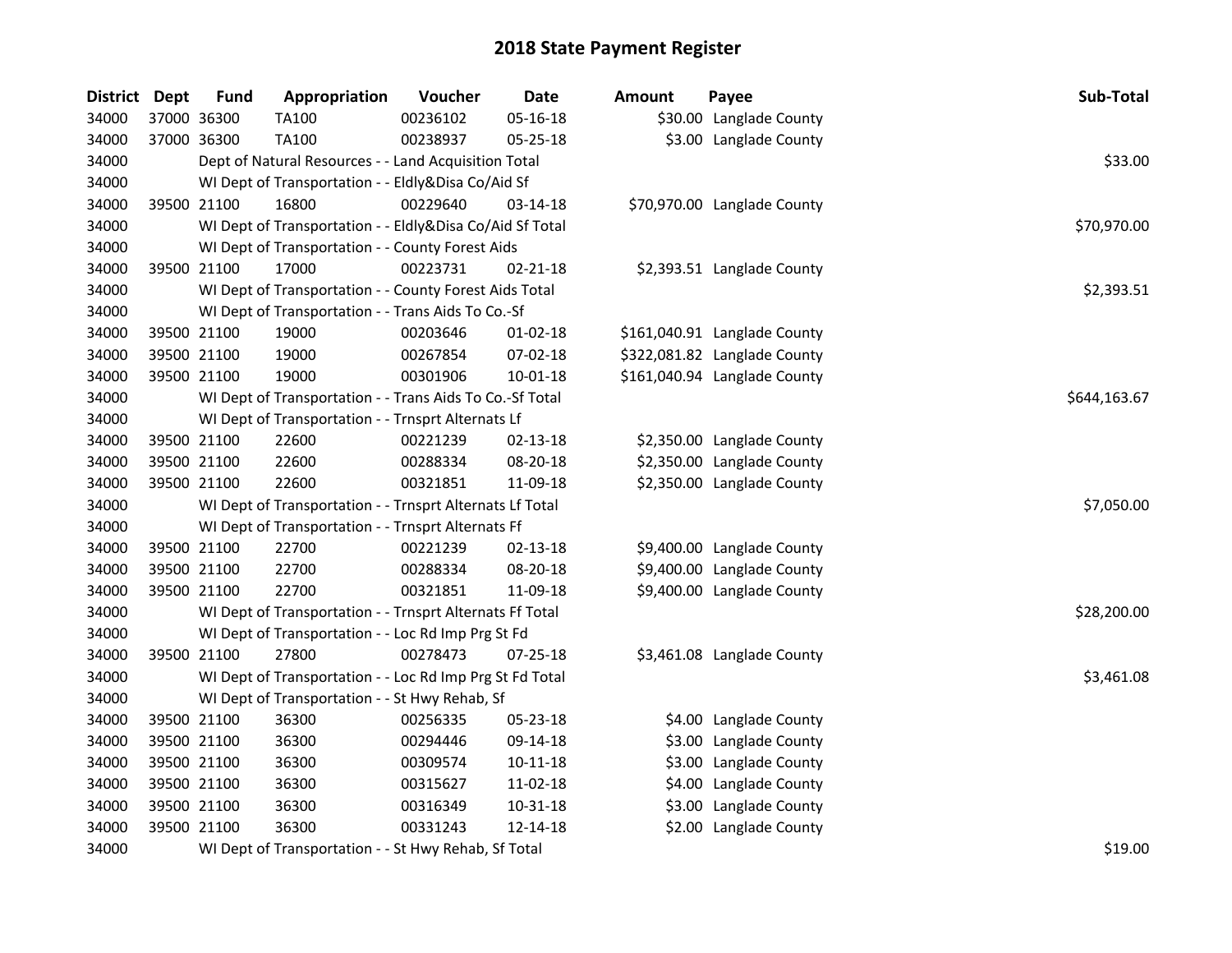| <b>District</b> | <b>Dept</b> | <b>Fund</b> | Appropriation                                           | Voucher  | Date           | <b>Amount</b> | Payee                        | Sub-Total    |
|-----------------|-------------|-------------|---------------------------------------------------------|----------|----------------|---------------|------------------------------|--------------|
| 34000           |             |             | WI Dept of Transportation - - Hwy Mgmt & Opers Sf       |          |                |               |                              |              |
| 34000           |             | 39500 21100 | 36500                                                   | 00213951 | $01 - 22 - 18$ |               | \$482.98 Langlade County     |              |
| 34000           | 39500 21100 |             | 36500                                                   | 00219409 | 02-07-18       |               | \$162.00 Langlade County     |              |
| 34000           |             | 39500 21100 | 36500                                                   | 00225488 | 02-26-18       |               | \$162.00 Langlade County     |              |
| 34000           |             | 39500 21100 | 36500                                                   | 00233708 | 03-23-18       |               | \$11,047.22 Langlade County  |              |
| 34000           |             | 39500 21100 | 36500                                                   | 00251860 | 05-10-18       |               | \$459.02 Langlade County     |              |
| 34000           |             | 39500 21100 | 36500                                                   | 00252141 | 05-10-18       |               | \$279.15 Langlade County     |              |
| 34000           | 39500 21100 |             | 36500                                                   | 00256021 | 05-23-18       |               | \$4,193.13 Langlade County   |              |
| 34000           |             | 39500 21100 | 36500                                                   | 00267487 | 06-27-18       |               | \$321.33 Langlade County     |              |
| 34000           | 39500 21100 |             | 36500                                                   | 00282711 | 08-06-18       |               | \$9,338.96 Langlade County   |              |
| 34000           | 39500 21100 |             | 36500                                                   | 00291220 | 08-28-18       |               | \$2,065.19 Langlade County   |              |
| 34000           | 39500 21100 |             | 36500                                                   | 00295369 | 09-11-18       |               | \$23,358.42 Langlade County  |              |
| 34000           | 39500 21100 |             | 36500                                                   | 00306842 | 10-05-18       |               | \$21,302.93 Langlade County  |              |
| 34000           | 39500 21100 |             | 36500                                                   | 00308515 | 10-09-18       |               | \$13,717.64 Langlade County  |              |
| 34000           |             | 39500 21100 | 36500                                                   | 00324248 | 11-20-18       |               | \$35,207.00 Langlade County  |              |
| 34000           |             |             | WI Dept of Transportation - - Hwy Mgmt & Opers Sf Total |          |                |               |                              | \$122,096.97 |
| 34000           |             |             | WI Dept of Transportation - - Routine Maint Sf          |          |                |               |                              |              |
| 34000           |             | 39500 21100 | 36800                                                   | 00211875 | $01 - 16 - 18$ |               | \$630.93 Langlade County     |              |
| 34000           |             | 39500 21100 | 36800                                                   | 00213951 | $01 - 22 - 18$ |               | \$143,414.10 Langlade County |              |
| 34000           |             | 39500 21100 | 36800                                                   | 00219409 | 02-07-18       |               | \$76,664.73 Langlade County  |              |
| 34000           | 39500 21100 |             | 36800                                                   | 00225488 | 02-26-18       |               | \$100,856.20 Langlade County |              |
| 34000           | 39500 21100 |             | 36800                                                   | 00233708 | 03-23-18       |               | \$3,633.58 Langlade County   |              |
| 34000           | 39500 21100 |             | 36800                                                   | 00251860 | 05-10-18       |               | \$107,423.59 Langlade County |              |
| 34000           | 39500 21100 |             | 36800                                                   | 00252141 | 05-10-18       |               | \$121,253.84 Langlade County |              |
| 34000           | 39500 21100 |             | 36800                                                   | 00256021 | 05-23-18       |               | \$109,456.90 Langlade County |              |
| 34000           |             | 39500 21100 | 36800                                                   | 00267487 | 06-27-18       |               | \$154,613.86 Langlade County |              |
| 34000           | 39500 21100 |             | 36800                                                   | 00278968 | 07-25-18       |               | \$61,483.51 Langlade County  |              |
| 34000           |             | 39500 21100 | 36800                                                   | 00279975 | 07-27-18       |               | \$46,375.35 Langlade County  |              |
| 34000           |             | 39500 21100 | 36800                                                   | 00282711 | 08-06-18       |               | \$95,414.54 Langlade County  |              |
| 34000           |             | 39500 21100 | 36800                                                   | 00291269 | 08-29-18       |               | \$23,994.98 Langlade County  |              |
| 34000           |             | 39500 21100 | 36800                                                   | 00291270 | 08-29-18       |               | \$33,085.62 Langlade County  |              |
| 34000           |             | 39500 21100 | 36800                                                   | 00295369 | 09-11-18       |               | \$158,472.27 Langlade County |              |
| 34000           | 39500 21100 |             | 36800                                                   | 00299665 | 09-21-18       |               | \$24,609.04 Langlade County  |              |
| 34000           | 39500 21100 |             | 36800                                                   | 00299666 | 09-21-18       |               | \$471.92 Langlade County     |              |
| 34000           | 39500 21100 |             | 36800                                                   | 00299668 | 09-21-18       |               | \$346.37 Langlade County     |              |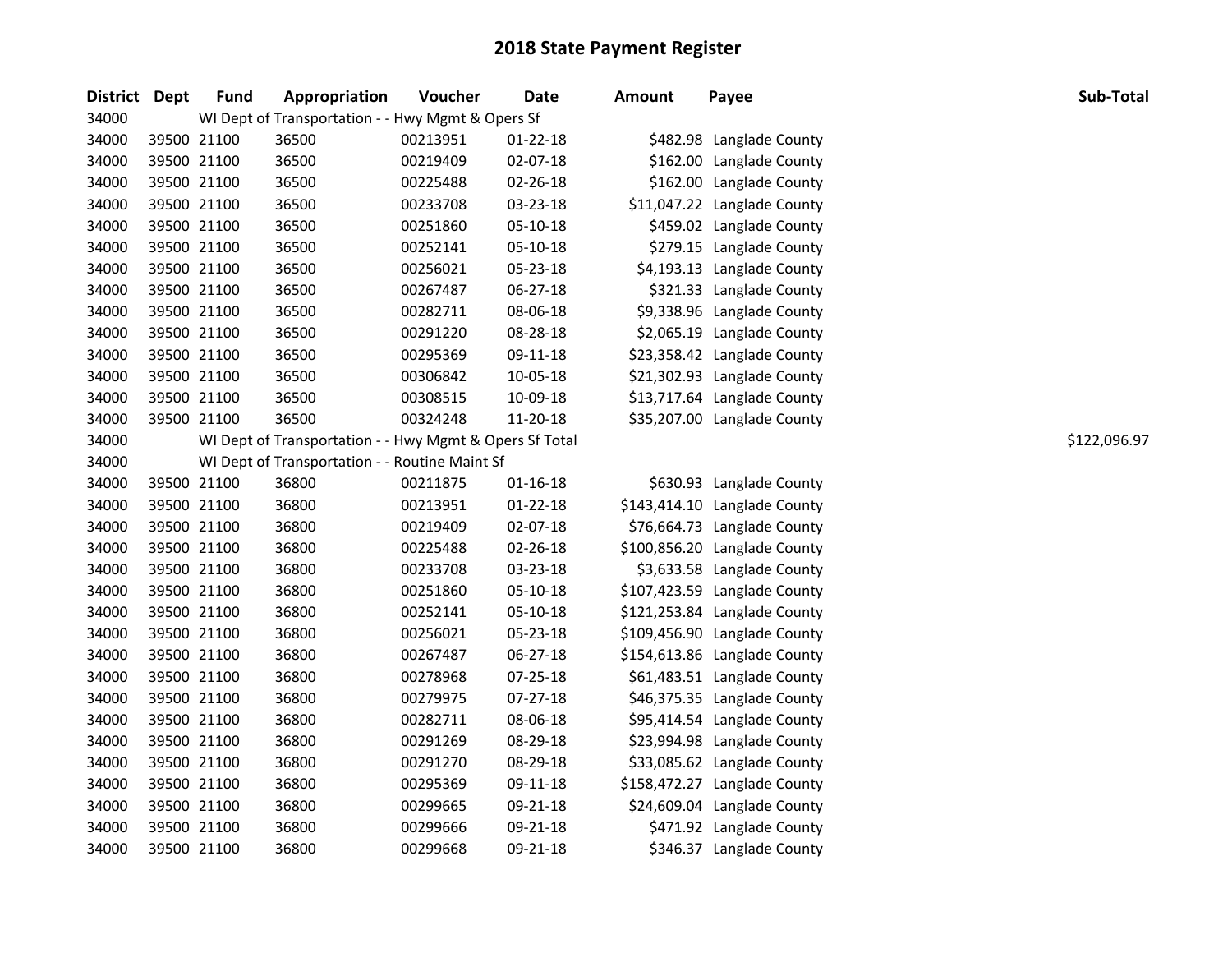| District Dept | <b>Fund</b> | Appropriation                                                      | Voucher  | <b>Date</b>    | Amount | Payee                                                                                                         | Sub-Total      |
|---------------|-------------|--------------------------------------------------------------------|----------|----------------|--------|---------------------------------------------------------------------------------------------------------------|----------------|
| 34000         | 39500 21100 | 36800                                                              | 00306842 | 10-05-18       |        | \$52,979.00 Langlade County                                                                                   |                |
| 34000         | 39500 21100 | 36800                                                              | 00308515 | 10-09-18       |        | \$75,161.33 Langlade County                                                                                   |                |
| 34000         | 39500 21100 | 36800                                                              | 00318062 | 10-31-18       |        | \$338.50 Langlade County                                                                                      |                |
| 34000         | 39500 21100 | 36800                                                              | 00320616 | 11-07-18       |        | \$899.38 Langlade County                                                                                      |                |
| 34000         | 39500 21100 | 36800                                                              | 00322626 | 11-13-18       |        | \$636.94 Langlade County                                                                                      |                |
| 34000         | 39500 21100 | 36800                                                              | 00324248 | 11-20-18       |        | \$95,264.85 Langlade County                                                                                   |                |
| 34000         |             | WI Dept of Transportation - - Routine Maint Sf Total               |          |                |        |                                                                                                               | \$1,487,481.33 |
| 34000         |             | WI Dept of Transportation - - Hwy Mgmt & Opers Lf                  |          |                |        |                                                                                                               |                |
| 34000         | 39500 21100 | 37500                                                              | 00213951 | $01-22-18$     |        | \$437.28 Langlade County                                                                                      |                |
| 34000         |             | WI Dept of Transportation - - Hwy Mgmt & Opers Lf Total            |          |                |        |                                                                                                               | \$437.28       |
| 34000         |             | WI Dept of Transportation - - Routine Maint Ff                     |          |                |        |                                                                                                               |                |
| 34000         | 39500 21100 | 38000                                                              | 00213951 | $01-22-18$     |        | \$13,288.29 Langlade County                                                                                   |                |
| 34000         |             | WI Dept of Transportation - - Routine Maint Ff Total               |          |                |        |                                                                                                               | \$13,288.29    |
| 34000         |             | Department of Corrections - - Corrections Contracts And Agre       |          |                |        |                                                                                                               |                |
| 34000         | 41000 10000 | 11400                                                              | 00185717 | 02-01-18       |        | \$1,286.50 Langlade County                                                                                    |                |
| 34000         | 41000 10000 | 11400                                                              | 00192054 | 02-28-18       |        | \$3,142.28 Langlade County                                                                                    |                |
| 34000         | 41000 10000 | 11400                                                              | 00195006 | 03-14-18       |        | \$1,698.18 Langlade County                                                                                    |                |
| 34000         | 41000 10000 | 11400                                                              | 00205758 | 05-03-18       |        | \$2,367.16 Langlade County                                                                                    |                |
| 34000         | 41000 10000 | 11400                                                              | 00212404 | 06-01-18       |        | \$2,315.17 Langlade County                                                                                    |                |
| 34000         | 41000 10000 | 11400                                                              | 00216782 | 06-20-18       |        | \$1,080.66 Langlade County                                                                                    |                |
| 34000         | 41000 10000 | 11400                                                              | 00223533 | 07-19-18       |        | \$3,859.50 Langlade County                                                                                    |                |
| 34000         | 41000 10000 | 11400                                                              | 00232115 | 08-31-18       |        | \$3,962.42 Langlade County                                                                                    |                |
| 34000         | 41000 10000 | 11400                                                              | 00237125 | 10-05-18       |        | \$2,984.68 Langlade County                                                                                    |                |
| 34000         | 41000 10000 | 11400                                                              | 00245264 | $10 - 31 - 18$ |        | \$977.74 Langlade County                                                                                      |                |
| 34000         | 41000 10000 | 11400                                                              | 00256811 | 12-26-18       |        | \$463.14 Langlade County                                                                                      |                |
| 34000         |             | Department of Corrections - - Corrections Contracts And Agre Total |          |                |        |                                                                                                               | \$24,137.43    |
| 34000         |             |                                                                    |          |                |        | Department of Corrections - - Reimbursing Counties For Probation, Extended Supervision And Parole Holds       |                |
| 34000         | 41000 10000 | 11600                                                              | 00246207 | 11-02-18       |        | \$7,068.00 Langlade County                                                                                    |                |
| 34000         |             |                                                                    |          |                |        | Department of Corrections - - Reimbursing Counties For Probation, Extended Supervision And Parole Holds Total | \$7,068.00     |
| 34000         |             | Department of Corrections - - Probation, Parole And Extended       |          |                |        |                                                                                                               |                |
| 34000         | 41000 10000 | 18700                                                              | 00246207 | 11-02-18       |        | \$532.00 Langlade County                                                                                      |                |
| 34000         |             | Department of Corrections - - Probation, Parole And Extended Total |          |                |        |                                                                                                               | \$532.00       |
| 34000         |             | Department of Health Services - - State/Federal Aids               |          |                |        |                                                                                                               |                |
| 34000         | 43500 10000 | 00000                                                              | 90808    | 01-02-18       |        | \$1,410.00 Langlade County                                                                                    |                |
| 34000         | 43500 10000 | 00000                                                              | 90809    | $02 - 01 - 18$ |        | \$17,006.00 Langlade County                                                                                   |                |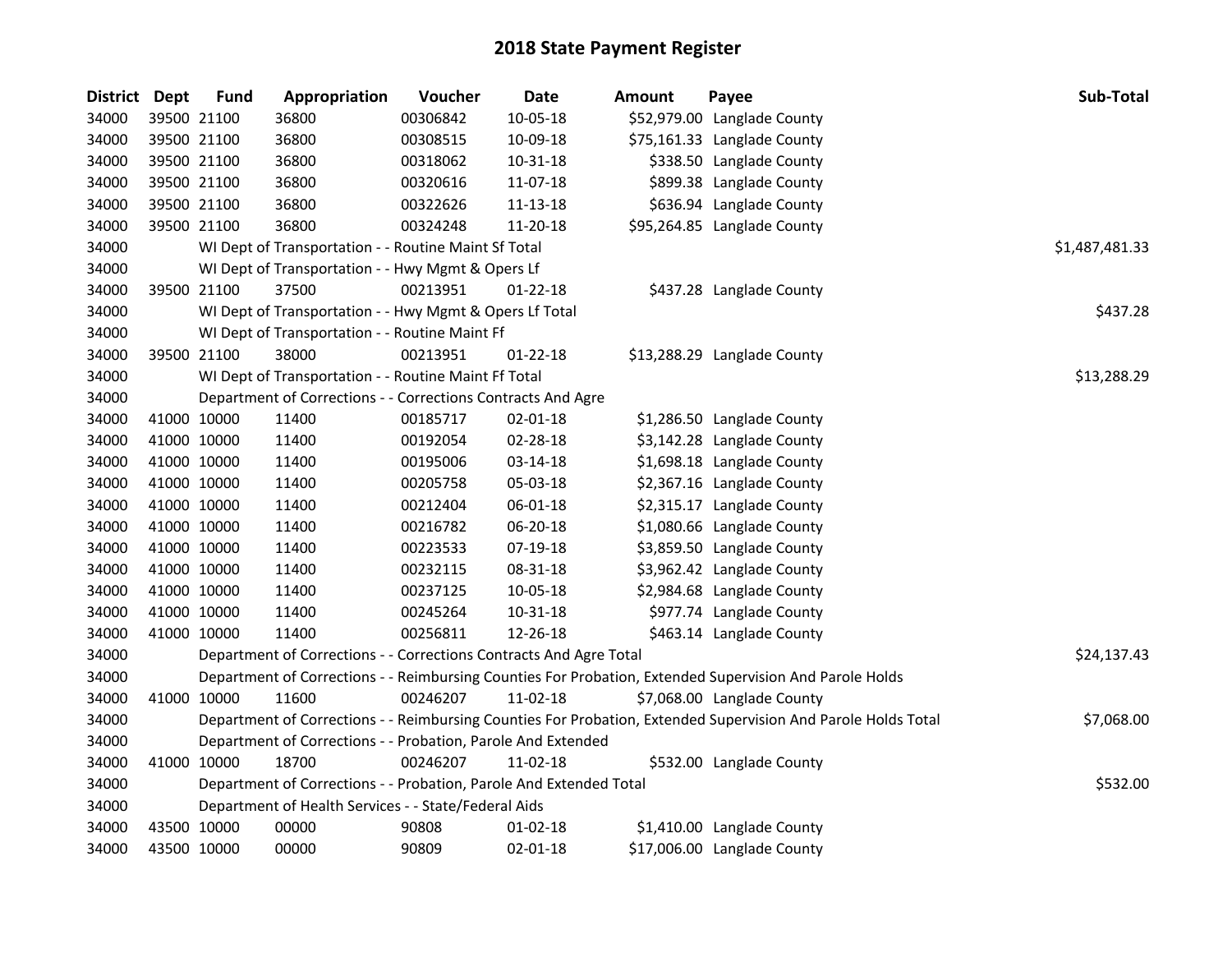| <b>District</b> | Dept | <b>Fund</b> | Appropriation                                                          | Voucher  | <b>Date</b>    | <b>Amount</b> | Payee                       | Sub-Total   |
|-----------------|------|-------------|------------------------------------------------------------------------|----------|----------------|---------------|-----------------------------|-------------|
| 34000           |      | 43500 10000 | 00000                                                                  | 90810    | 03-01-18       | \$6,519.00    | Langlade County             |             |
| 34000           |      | 43500 10000 | 00000                                                                  | 90812    | 04-02-18       |               | \$15,672.00 Langlade County |             |
| 34000           |      | 43500 10000 | 00000                                                                  | 90814    | 06-01-18       |               | \$4,087.00 Langlade County  |             |
| 34000           |      | 43500 10000 | 00000                                                                  | 90900    | 07-02-18       |               | \$8,679.00 Langlade County  |             |
| 34000           |      | 43500 10000 | 00000                                                                  | 90901    | 08-01-18       |               | \$5,485.00 Langlade County  |             |
| 34000           |      | 43500 10000 | 00000                                                                  | 90902    | 09-04-18       |               | \$1,221.00 Langlade County  |             |
| 34000           |      | 43500 10000 | 00000                                                                  | 90903    | $10 - 01 - 18$ |               | \$1,504.00 Langlade County  |             |
| 34000           |      | 43500 10000 | 00000                                                                  | 90904    | 11-01-18       |               | \$744.00 Langlade County    |             |
| 34000           |      |             | Department of Health Services - - State/Federal Aids Total             |          |                |               |                             | \$62,327.00 |
| 34000           |      |             | Department of Health Services - - Federal Projects Operations          |          |                |               |                             |             |
| 34000           |      | 43500 10000 | 14900                                                                  | 00230825 | 09-06-18       |               | \$22.09 Langlade County     |             |
| 34000           |      | 43500 10000 | 14900                                                                  | 00230829 | 09-06-18       |               | \$632.82 Langlade County    |             |
| 34000           |      | 43500 10000 | 14900                                                                  | 00243464 | 11-06-18       |               | \$808.45 Langlade County    |             |
| 34000           |      | 43500 10000 | 14900                                                                  | 00243479 | 11-06-18       |               | \$690.25 Langlade County    |             |
| 34000           |      |             | Department of Health Services - - Federal Projects Operations Total    |          |                |               |                             | \$2,153.61  |
| 34000           |      |             | Department of Health Services - - General Program Operations           |          |                |               |                             |             |
| 34000           |      | 43500 10000 | 40100                                                                  | 00201992 | 04-25-18       |               | \$1.50 Langlade County      |             |
| 34000           |      | 43500 10000 | 40100                                                                  | 00203421 | 05-02-18       |               | \$1.50 Langlade County      |             |
| 34000           |      | 43500 10000 | 40100                                                                  | 00231891 | 09-12-18       |               | \$1.50 Langlade County      |             |
| 34000           |      | 43500 10000 | 40100                                                                  | 00231892 | 09-12-18       |               | \$1.00 Langlade County      |             |
| 34000           |      | 43500 10000 | 40100                                                                  | 00236501 | 10-03-18       |               | \$1.50 Langlade County      |             |
| 34000           |      | 43500 10000 | 40100                                                                  | 00239471 | $10-17-18$     |               | \$1.50 Langlade County      |             |
| 34000           |      | 43500 10000 | 40100                                                                  | 00248389 | 11-28-18       |               | \$1.50 Langlade County      |             |
| 34000           |      |             | Department of Health Services - - General Program Operations Total     |          |                |               |                             | \$10.00     |
| 34000           |      |             | Department of Health Services - - Medical Assistance State Admin       |          |                |               |                             |             |
| 34000           |      | 43500 10000 | 44000                                                                  | 00201992 | 04-25-18       |               | \$1.50 Langlade County      |             |
| 34000           |      | 43500 10000 | 44000                                                                  | 00203421 | 05-02-18       |               | \$1.50 Langlade County      |             |
| 34000           |      | 43500 10000 | 44000                                                                  | 00231891 | 09-12-18       |               | \$1.50 Langlade County      |             |
| 34000           |      | 43500 10000 | 44000                                                                  | 00231892 | 09-12-18       |               | \$1.00 Langlade County      |             |
| 34000           |      | 43500 10000 | 44000                                                                  | 00236501 | 10-03-18       |               | \$1.50 Langlade County      |             |
| 34000           |      | 43500 10000 | 44000                                                                  | 00239471 | $10-17-18$     |               | \$1.50 Langlade County      |             |
| 34000           |      | 43500 10000 | 44000                                                                  | 00248389 | 11-28-18       |               | \$1.50 Langlade County      |             |
| 34000           |      |             | Department of Health Services - - Medical Assistance State Admin Total |          |                |               |                             | \$10.00     |
| 34000           |      |             | Dept of Children and Families - - Fees For Administrative Servic       |          |                |               |                             |             |
| 34000           |      | 43700 10000 | 23100                                                                  | 00033799 | $01-19-18$     |               | \$10.00 Langlade County     |             |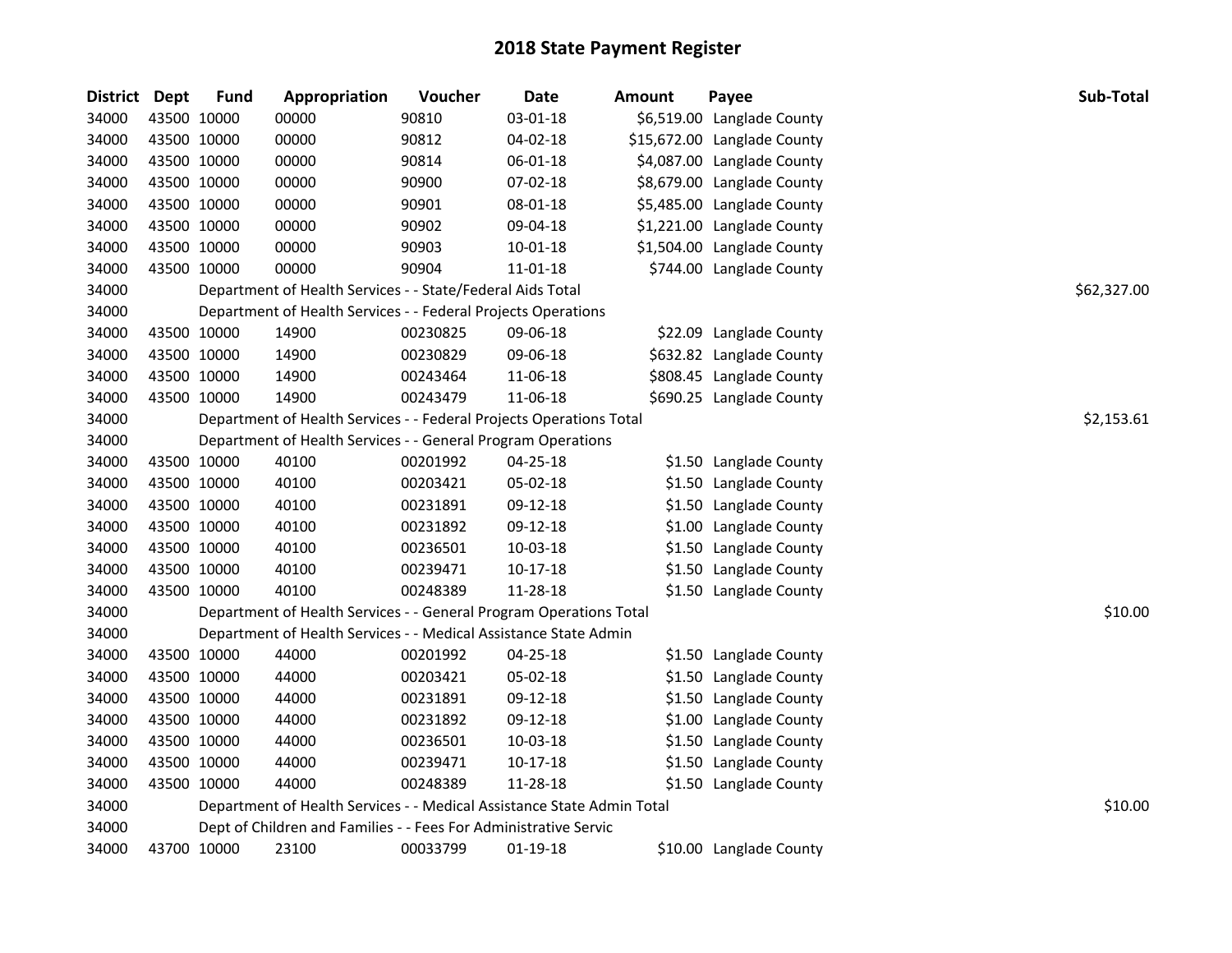| <b>District</b> | <b>Dept</b> | <b>Fund</b> | Appropriation                                                          | Voucher  | <b>Date</b>    | <b>Amount</b> | Payee                        | Sub-Total |
|-----------------|-------------|-------------|------------------------------------------------------------------------|----------|----------------|---------------|------------------------------|-----------|
| 34000           | 43700 10000 |             | 23100                                                                  | 00038258 | $04 - 18 - 18$ |               | \$25.00 Langlade County      |           |
| 34000           | 43700 10000 |             | 23100                                                                  | 00042321 | $07-17-18$     |               | \$20.00 Langlade County      |           |
| 34000           |             |             | Dept of Children and Families - - Fees For Administrative Servic Total |          |                |               |                              | \$55.00   |
| 34000           |             |             | Dept of Children and Families - - General Aids                         |          |                |               |                              |           |
| 34000           | 43700 10000 |             | 99000                                                                  | 00033287 | 01-04-18       |               | \$6,402.56 Langlade County   |           |
| 34000           | 43700 10000 |             | 99000                                                                  | 00034115 | 01-30-18       |               | \$52,364.67 Langlade County  |           |
| 34000           | 43700 10000 |             | 99000                                                                  | 00034195 | 01-30-18       |               | \$34,879.65 Langlade County  |           |
| 34000           | 43700 10000 |             | 99000                                                                  | 00034311 | 02-05-18       |               | \$15,111.93 Langlade County  |           |
| 34000           | 43700 10000 |             | 99000                                                                  | 00034496 | 02-06-18       |               | \$4,179.31 Langlade County   |           |
| 34000           | 43700 10000 |             | 99000                                                                  | 00034856 | $02 - 21 - 18$ |               | \$151.35 Langlade County     |           |
| 34000           | 43700 10000 |             | 99000                                                                  | 00035009 | 02-21-18       |               | \$68.12 Langlade County      |           |
| 34000           | 43700 10000 |             | 99000                                                                  | 00035112 | $02 - 21 - 18$ |               | \$40.05 Langlade County      |           |
| 34000           | 43700 10000 |             | 99000                                                                  | 00035242 | 02-22-18       |               | \$22.50 Langlade County      |           |
| 34000           | 43700 10000 |             | 99000                                                                  | 00035645 | 03-05-18       |               | \$111,106.43 Langlade County |           |
| 34000           | 43700 10000 |             | 99000                                                                  | 00035903 | 03-12-18       |               | \$8,751.00 Langlade County   |           |
| 34000           | 43700 10000 |             | 99000                                                                  | 00036803 | 03-27-18       |               | \$4,029.33 Langlade County   |           |
| 34000           | 43700 10000 |             | 99000                                                                  | 00036948 | 03-30-18       |               | \$365.43 Langlade County     |           |
| 34000           | 43700 10000 |             | 99000                                                                  | 00037084 | 04-03-18       |               | \$5,717.90 Langlade County   |           |
| 34000           | 43700 10000 |             | 99000                                                                  | 00037572 | 04-05-18       |               | \$42,787.82 Langlade County  |           |
| 34000           | 43700 10000 |             | 99000                                                                  | 00038713 | 04-30-18       |               | \$133.62 Langlade County     |           |
| 34000           | 43700 10000 |             | 99000                                                                  | 00038807 | 04-30-18       |               | \$87,086.06 Langlade County  |           |
| 34000           | 43700 10000 |             | 99000                                                                  | 00039183 | 05-07-18       |               | \$23,657.11 Langlade County  |           |
| 34000           | 43700 10000 |             | 99000                                                                  | 00040274 | 06-01-18       |               | \$202.80 Langlade County     |           |
| 34000           | 43700 10000 |             | 99000                                                                  | 00040603 | 06-05-18       |               | \$22,309.52 Langlade County  |           |
| 34000           | 43700 10000 |             | 99000                                                                  | 00041450 | 06-29-18       |               | \$3,080.78 Langlade County   |           |
| 34000           | 43700 10000 |             | 99000                                                                  | 00041622 | 06-29-18       |               | \$17,944.30 Langlade County  |           |
| 34000           | 43700 10000 |             | 99000                                                                  | 00041784 | 07-05-18       |               | \$40,028.05 Langlade County  |           |
| 34000           | 43700 10000 |             | 99000                                                                  | 00042690 | 07-25-18       |               | \$1,381.31 Langlade County   |           |
| 34000           | 43700 10000 |             | 99000                                                                  | 00042798 | 07-31-18       |               | \$77,712.38 Langlade County  |           |
| 34000           | 43700 10000 |             | 99000                                                                  | 00043004 | 08-03-18       |               | \$1,463.00 Langlade County   |           |
| 34000           | 43700 10000 |             | 99000                                                                  | 00043094 | 08-06-18       |               | \$46.65 Langlade County      |           |
| 34000           | 43700 10000 |             | 99000                                                                  | 00043972 | 08-29-18       |               | \$262,927.00 Langlade County |           |
| 34000           | 43700 10000 |             | 99000                                                                  | 00044057 | 08-30-18       |               | \$19,099.00 Langlade County  |           |
| 34000           | 43700 10000 |             | 99000                                                                  | 00044168 | 09-05-18       |               | \$55,784.21 Langlade County  |           |
| 34000           | 43700 10000 |             | 99000                                                                  | 00045333 | 10-05-18       |               | \$95.15 Langlade County      |           |
|                 |             |             |                                                                        |          |                |               |                              |           |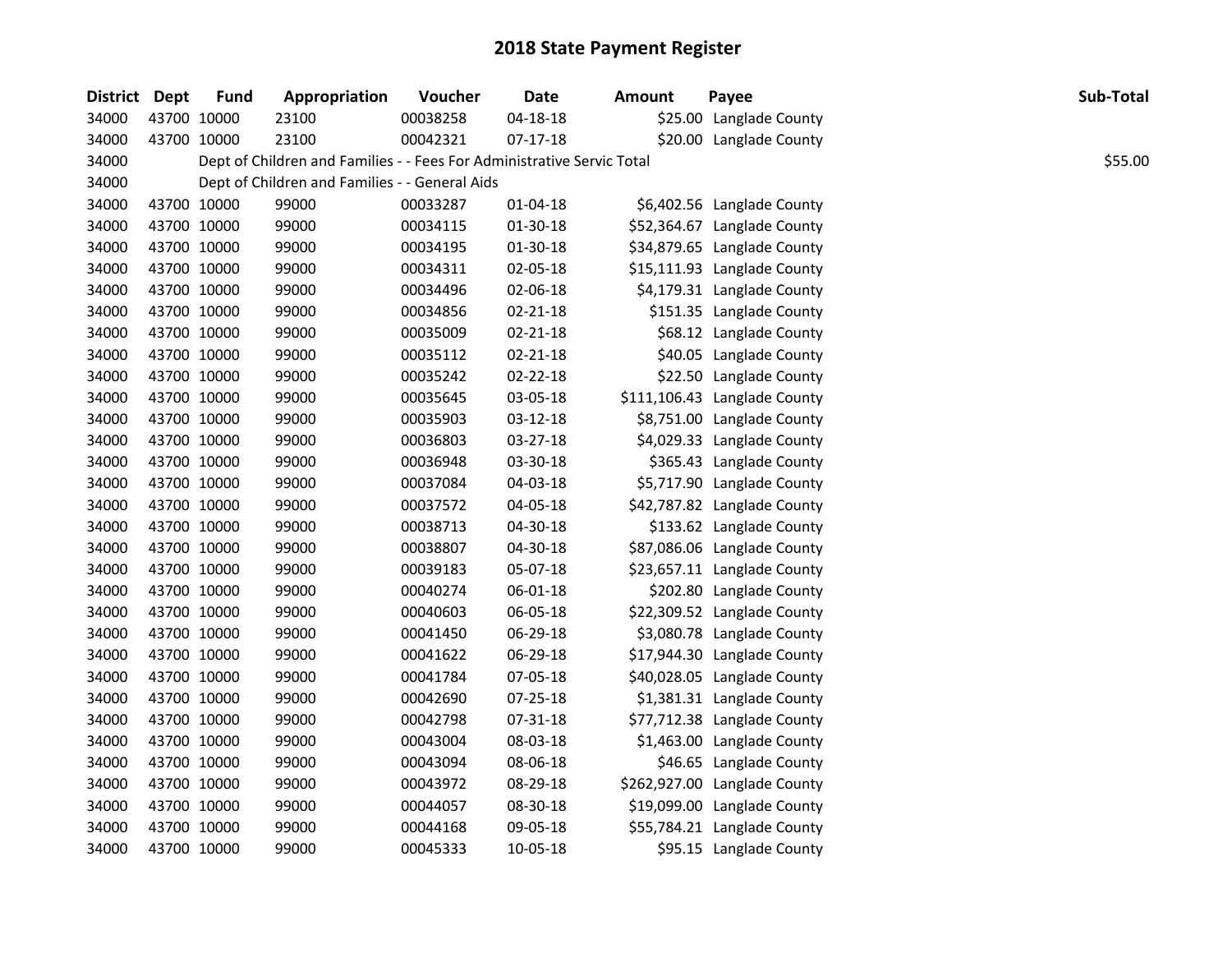| District Dept |             | <b>Fund</b> | Appropriation                                                         | Voucher  | <b>Date</b> | Amount | Payee                        | Sub-Total      |
|---------------|-------------|-------------|-----------------------------------------------------------------------|----------|-------------|--------|------------------------------|----------------|
| 34000         |             | 43700 10000 | 99000                                                                 | 00045376 | 10-05-18    |        | \$112,475.39 Langlade County |                |
| 34000         |             | 43700 10000 | 99000                                                                 | 00046195 | 10-30-18    |        | \$68,533.24 Langlade County  |                |
| 34000         | 43700 10000 |             | 99000                                                                 | 00046424 | 10-31-18    |        | \$297.80 Langlade County     |                |
| 34000         |             | 43700 10000 | 99000                                                                 | 00046509 | 11-05-18    |        | \$55,878.65 Langlade County  |                |
| 34000         |             | 43700 10000 | 99000                                                                 | 00047496 | 11-30-18    |        | \$1,060.53 Langlade County   |                |
| 34000         |             | 43700 10000 | 99000                                                                 | 00047566 | 12-05-18    |        | \$66,325.17 Langlade County  |                |
| 34000         |             | 43700 10000 | 99000                                                                 | 00048171 | 12-28-18    |        | \$378.55 Langlade County     |                |
| 34000         | 43700 10000 |             | 99000                                                                 | 00048172 | 12-27-18    |        | \$19,920.94 Langlade County  |                |
| 34000         |             |             | Dept of Children and Families - - General Aids Total                  |          |             |        |                              | \$1,223,799.26 |
| 34000         |             |             | Dept of Workforce Development - - Ui Admin Fed                        |          |             |        |                              |                |
| 34000         |             | 44500 10000 | 15100                                                                 | 00142134 | 01-03-18    |        | \$50.00 Langlade County      |                |
| 34000         |             | 44500 10000 | 15100                                                                 | 00146813 | 02-02-18    |        | \$25.00 Langlade County      |                |
| 34000         |             | 44500 10000 | 15100                                                                 | 00152399 | 03-02-18    |        | \$15.00 Langlade County      |                |
| 34000         |             | 44500 10000 | 15100                                                                 | 00157710 | 04-03-18    |        | \$40.00 Langlade County      |                |
| 34000         |             | 44500 10000 | 15100                                                                 | 00163029 | 05-02-18    |        | \$15.00 Langlade County      |                |
| 34000         |             | 44500 10000 | 15100                                                                 | 00168105 | 06-04-18    |        | \$10.00 Langlade County      |                |
| 34000         |             | 44500 10000 | 15100                                                                 | 00173108 | 07-03-18    |        | \$40.00 Langlade County      |                |
| 34000         |             | 44500 10000 | 15100                                                                 | 00178354 | 08-02-18    |        | \$35.00 Langlade County      |                |
| 34000         |             | 44500 10000 | 15100                                                                 | 00183411 | 09-05-18    |        | \$15.00 Langlade County      |                |
| 34000         |             | 44500 10000 | 15100                                                                 | 00188557 | 10-02-18    |        | \$5.00 Langlade County       |                |
| 34000         |             | 44500 10000 | 15100                                                                 | 00194620 | 11-02-18    |        | \$5.00 Langlade County       |                |
| 34000         | 44500 10000 |             | 15100                                                                 | 00199601 | 12-04-18    |        | \$25.00 Langlade County      |                |
| 34000         |             |             | Dept of Workforce Development - - Ui Admin Fed Total                  |          |             |        |                              | \$280.00       |
| 34000         |             |             | Dept of Workforce Development - - Wc Ops Uninsured Emplyr Admin       |          |             |        |                              |                |
| 34000         |             | 44500 22700 | 17700                                                                 | 00150129 | 02-20-18    |        | \$10.00 Langlade County      |                |
| 34000         |             | 44500 22700 | 17700                                                                 | 00150130 | 02-20-18    |        | \$25.00 Langlade County      |                |
| 34000         |             | 44500 22700 | 17700                                                                 | 00150131 | 02-20-18    |        | \$10.00 Langlade County      |                |
| 34000         | 44500 22700 |             | 17700                                                                 | 00195057 | 11-07-18    |        | \$25.00 Langlade County      |                |
| 34000         |             |             | Dept of Workforce Development - - Wc Ops Uninsured Emplyr Admin Total |          |             |        |                              | \$70.00        |
| 34000         |             |             | Department of Justice - - Officer Training Reimbursement              |          |             |        |                              |                |
| 34000         |             | 45500 10000 | 20200                                                                 | 00040585 | 01-18-18    |        | \$2,464.04 Langlade County   |                |
| 34000         |             |             | Department of Justice - - Officer Training Reimbursement Total        |          |             |        |                              | \$2,464.04     |
| 34000         |             |             | Department of Justice - - Crime Laboratories, Dna                     |          |             |        |                              |                |
| 34000         |             | 45500 10000 | 22100                                                                 | 00048993 | 07-19-18    |        | \$1,390.00 Langlade County   |                |
| 34000         |             |             | Department of Justice - - Crime Laboratories, Dna Total               |          |             |        |                              | \$1,390.00     |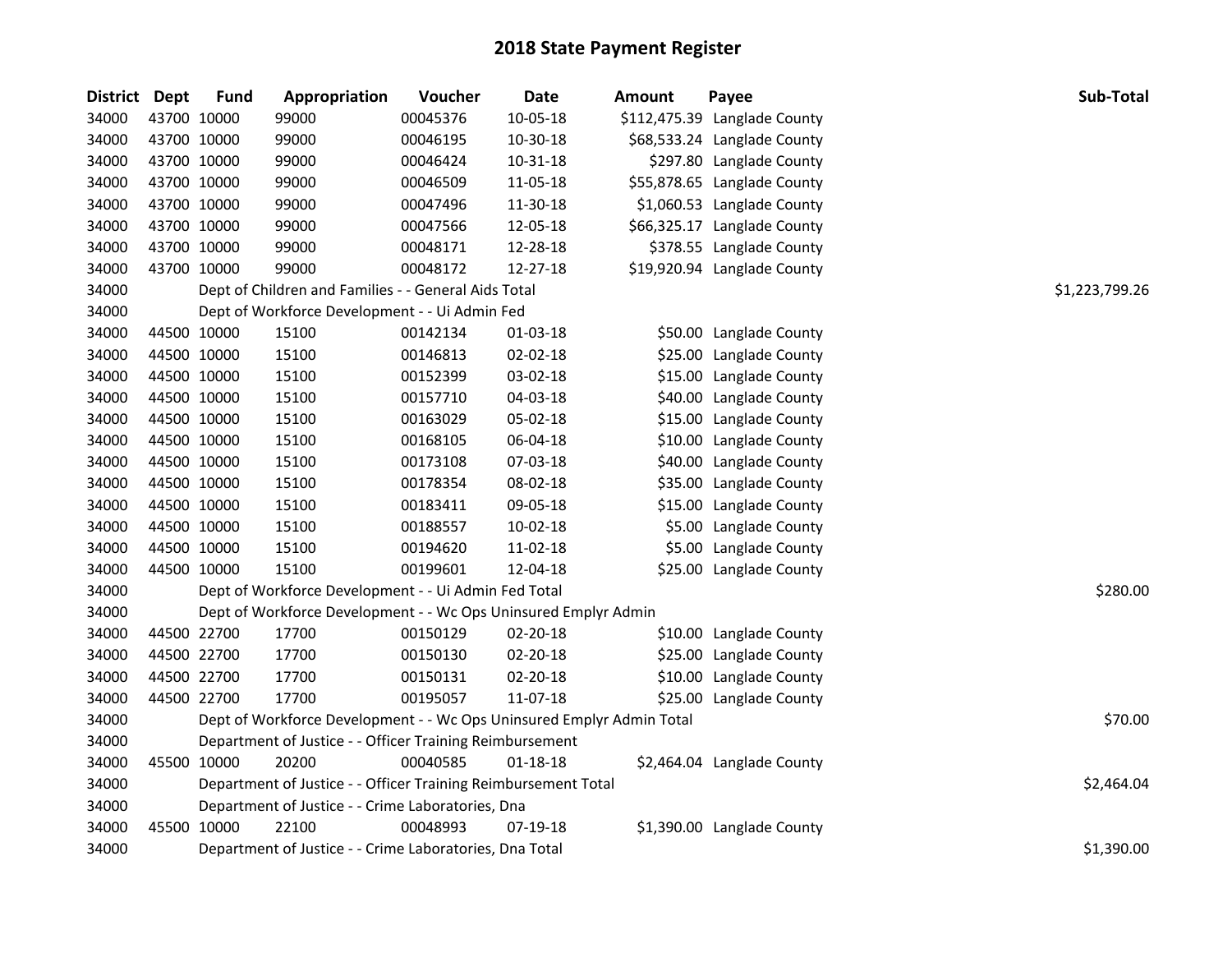| District Dept | <b>Fund</b> | Appropriation                                                           | Voucher  | <b>Date</b>    | <b>Amount</b> | Payee                       | Sub-Total   |
|---------------|-------------|-------------------------------------------------------------------------|----------|----------------|---------------|-----------------------------|-------------|
| 34000         |             | Department of Justice - - County Law Enforcement Service                |          |                |               |                             |             |
| 34000         | 45500 10000 | 22600                                                                   | 00040145 | $01 - 08 - 18$ |               | \$21,476.00 Langlade County |             |
| 34000         |             | Department of Justice - - County Law Enforcement Service Total          |          |                |               |                             | \$21,476.00 |
| 34000         |             | Department of Justice - - Law Enforcement Train, Local                  |          |                |               |                             |             |
| 34000         | 45500 10000 | 23100                                                                   | 00053299 | 10-18-18       |               | \$4,320.00 Langlade County  |             |
| 34000         |             | Department of Justice - - Law Enforcement Train, Local Total            |          |                |               |                             | \$4,320.00  |
| 34000         |             | Department of Justice - - Federal Aid, State Operations                 |          |                |               |                             |             |
| 34000         | 45500 10000 | 24100                                                                   | 00051390 | 09-07-18       |               | \$595.19 Langlade County    |             |
| 34000         | 45500 10000 | 24100                                                                   | 00051391 | 09-07-18       |               | \$246.00 Langlade County    |             |
| 34000         |             | Department of Justice - - Federal Aid, State Operations Total           |          |                |               |                             | \$841.19    |
| 34000         |             | Department of Justice - - Crime Victim Witness Assist                   |          |                |               |                             |             |
| 34000         | 45500 10000 | 53200                                                                   | 00043055 | 03-06-18       |               | \$7,281.55 Langlade County  |             |
| 34000         | 45500 10000 | 53200                                                                   | 00049114 | 07-19-18       |               | \$6,408.58 Langlade County  |             |
| 34000         |             | Department of Justice - - Crime Victim Witness Assist Total             |          |                |               |                             | \$13,690.13 |
| 34000         |             | Department of Justice - - Federal Aid, Victim Assistance                |          |                |               |                             |             |
| 34000         | 45500 10000 | 54200                                                                   | 00051319 | 09-07-18       |               | \$2,639.00 Langlade County  |             |
| 34000         | 45500 10000 | 54200                                                                   | 00056028 | 11-29-18       |               | \$681.12 Langlade County    |             |
| 34000         |             | Department of Justice - - Federal Aid, Victim Assistance Total          |          |                |               |                             | \$3,320.12  |
| 34000         |             | Department of Military Affairs - - Emergency Response Equipment         |          |                |               |                             |             |
| 34000         | 46500 10000 | 30800                                                                   | 00038596 | $02 - 01 - 18$ |               | \$5,328.08 Langlade County  |             |
| 34000         |             | Department of Military Affairs - - Emergency Response Equipment Total   |          |                |               |                             | \$5,328.08  |
| 34000         |             | Department of Military Affairs - - Local Emer Planning Grants           |          |                |               |                             |             |
| 34000         | 46500 10000 | 33700                                                                   | 00045720 | 07-02-18       |               | \$3,869.52 Langlade County  |             |
| 34000         |             | Department of Military Affairs - - Local Emer Planning Grants Total     |          |                |               |                             | \$3,869.52  |
| 34000         |             | Department of Military Affairs - - Federal Aid, Local Assistance        |          |                |               |                             |             |
| 34000         | 46500 10000 | 34200                                                                   | 00038084 | 01-30-18       |               | \$16,134.85 Langlade County |             |
| 34000         | 46500 10000 | 34200                                                                   | 00048195 | 08-29-18       |               | \$14,455.43 Langlade County |             |
| 34000         |             | Department of Military Affairs - - Federal Aid, Local Assistance Total  |          |                |               |                             | \$30,590.28 |
| 34000         |             | Department of Military Affairs - - St Emerg Response Bd Grant Pif       |          |                |               |                             |             |
| 34000         | 46500 27200 | 36400                                                                   | 00038425 | $01-30-18$     |               | \$3,837.35 Langlade County  |             |
| 34000         |             | Department of Military Affairs - - St Emerg Response Bd Grant Pif Total |          |                |               |                             | \$3,837.35  |
| 34000         |             | Department of Veterans Affairs - - Grants To Counties                   |          |                |               |                             |             |
| 34000         | 48500 15200 | 12700                                                                   | 00043042 | $02 - 16 - 18$ |               | \$1,000.00 Langlade County  |             |
| 34000         |             | Department of Veterans Affairs - - Grants To Counties Total             |          |                |               |                             | \$1,000.00  |
| 34000         |             | Department of Veterans Affairs - - County Grants                        |          |                |               |                             |             |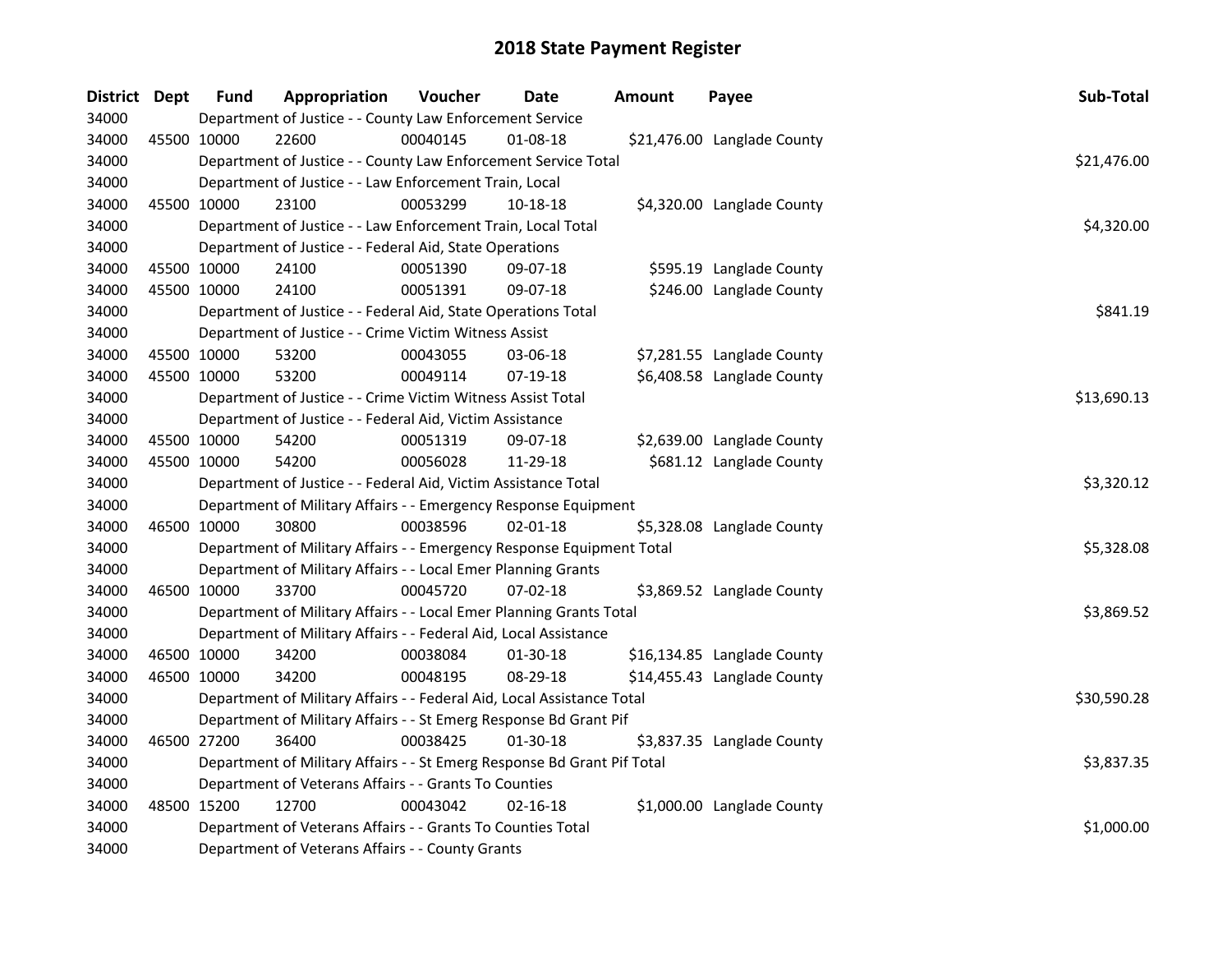| District Dept | <b>Fund</b> | Appropriation                                                          | Voucher  | <b>Date</b>    | Amount | Payee                        | Sub-Total   |
|---------------|-------------|------------------------------------------------------------------------|----------|----------------|--------|------------------------------|-------------|
| 34000         | 48500 58200 | 26700                                                                  | 00043042 | $02 - 16 - 18$ |        | \$4,500.00 Langlade County   |             |
| 34000         |             | Department of Veterans Affairs - - County Grants Total                 |          |                |        |                              | \$4,500.00  |
| 34000         |             | Department of Veterans Affairs - - Veterans Transportation Grant       |          |                |        |                              |             |
| 34000         | 48500 58200 | 28000                                                                  | 00056410 | 11-16-18       |        | \$3,761.61 Langlade County   |             |
| 34000         |             | Department of Veterans Affairs - - Veterans Transportation Grant Total |          |                |        |                              | \$3,761.61  |
| 34000         |             | Department of Veterans Affairs - - County Grants                       |          |                |        |                              |             |
| 34000         | 48500 58300 | 37000                                                                  | 00043042 | $02 - 16 - 18$ |        | \$4,500.00 Langlade County   |             |
| 34000         |             | Department of Veterans Affairs - - County Grants Total                 |          |                |        |                              | \$4,500.00  |
| 34000         |             | Department of Administration - - Federal Aid, Local Assistance         |          |                |        |                              |             |
| 34000         | 50500 10000 | 15500                                                                  | 00070026 | $01 - 17 - 18$ |        | \$1,128.44 Langlade County   |             |
| 34000         | 50500 10000 | 15500                                                                  | 00071344 | 01-30-18       |        | \$4,059.11 Langlade County   |             |
| 34000         | 50500 10000 | 15500                                                                  | 00073905 | 03-01-18       |        | \$4,875.74 Langlade County   |             |
| 34000         | 50500 10000 | 15500                                                                  | 00075140 | 03-15-18       |        | \$3,534.30 Langlade County   |             |
| 34000         | 50500 10000 | 15500                                                                  | 00077659 | $04 - 17 - 18$ |        | \$6,180.80 Langlade County   |             |
| 34000         | 50500 10000 | 15500                                                                  | 00080178 | 05-15-18       |        | \$3,601.09 Langlade County   |             |
| 34000         | 50500 10000 | 15500                                                                  | 00082691 | 06-15-18       |        | \$1,161.35 Langlade County   |             |
| 34000         | 50500 10000 | 15500                                                                  | 00085069 | 07-17-18       |        | \$2,017.44 Langlade County   |             |
| 34000         | 50500 10000 | 15500                                                                  | 00088319 | 09-17-18       |        | \$2,038.17 Langlade County   |             |
| 34000         | 50500 10000 | 15500                                                                  | 00089314 | 10-01-18       |        | \$3,629.00 Langlade County   |             |
| 34000         | 50500 10000 | 15500                                                                  | 00090331 | 10-16-18       |        | \$3,771.99 Langlade County   |             |
| 34000         | 50500 10000 | 15500                                                                  | 00092063 | $11 - 15 - 18$ |        | \$3,457.57 Langlade County   |             |
| 34000         | 50500 10000 | 15500                                                                  | 00093750 | 12-17-18       |        | \$2,347.34 Langlade County   |             |
| 34000         | 50500 10000 | 15500                                                                  | 00094460 | 12-31-18       |        | \$4,830.11 Langlade County   |             |
| 34000         |             | Department of Administration - - Federal Aid, Local Assistance Total   |          |                |        |                              | \$46,632.45 |
| 34000         |             | Department of Administration - - Federal Aid, Local Assistance         |          |                |        |                              |             |
| 34000         | 50500 10000 | 74300                                                                  | 00069860 | $01 - 18 - 18$ |        | \$71,818.00 Langlade County  |             |
| 34000         | 50500 10000 | 74300                                                                  | 00072599 | $02 - 15 - 18$ |        | \$49,151.00 Langlade County  |             |
| 34000         | 50500 10000 | 74300                                                                  | 00076158 | 04-05-18       |        | \$83,126.00 Langlade County  |             |
| 34000         | 50500 10000 | 74300                                                                  | 00080965 | 06-07-18       |        | \$14,682.00 Langlade County  |             |
| 34000         | 50500 10000 | 74300                                                                  | 00081377 | 06-07-18       |        | \$122,359.00 Langlade County |             |
| 34000         | 50500 10000 | 74300                                                                  | 00082343 | 06-19-18       |        | \$33,080.00 Langlade County  |             |
| 34000         | 50500 10000 | 74300                                                                  | 00083882 | 07-03-18       |        | \$97,210.00 Langlade County  |             |
| 34000         | 50500 10000 | 74300                                                                  | 00085536 | 08-01-18       |        | \$10,576.00 Langlade County  |             |
| 34000         | 50500 10000 | 74300                                                                  | 00086728 | 08-21-18       |        | \$107,976.00 Langlade County |             |
| 34000         | 50500 10000 | 74300                                                                  | 00088011 | 09-12-18       |        | \$57,140.00 Langlade County  |             |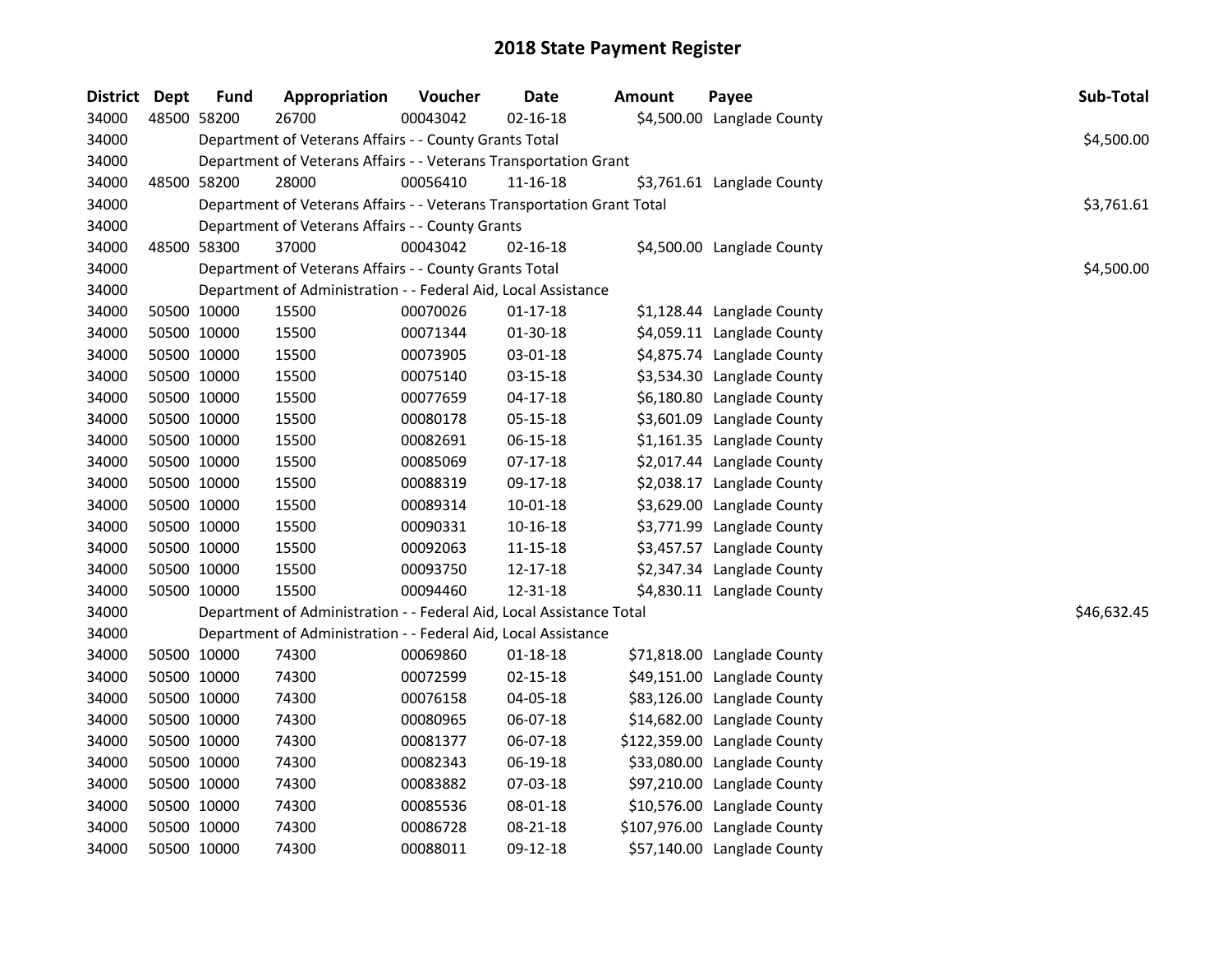| <b>District Dept</b> | <b>Fund</b> | Appropriation                                                         | Voucher  | <b>Date</b>    | Amount | Payee                        | Sub-Total      |
|----------------------|-------------|-----------------------------------------------------------------------|----------|----------------|--------|------------------------------|----------------|
| 34000                | 50500 10000 | 74300                                                                 | 00089069 | $10-02-18$     |        | \$65,879.00 Langlade County  |                |
| 34000                | 50500 10000 | 74300                                                                 | 00090474 | 10-23-18       |        | \$42,857.00 Langlade County  |                |
| 34000                | 50500 10000 | 74300                                                                 | 00091761 | 11-19-18       |        | \$91,476.00 Langlade County  |                |
| 34000                | 50500 10000 | 74300                                                                 | 00093880 | 12-20-18       |        | \$165,061.00 Langlade County |                |
| 34000                |             | Department of Administration - - Federal Aid, Local Assistance Total  |          |                |        |                              | \$1,012,391.00 |
| 34000                |             | Department of Administration - - Low-Income Assistance Grants         |          |                |        |                              |                |
| 34000                | 50500 23500 | 37100                                                                 | 00070026 | $01 - 17 - 18$ |        | \$3,503.59 Langlade County   |                |
| 34000                | 50500 23500 | 37100                                                                 | 00071344 | 01-30-18       |        | \$2,483.53 Langlade County   |                |
| 34000                | 50500 23500 | 37100                                                                 | 00073905 | 03-01-18       |        | \$4,331.53 Langlade County   |                |
| 34000                | 50500 23500 | 37100                                                                 | 00075140 | 03-15-18       |        | \$1,794.39 Langlade County   |                |
| 34000                | 50500 23500 | 37100                                                                 | 00077659 | $04 - 17 - 18$ |        | \$2,803.38 Langlade County   |                |
| 34000                | 50500 23500 | 37100                                                                 | 00080178 | 05-15-18       |        | \$3,162.26 Langlade County   |                |
| 34000                | 50500 23500 | 37100                                                                 | 00082691 | 06-15-18       |        | \$2,134.58 Langlade County   |                |
| 34000                | 50500 23500 | 37100                                                                 | 00085069 | $07-17-18$     |        | \$1,608.97 Langlade County   |                |
| 34000                | 50500 23500 | 37100                                                                 | 00088319 | 09-17-18       |        | \$2,350.36 Langlade County   |                |
| 34000                | 50500 23500 | 37100                                                                 | 00089314 | 10-01-18       |        | \$173.35 Langlade County     |                |
| 34000                | 50500 23500 | 37100                                                                 | 00090331 | 10-16-18       |        | \$1,339.06 Langlade County   |                |
| 34000                | 50500 23500 | 37100                                                                 | 00092063 | $11 - 15 - 18$ |        | \$1,713.00 Langlade County   |                |
| 34000                | 50500 23500 | 37100                                                                 | 00093750 | 12-17-18       |        | \$1,717.45 Langlade County   |                |
| 34000                | 50500 23500 | 37100                                                                 | 00094460 | 12-31-18       |        | \$2,775.92 Langlade County   |                |
| 34000                |             | Department of Administration - - Low-Income Assistance Grants Total   |          |                |        |                              | \$31,891.37    |
| 34000                |             | Department of Administration - - Land Information Program; Loca       |          |                |        |                              |                |
| 34000                | 50500 26900 | 17300                                                                 | 00072924 | $02 - 22 - 18$ |        | \$1,000.00 Langlade County   |                |
| 34000                | 50500 26900 | 17300                                                                 | 00075527 | 03-20-18       |        | \$66,240.00 Langlade County  |                |
| 34000                | 50500 26900 | 17300                                                                 | 00078044 | 04-20-18       |        | \$25,000.00 Langlade County  |                |
| 34000                | 50500 26900 | 17300                                                                 | 00088072 | 09-11-18       |        | \$25,000.00 Langlade County  |                |
| 34000                |             | Department of Administration - - Land Information Program; Loca Total |          |                |        |                              | \$117,240.00   |
| 34000                |             | Public Defender Board - - Transcript, Discovery And Int               |          |                |        |                              |                |
| 34000                | 55000 10000 | 10600                                                                 | 00127085 | 02-05-18       |        | \$542.00 Langlade County     |                |
| 34000                | 55000 10000 | 10600                                                                 | 00142410 | 05-18-18       |        | \$565.60 Langlade County     |                |
| 34000                | 55000 10000 | 10600                                                                 | 00152559 | 07-19-18       |        | \$654.00 Langlade County     |                |
| 34000                | 55000 10000 | 10600                                                                 | 00167496 | 11-07-18       |        | \$854.80 Langlade County     |                |
| 34000                |             | Public Defender Board - - Transcript, Discovery And Int Total         |          |                |        |                              | \$2,616.40     |
| 34000                |             | Department of Revenue - - General Program Operations                  |          |                |        |                              |                |
| 34000                | 56600 10000 | 10100                                                                 | 00082327 | $01 - 16 - 18$ |        | \$150.00 Langlade County     |                |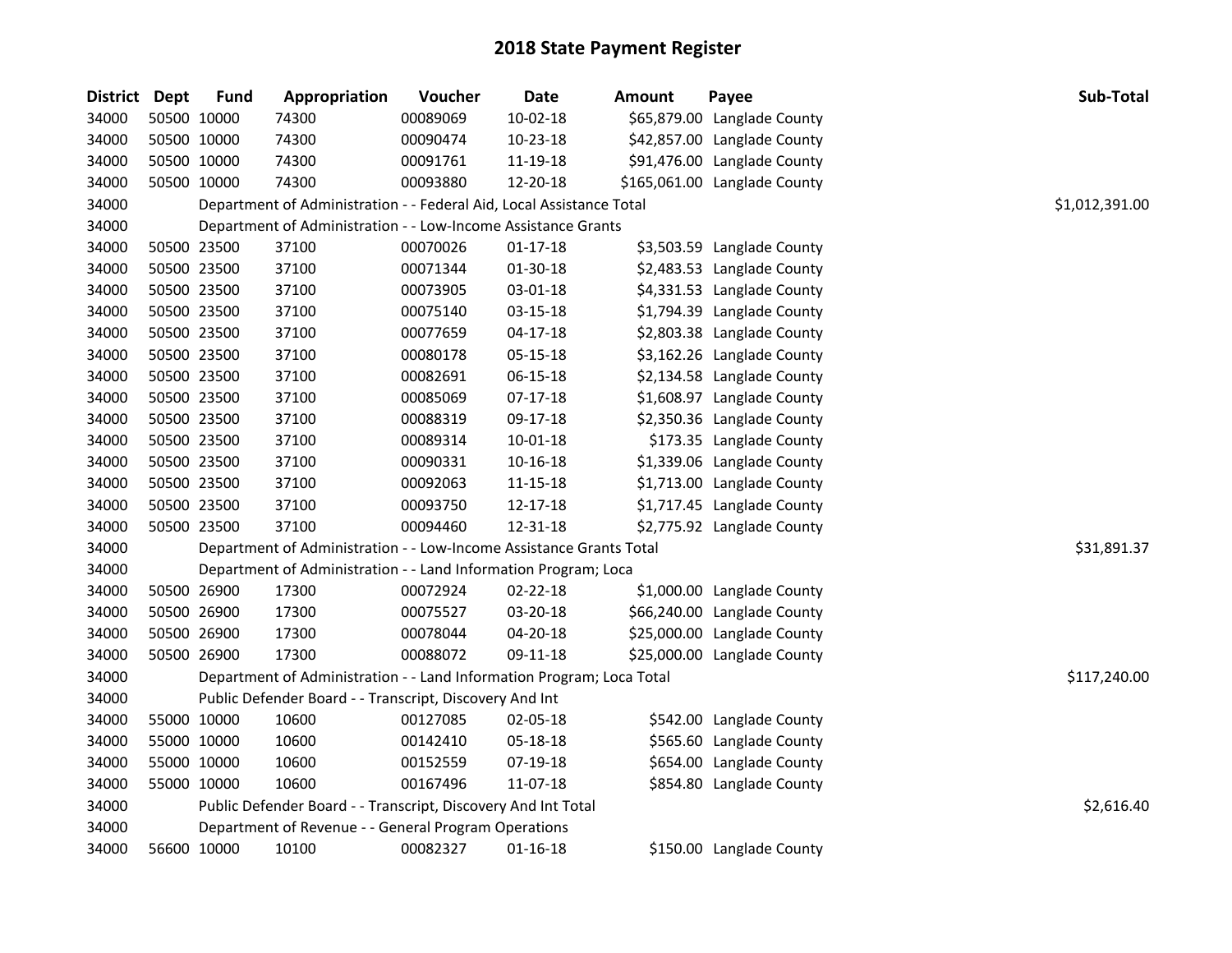| <b>District</b> | Dept | <b>Fund</b> | Appropriation                                                         | Voucher  | <b>Date</b>    | <b>Amount</b> | Payee                          | Sub-Total      |  |  |  |
|-----------------|------|-------------|-----------------------------------------------------------------------|----------|----------------|---------------|--------------------------------|----------------|--|--|--|
| 34000           |      | 56600 10000 | 10100                                                                 | 00083296 | $01 - 26 - 18$ |               | \$421.00 Langlade County       |                |  |  |  |
| 34000           |      | 56600 10000 | 10100                                                                 | 00086766 | $02 - 22 - 18$ |               | \$210.50 Langlade County       |                |  |  |  |
| 34000           |      | 56600 10000 | 10100                                                                 | 00094975 | 05-02-18       |               | \$210.50 Langlade County       |                |  |  |  |
| 34000           |      | 56600 10000 | 10100                                                                 | 00102602 | 06-19-18       |               | \$210.50 Langlade County       |                |  |  |  |
| 34000           |      | 56600 10000 | 10100                                                                 | 00104548 | 07-09-18       |               | \$210.50 Langlade County       |                |  |  |  |
| 34000           |      | 56600 10000 | 10100                                                                 | 00107333 | 08-22-18       |               | \$250.00 Langlade County       |                |  |  |  |
| 34000           |      | 56600 10000 | 10100                                                                 | 00115968 | 12-07-18       |               | \$210.50 Langlade County       |                |  |  |  |
| 34000           |      | 56600 10000 | 10100                                                                 | 00116673 | 12-14-18       |               | \$210.50 Langlade County       |                |  |  |  |
| 34000           |      |             | Department of Revenue - - General Program Operations Total            |          |                |               |                                | \$2,084.00     |  |  |  |
| 34000           |      |             | Circuit Courts - - Circuit Court Costs                                |          |                |               |                                |                |  |  |  |
| 34000           |      | 62500 10000 | 10500                                                                 | 00000499 | 01-09-18       |               | \$26,137.00 Langlade County    |                |  |  |  |
| 34000           |      | 62500 10000 | 10500                                                                 | 00000718 | 04-24-18       |               | \$60.00 Langlade County        |                |  |  |  |
| 34000           |      | 62500 10000 | 10500                                                                 | 00000973 | 08-24-18       |               | \$50,221.24 Langlade County    |                |  |  |  |
| 34000           |      | 62500 10000 | 10500                                                                 | 00001032 | 09-07-18       |               | \$385.10 Langlade County       |                |  |  |  |
| 34000           |      |             | Circuit Courts - - Circuit Court Costs Total                          |          |                |               |                                | \$76,803.34    |  |  |  |
| 34000           |      |             | Circuit Courts - - Court Interpreters                                 |          |                |               |                                |                |  |  |  |
| 34000           |      | 62500 10000 | 12100                                                                 | 00000581 | 01-29-18       |               | \$196.10 Langlade County       |                |  |  |  |
| 34000           |      |             | Circuit Courts - - Court Interpreters Total                           |          |                |               |                                | \$196.10       |  |  |  |
| 34000           |      |             | Shared Revenue and Tax Relief - - County And Municipal Aid            |          |                |               |                                |                |  |  |  |
| 34000           |      | 83500 10000 | 10500                                                                 | 00033497 | 07-23-18       |               | \$104,168.66 Langlade County   |                |  |  |  |
| 34000           |      | 83500 10000 | 10500                                                                 | 00036383 | 11-19-18       |               | \$590,289.05 Langlade County   |                |  |  |  |
| 34000           |      |             | Shared Revenue and Tax Relief - - County And Municipal Aid Total      |          |                |               |                                | \$694,457.71   |  |  |  |
| 34000           |      |             | Shared Revenue and Tax Relief - - Exempt Computer Aid                 |          |                |               |                                |                |  |  |  |
| 34000           |      | 83500 10000 | 10900                                                                 | 00029903 | 07-23-18       |               | \$12,017.09 Langlade County    |                |  |  |  |
| 34000           |      |             | Shared Revenue and Tax Relief - - Exempt Computer Aid Total           |          |                |               |                                | \$12,017.09    |  |  |  |
| 34000           |      |             | Shared Revenue and Tax Relief - - Utility Aid                         |          |                |               |                                |                |  |  |  |
| 34000           |      | 83500 10000 | 11000                                                                 | 00033497 | 07-23-18       |               | \$4,267.18 Langlade County     |                |  |  |  |
| 34000           |      | 83500 10000 | 11000                                                                 | 00036383 | 11-19-18       |               | \$24,973.71 Langlade County    |                |  |  |  |
| 34000           |      |             | Shared Revenue and Tax Relief - - Utility Aid Total                   |          |                |               |                                | \$29,240.89    |  |  |  |
| 34000           |      |             | Shared Revenue and Tax Relief - - School Lvy Tx/First Dollar Cr       |          |                |               |                                |                |  |  |  |
| 34000           |      | 83500 10000 | 30200                                                                 | 00029623 | 07-23-18       |               | \$708,487.30 Langlade County   |                |  |  |  |
| 34000           |      | 83500 10000 | 30200                                                                 | 00029771 | 07-23-18       |               | \$2,639,012.24 Langlade County |                |  |  |  |
| 34000           |      |             | Shared Revenue and Tax Relief - - School Lvy Tx/First Dollar Cr Total |          |                |               |                                | \$3,347,499.54 |  |  |  |
| 34000           |      |             | Shared Revenue and Tax Relief - - Lottery & Gaming Credit             |          |                |               |                                |                |  |  |  |
| 34000           |      | 83500 52100 | 36300                                                                 | 00027138 | 03-26-18       |               | \$575,887.13 Langlade County   |                |  |  |  |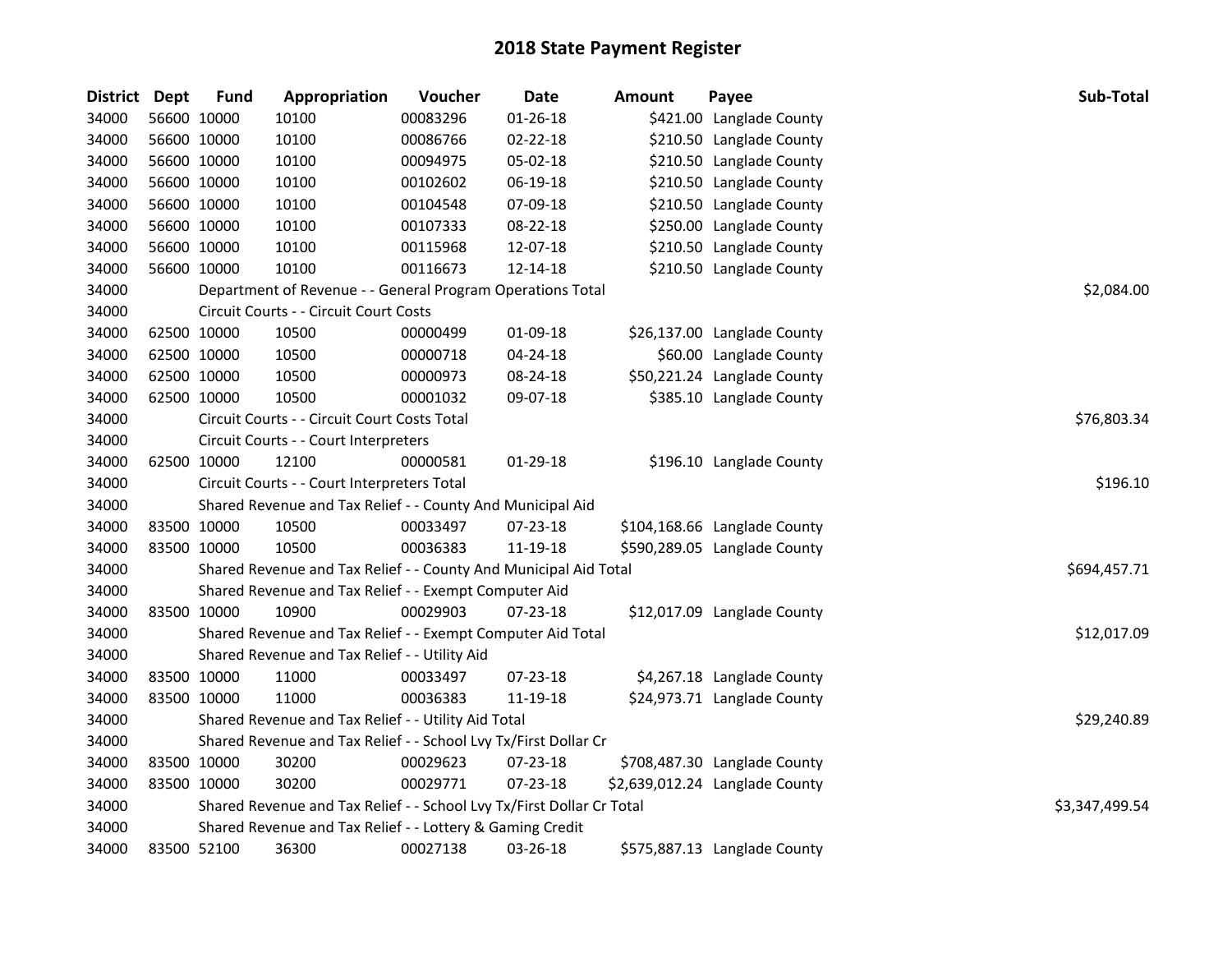| District Dept | Fund | Appropriation                                                   | Voucher | Date | Amount | Pavee | Sub-Total       |
|---------------|------|-----------------------------------------------------------------|---------|------|--------|-------|-----------------|
| 34000         |      | Shared Revenue and Tax Relief - - Lottery & Gaming Credit Total |         |      |        |       | \$575,887.13    |
| 34000 Total   |      |                                                                 |         |      |        |       | \$10,837,127.58 |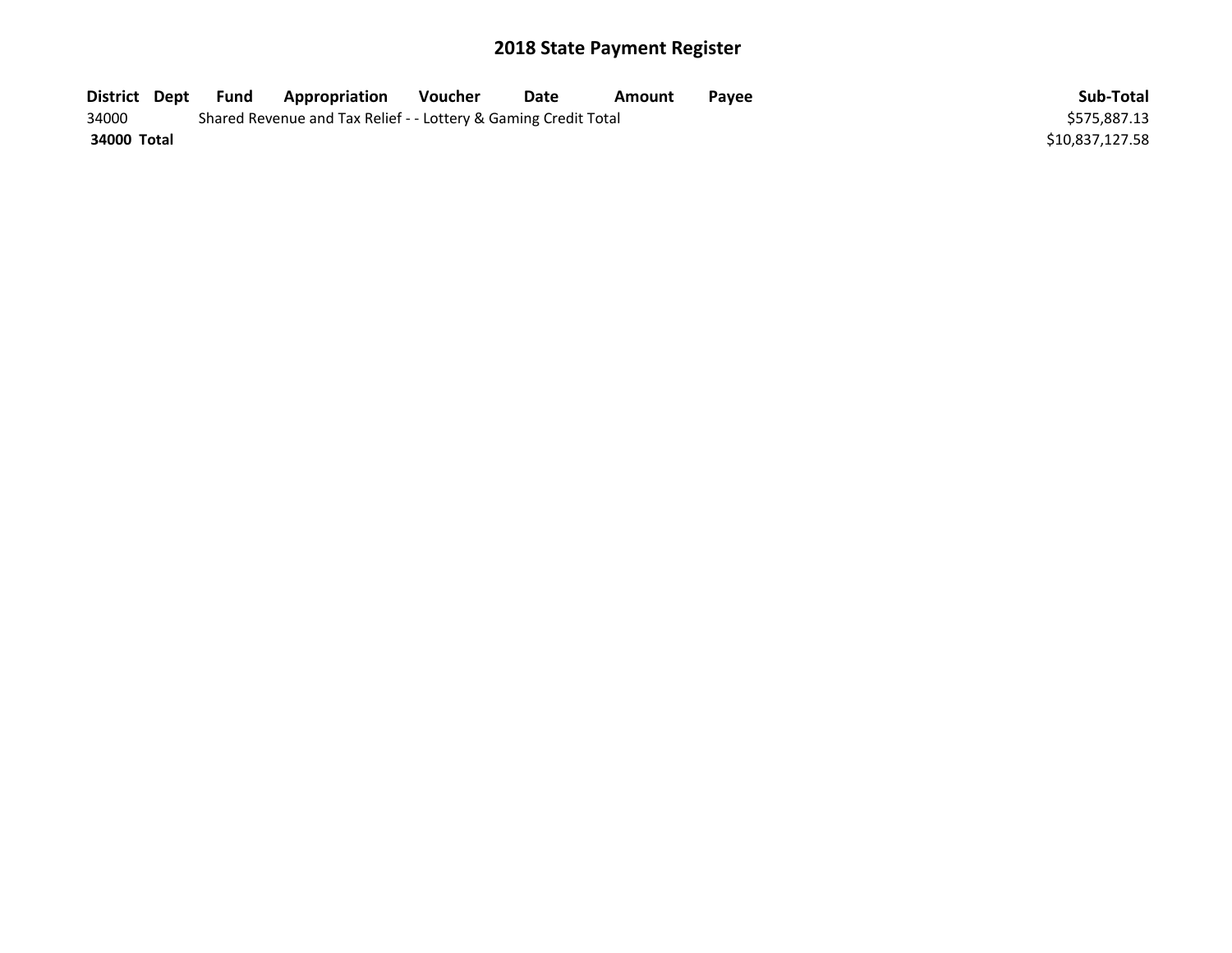| District Dept |             | <b>Fund</b> | Appropriation                                                      | Voucher  | Date           | <b>Amount</b> | Payee                      | Sub-Total    |
|---------------|-------------|-------------|--------------------------------------------------------------------|----------|----------------|---------------|----------------------------|--------------|
| 34002         |             |             | Dept of Safety & Prof Services - - Fire Dues Distribution          |          |                |               |                            |              |
| 34002         | 16500 10000 |             | 22500                                                              | 00024352 | $07 - 25 - 18$ |               | \$1,435.63 Town Of Ackley  |              |
| 34002         |             |             | Dept of Safety & Prof Services - - Fire Dues Distribution Total    |          |                |               |                            | \$1,435.63   |
| 34002         |             |             | Dept of Natural Resources - - Aids In Lieu Of Taxes - Gener        |          |                |               |                            |              |
| 34002         |             | 37000 10000 | 50300                                                              | 00211609 | 02-02-18       |               | \$1,649.71 Town Of Ackley  |              |
| 34002         | 37000 10000 |             | 50300                                                              | 00229243 | 04-20-18       |               | \$56.28 Town Of Ackley     |              |
| 34002         |             |             | Dept of Natural Resources - - Aids In Lieu Of Taxes - Gener Total  |          |                |               |                            | \$1,705.99   |
| 34002         |             |             | Dept of Natural Resources - - Resaids - Cnty Forst, Cl & Mfl       |          |                |               |                            |              |
| 34002         |             | 37000 21200 | 57100                                                              | 00247668 | 06-28-18       |               | \$7,584.22 Town Of Ackley  |              |
| 34002         |             |             | Dept of Natural Resources - - Resaids - Cnty Forst, Cl & Mfl Total |          |                |               |                            | \$7,584.22   |
| 34002         |             |             | Dept of Natural Resources - - Aids In Lieu Of Taxes - Sum S        |          |                |               |                            |              |
| 34002         | 37000 21200 |             | 57900                                                              | 00229244 | $04 - 20 - 18$ |               | \$729.78 Town Of Ackley    |              |
| 34002         |             |             | Dept of Natural Resources - - Aids In Lieu Of Taxes - Sum S Total  |          |                |               |                            | \$729.78     |
| 34002         |             |             | Dept of Natural Resources - - Fin Asst For Responsible Units       |          |                |               |                            |              |
| 34002         |             | 37000 27400 | 67000                                                              | 00235767 | $05 - 11 - 18$ |               | \$840.00 Town Of Ackley    |              |
| 34002         |             |             | Dept of Natural Resources - - Fin Asst For Responsible Units Total |          |                |               |                            | \$840.00     |
| 34002         |             |             | WI Dept of Transportation - - Trns Aids To Mnc.-Sf                 |          |                |               |                            |              |
| 34002         |             | 39500 21100 | 19100                                                              | 00204523 | $01 - 02 - 18$ |               | \$20,091.49 Town Of Ackley |              |
| 34002         | 39500 21100 |             | 19100                                                              | 00235031 | 04-02-18       |               | \$20,091.49 Town Of Ackley |              |
| 34002         | 39500 21100 |             | 19100                                                              | 00268730 | 07-02-18       |               | \$20,091.49 Town Of Ackley |              |
| 34002         | 39500 21100 |             | 19100                                                              | 00302782 | 10-01-18       |               | \$20,091.49 Town Of Ackley |              |
| 34002         |             |             | WI Dept of Transportation - - Trns Aids To Mnc.-Sf Total           |          |                |               |                            | \$80,365.96  |
| 34002         |             |             | Shared Revenue and Tax Relief - - County And Municipal Aid         |          |                |               |                            |              |
| 34002         | 83500 10000 |             | 10500                                                              | 00033478 | 07-23-18       |               | \$3,602.26 Town Of Ackley  |              |
| 34002         | 83500 10000 |             | 10500                                                              | 00036364 | 11-19-18       |               | \$20,412.83 Town Of Ackley |              |
| 34002         |             |             | Shared Revenue and Tax Relief - - County And Municipal Aid Total   |          |                |               |                            | \$24,015.09  |
| 34002         |             |             | Shared Revenue and Tax Relief - - Exempt Computer Aid              |          |                |               |                            |              |
| 34002         | 83500 10000 |             | 10900                                                              | 00030732 | $07 - 23 - 18$ |               | \$3.04 Town Of Ackley      |              |
| 34002         |             |             | Shared Revenue and Tax Relief - - Exempt Computer Aid Total        |          |                |               |                            | \$3.04       |
| 34002         |             |             | Shared Revenue and Tax Relief - - Utility Aid                      |          |                |               |                            |              |
| 34002         | 83500 10000 |             | 11000                                                              | 00033478 | 07-23-18       |               | \$175.44 Town Of Ackley    |              |
| 34002         | 83500 10000 |             | 11000                                                              | 00036364 | 11-19-18       |               | \$820.09 Town Of Ackley    |              |
| 34002         |             |             | Shared Revenue and Tax Relief - - Utility Aid Total                | \$995.53 |                |               |                            |              |
| 34002 Total   |             |             |                                                                    |          |                |               |                            | \$117,675.24 |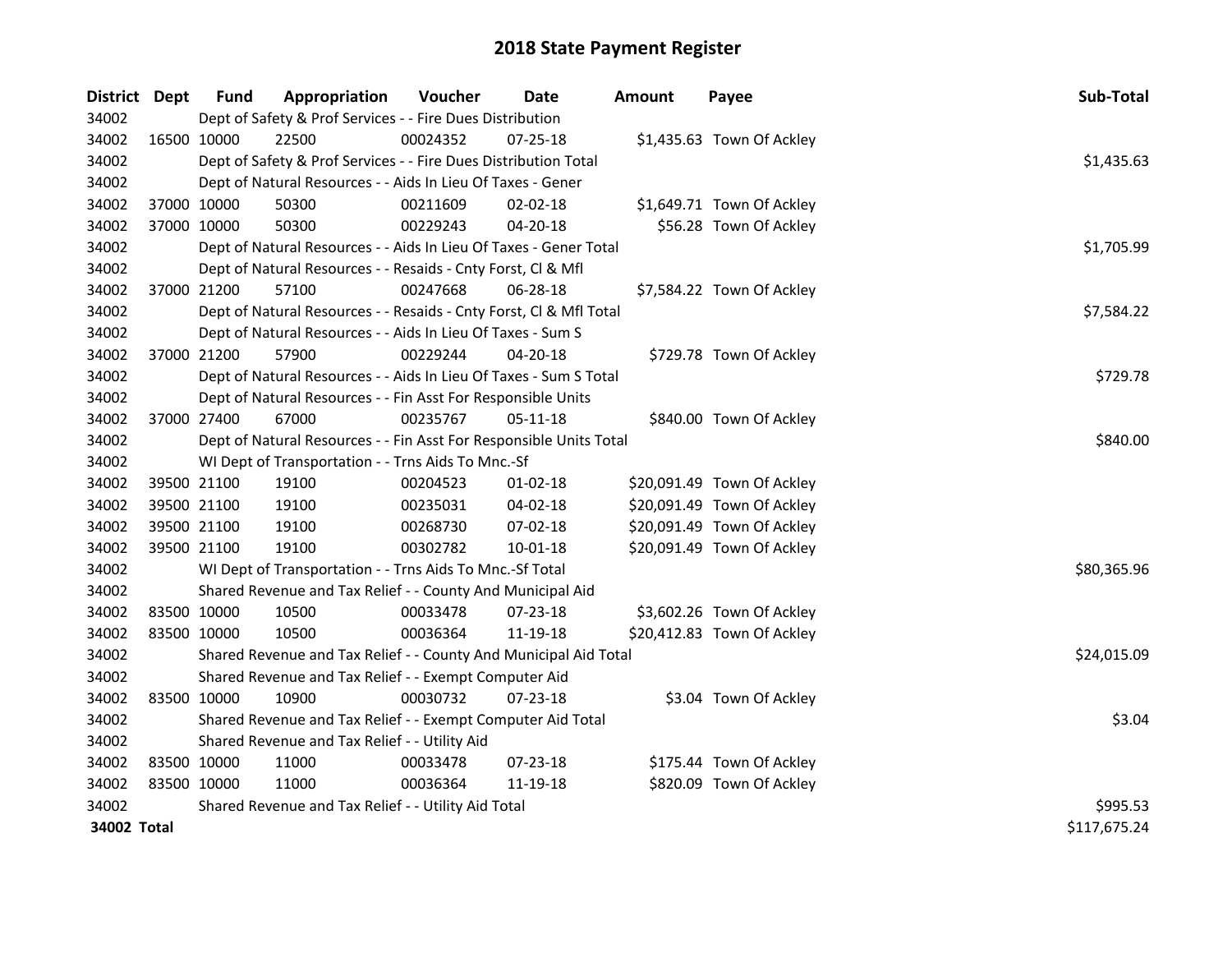| District Dept | <b>Fund</b> | Appropriation                                                          | Voucher  | Date           | <b>Amount</b> | Payee                         | Sub-Total    |  |  |  |
|---------------|-------------|------------------------------------------------------------------------|----------|----------------|---------------|-------------------------------|--------------|--|--|--|
| 34004         |             | Dept of Safety & Prof Services - - Fire Dues Distribution              |          |                |               |                               |              |  |  |  |
| 34004         | 16500 10000 | 22500                                                                  | 00024353 | $07 - 25 - 18$ |               | \$2,417.04 Town Of Ainsworth  |              |  |  |  |
| 34004         |             | Dept of Safety & Prof Services - - Fire Dues Distribution Total        |          |                |               |                               | \$2,417.04   |  |  |  |
| 34004         |             | Dept of Natural Resources - - Aids In Lieu Of Taxes - Gener            |          |                |               |                               |              |  |  |  |
| 34004         | 37000 10000 | 50300                                                                  | 00211940 | $02 - 02 - 18$ |               | \$10,817.30 Town Of Ainsworth |              |  |  |  |
| 34004         | 37000 10000 | 50300                                                                  | 00211941 | 02-02-18       |               | \$1,006.36 Town Of Ainsworth  |              |  |  |  |
| 34004         | 37000 10000 | 50300                                                                  | 00230580 | 04-20-18       |               | \$1,154.88 Town Of Ainsworth  |              |  |  |  |
| 34004         | 37000 10000 | 50300                                                                  | 00230581 | 04-20-18       |               | \$365.70 Town Of Ainsworth    |              |  |  |  |
| 34004         |             | Dept of Natural Resources - - Aids In Lieu Of Taxes - Gener Total      |          |                |               |                               | \$13,344.24  |  |  |  |
| 34004         |             | Dept of Natural Resources - - Resaids - Cnty Forst, Cl & Mfl           |          |                |               |                               |              |  |  |  |
| 34004         | 37000 21200 | 57100                                                                  | 00247669 | 06-28-18       |               | \$7,931.71 Town Of Ainsworth  |              |  |  |  |
| 34004         |             | Dept of Natural Resources - - Resaids - Cnty Forst, Cl & Mfl Total     |          |                | \$7,931.71    |                               |              |  |  |  |
| 34004         |             | Dept of Natural Resources - - Aids In Lieu Of Taxes - Sum S            |          |                |               |                               |              |  |  |  |
| 34004         | 37000 21200 | 57900                                                                  | 00230577 | 04-20-18       |               | \$1.50 Town Of Ainsworth      |              |  |  |  |
| 34004         | 37000 21200 | 57900                                                                  | 00230578 | 04-20-18       |               | \$26.16 Town Of Ainsworth     |              |  |  |  |
| 34004         | 37000 21200 | 57900                                                                  | 00230579 | 04-20-18       |               | \$515.94 Town Of Ainsworth    |              |  |  |  |
| 34004         |             | Dept of Natural Resources - - Aids In Lieu Of Taxes - Sum S Total      |          |                |               |                               | \$543.60     |  |  |  |
| 34004         |             | Dept of Natural Resources - - Fin Asst For Responsible Units           |          |                |               |                               |              |  |  |  |
| 34004         | 37000 27400 | 67000                                                                  | 00235986 | 05-11-18       |               | \$1,158.98 Town Of Ainsworth  |              |  |  |  |
| 34004         |             | Dept of Natural Resources - - Fin Asst For Responsible Units Total     |          |                |               |                               | \$1,158.98   |  |  |  |
| 34004         |             | WI Dept of Transportation - - Trns Aids To Mnc.-Sf                     |          |                |               |                               |              |  |  |  |
| 34004         | 39500 21100 | 19100                                                                  | 00204524 | $01 - 02 - 18$ |               | \$25,024.77 Town Of Ainsworth |              |  |  |  |
| 34004         | 39500 21100 | 19100                                                                  | 00235032 | 04-02-18       |               | \$25,024.77 Town Of Ainsworth |              |  |  |  |
| 34004         | 39500 21100 | 19100                                                                  | 00268731 | 07-02-18       |               | \$25,024.77 Town Of Ainsworth |              |  |  |  |
| 34004         | 39500 21100 | 19100                                                                  | 00302783 | 10-01-18       |               | \$25,024.79 Town Of Ainsworth |              |  |  |  |
| 34004         |             | WI Dept of Transportation - - Trns Aids To Mnc.-Sf Total               |          |                |               |                               | \$100,099.10 |  |  |  |
| 34004         |             | Commissioners of Public Lands - - Trust Lands And Investments --       |          |                |               |                               |              |  |  |  |
| 34004         | 50700 10000 | 12800                                                                  | 00001635 | $01 - 04 - 18$ |               | \$537.33 Town Of Ainsworth    |              |  |  |  |
| 34004         | 50700 10000 | 12800                                                                  | 00002229 | 12-20-18       |               | \$537.33 Town Of Ainsworth    |              |  |  |  |
| 34004         |             | Commissioners of Public Lands - - Trust Lands And Investments -- Total |          |                |               |                               | \$1,074.66   |  |  |  |
| 34004         |             | Shared Revenue and Tax Relief - - County And Municipal Aid             |          |                |               |                               |              |  |  |  |
| 34004         | 83500 10000 | 10500                                                                  | 00033479 | 07-23-18       |               | \$1,979.23 Town Of Ainsworth  |              |  |  |  |
| 34004         | 83500 10000 | 10500                                                                  | 00036365 | 11-19-18       |               | \$11,215.61 Town Of Ainsworth |              |  |  |  |
| 34004         |             | Shared Revenue and Tax Relief - - County And Municipal Aid Total       |          |                |               |                               |              |  |  |  |
| 34004         |             | Shared Revenue and Tax Relief - - Exempt Computer Aid                  |          |                |               |                               |              |  |  |  |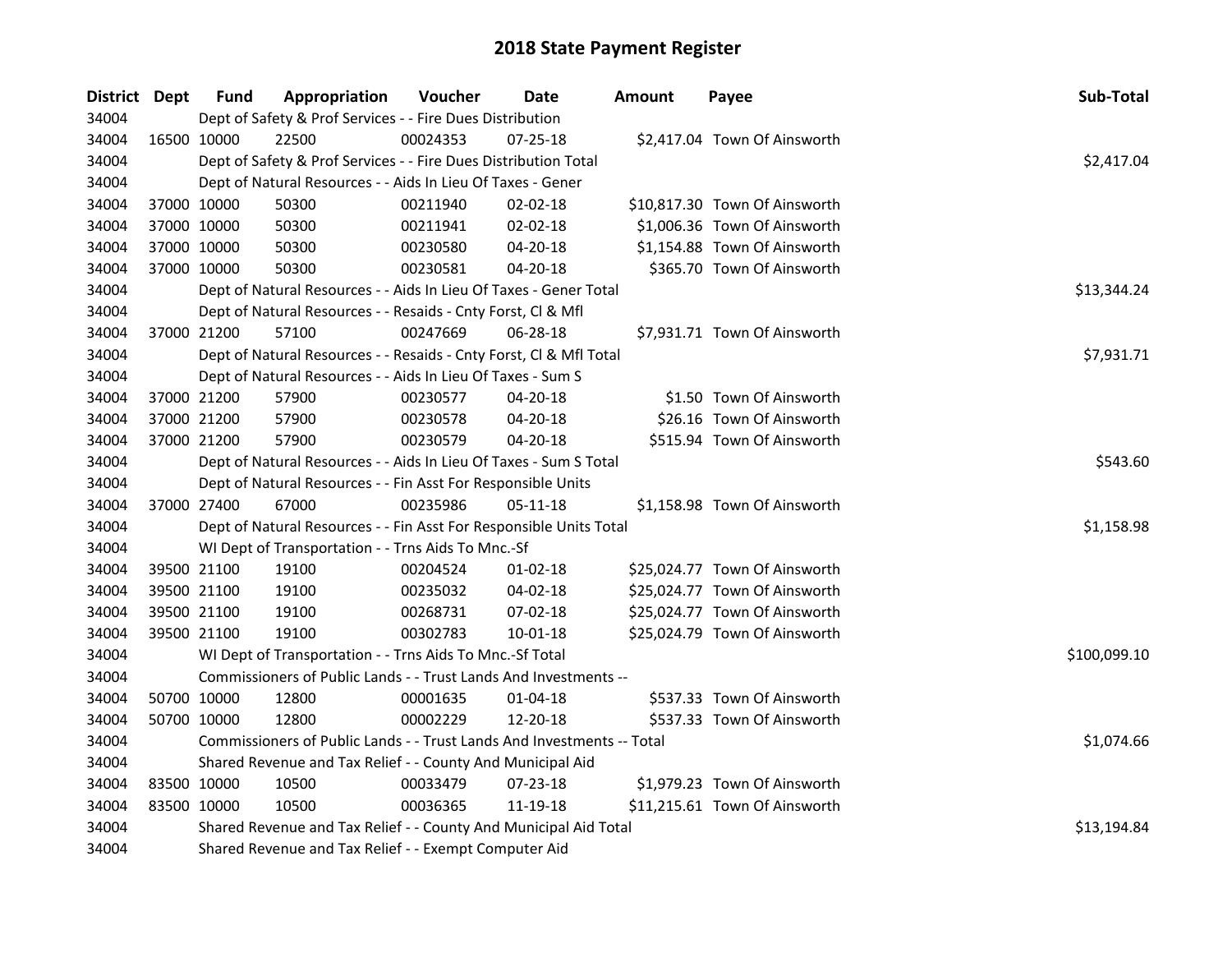| District Dept | <b>Fund</b> | Appropriation                                               | <b>Voucher</b> | Date     | Amount | <b>Pavee</b>             | Sub-Total    |
|---------------|-------------|-------------------------------------------------------------|----------------|----------|--------|--------------------------|--------------|
| 34004         | 83500 10000 | 10900                                                       | 00030733       | 07-23-18 |        | \$5.07 Town Of Ainsworth |              |
| 34004         |             | Shared Revenue and Tax Relief - - Exempt Computer Aid Total |                |          |        |                          | \$5.07       |
| 34004 Total   |             |                                                             |                |          |        |                          | \$139.769.24 |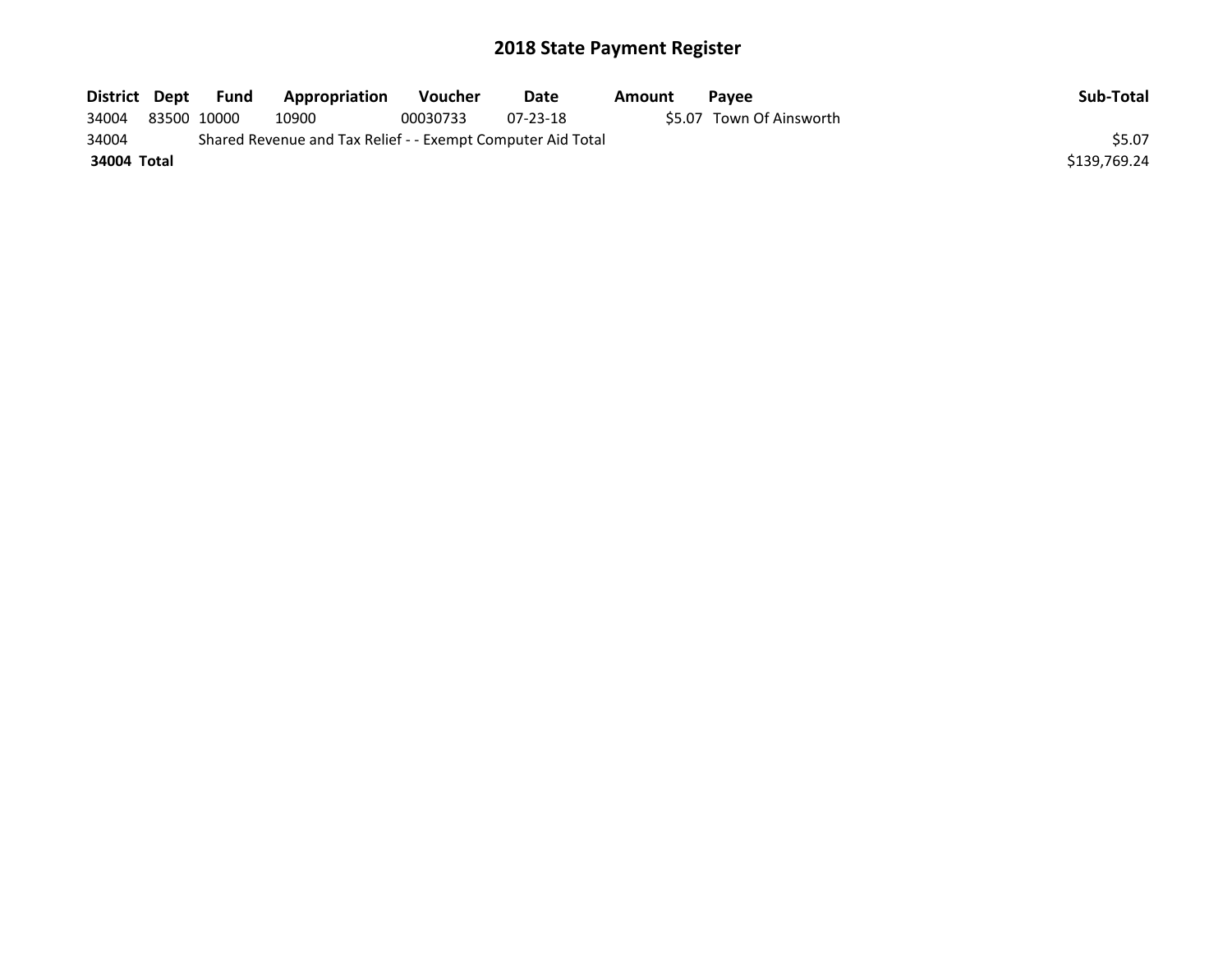| <b>District</b> | Dept        | <b>Fund</b> | Appropriation                                                      | Voucher  | <b>Date</b>    | <b>Amount</b> | Payee                      | Sub-Total    |
|-----------------|-------------|-------------|--------------------------------------------------------------------|----------|----------------|---------------|----------------------------|--------------|
| 34006           |             |             | Dept of Safety & Prof Services - - Fire Dues Distribution          |          |                |               |                            |              |
| 34006           | 16500 10000 |             | 22500                                                              | 00024354 | 07-24-18       |               | \$4,559.07 Town Of Antigo  |              |
| 34006           |             |             | Dept of Safety & Prof Services - - Fire Dues Distribution Total    |          |                |               |                            | \$4,559.07   |
| 34006           |             |             | Dept of Natural Resources - - Resaids - Cnty Forst, Cl & Mfl       |          |                |               |                            |              |
| 34006           | 37000 21200 |             | 57100                                                              | 00247670 | 06-28-18       |               | \$121.20 Town Of Antigo    |              |
| 34006           |             |             | Dept of Natural Resources - - Resaids - Cnty Forst, CI & Mfl Total |          |                |               |                            | \$121.20     |
| 34006           |             |             | Dept of Natural Resources - - Fin Asst For Responsible Units       |          |                |               |                            |              |
| 34006           |             | 37000 27400 | 67000                                                              | 00235230 | $05 - 11 - 18$ |               | \$5,061.54 Town Of Antigo  |              |
| 34006           |             |             | Dept of Natural Resources - - Fin Asst For Responsible Units Total |          |                |               |                            | \$5,061.54   |
| 34006           |             |             | WI Dept of Transportation - - Trns Aids To Mnc.-Sf                 |          |                |               |                            |              |
| 34006           |             | 39500 21100 | 19100                                                              | 00204525 | 01-02-18       |               | \$23,949.72 Town Of Antigo |              |
| 34006           |             | 39500 21100 | 19100                                                              | 00235033 | 04-02-18       |               | \$23,949.72 Town Of Antigo |              |
| 34006           |             | 39500 21100 | 19100                                                              | 00268732 | 07-02-18       |               | \$23,949.72 Town Of Antigo |              |
| 34006           |             | 39500 21100 | 19100                                                              | 00302784 | 10-01-18       |               | \$23,949.74 Town Of Antigo |              |
| 34006           |             |             | WI Dept of Transportation - - Trns Aids To Mnc.-Sf Total           |          |                |               |                            | \$95,798.90  |
| 34006           |             |             | WI Dept of Transportation - - Loc Rd Imp Prg St Fd                 |          |                |               |                            |              |
| 34006           |             | 39500 21100 | 27800                                                              | 00280063 | 07-30-18       |               | \$19,459.61 Town Of Antigo |              |
| 34006           |             |             | WI Dept of Transportation - - Loc Rd Imp Prg St Fd Total           |          |                |               |                            | \$19,459.61  |
| 34006           |             |             | WI Dept of Transportation - - Hwy Mgmt & Opers Sf                  |          |                |               |                            |              |
| 34006           | 39500 21100 |             | 36500                                                              | 00216329 | 01-30-18       |               | \$500.00 Town Of Antigo    |              |
| 34006           | 39500 21100 |             | 36500                                                              | 00244048 | 04-19-18       |               | \$500.00 Town Of Antigo    |              |
| 34006           | 39500 21100 |             | 36500                                                              | 00258763 | 06-01-18       |               | \$500.00 Town Of Antigo    |              |
| 34006           |             |             | WI Dept of Transportation - - Hwy Mgmt & Opers Sf Total            |          |                |               |                            | \$1,500.00   |
| 34006           |             |             | Shared Revenue and Tax Relief - - County And Municipal Aid         |          |                |               |                            |              |
| 34006           | 83500 10000 |             | 10500                                                              | 00033480 | 07-23-18       |               | \$3,507.67 Town Of Antigo  |              |
| 34006           | 83500 10000 |             | 10500                                                              | 00036366 | 11-19-18       |               | \$19,876.77 Town Of Antigo |              |
| 34006           |             |             | Shared Revenue and Tax Relief - - County And Municipal Aid Total   |          |                |               |                            | \$23,384.44  |
| 34006           |             |             | Shared Revenue and Tax Relief - - Exempt Computer Aid              |          |                |               |                            |              |
| 34006           | 83500 10000 |             | 10900                                                              | 00030734 | $07 - 23 - 18$ |               | \$215.12 Town Of Antigo    |              |
| 34006           |             |             | Shared Revenue and Tax Relief - - Exempt Computer Aid Total        |          |                |               |                            | \$215.12     |
| 34006           |             |             | Shared Revenue and Tax Relief - - Utility Aid                      |          |                |               |                            |              |
| 34006           | 83500 10000 |             | 11000                                                              | 00033480 | $07 - 23 - 18$ |               | \$20.39 Town Of Antigo     |              |
| 34006           | 83500 10000 |             | 11000                                                              | 00036366 | 11-19-18       |               | \$140.78 Town Of Antigo    |              |
| 34006           |             |             | Shared Revenue and Tax Relief - - Utility Aid Total                |          |                |               |                            | \$161.17     |
| 34006 Total     |             |             |                                                                    |          |                |               |                            | \$150,261.05 |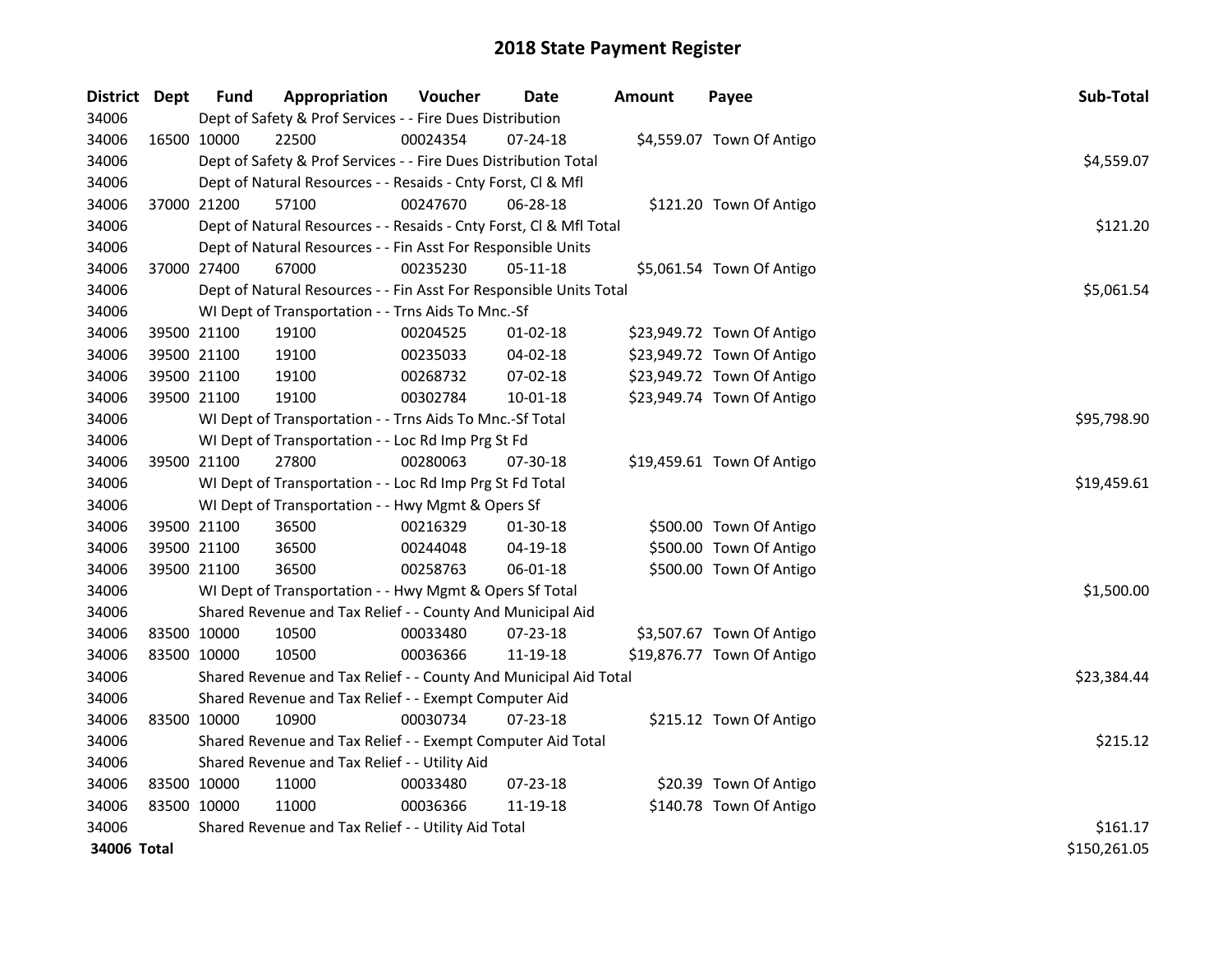| <b>District</b>             | <b>Dept</b> | <b>Fund</b>                                                      | Appropriation                                                          | <b>Voucher</b> | Date           | Amount | Payee                     | Sub-Total    |  |  |  |
|-----------------------------|-------------|------------------------------------------------------------------|------------------------------------------------------------------------|----------------|----------------|--------|---------------------------|--------------|--|--|--|
| 34008                       |             |                                                                  | Dept of Safety & Prof Services - - Fire Dues Distribution              |                |                |        |                           |              |  |  |  |
| 34008                       | 16500 10000 |                                                                  | 22500                                                                  | 00024355       | 07-25-18       |        | \$6,650.73 Town Of Elcho  |              |  |  |  |
| 34008                       |             |                                                                  | Dept of Safety & Prof Services - - Fire Dues Distribution Total        |                |                |        |                           | \$6,650.73   |  |  |  |
| 34008                       |             |                                                                  | Dept of Natural Resources - - Aids In Lieu Of Taxes - Gener            |                |                |        |                           |              |  |  |  |
| 34008                       | 37000 10000 |                                                                  | 50300                                                                  | 00229965       | 04-23-18       |        | \$502.08 Town Of Elcho    |              |  |  |  |
| 34008                       |             |                                                                  | Dept of Natural Resources - - Aids In Lieu Of Taxes - Gener Total      |                |                |        |                           | \$502.08     |  |  |  |
| 34008                       |             |                                                                  | Dept of Natural Resources - - Resaids - Cnty Forst, Cl & Mfl           |                |                |        |                           |              |  |  |  |
| 34008                       | 37000 21200 |                                                                  | 57100                                                                  | 00247671       | 06-28-18       |        | \$6,041.41 Town Of Elcho  |              |  |  |  |
| 34008                       |             |                                                                  | Dept of Natural Resources - - Resaids - Cnty Forst, CI & Mfl Total     |                |                |        |                           | \$6,041.41   |  |  |  |
| 34008                       |             |                                                                  | Dept of Natural Resources - - Aids In Lieu Of Taxes - Sum S            |                |                |        |                           |              |  |  |  |
| 34008                       | 37000 21200 |                                                                  | 57900                                                                  | 00229966       | 04-23-18       |        | \$1.07 Town Of Elcho      |              |  |  |  |
| 34008                       |             |                                                                  | Dept of Natural Resources - - Aids In Lieu Of Taxes - Sum S Total      |                |                |        |                           | \$1.07       |  |  |  |
| 34008                       |             |                                                                  | Dept of Natural Resources - - Fin Asst For Responsible Units           |                |                |        |                           |              |  |  |  |
| 34008                       | 37000 27400 |                                                                  | 67000                                                                  | 00235848       | 05-14-18       |        | \$4,070.11 Town Of Elcho  |              |  |  |  |
| 34008                       |             |                                                                  | Dept of Natural Resources - - Fin Asst For Responsible Units Total     |                |                |        |                           | \$4,070.11   |  |  |  |
| 34008                       |             |                                                                  | WI Dept of Transportation - - Trns Aids To Mnc.-Sf                     |                |                |        |                           |              |  |  |  |
| 34008                       | 39500 21100 |                                                                  | 19100                                                                  | 00204526       | $01 - 02 - 18$ |        | \$46,204.01 Town Of Elcho |              |  |  |  |
| 34008                       | 39500 21100 |                                                                  | 19100                                                                  | 00235034       | 04-02-18       |        | \$46,204.01 Town Of Elcho |              |  |  |  |
| 34008                       | 39500 21100 |                                                                  | 19100                                                                  | 00268733       | 07-02-18       |        | \$46,204.01 Town Of Elcho |              |  |  |  |
| 34008                       | 39500 21100 |                                                                  | 19100                                                                  | 00302785       | $10 - 01 - 18$ |        | \$46,204.04 Town Of Elcho |              |  |  |  |
| 34008                       |             |                                                                  | WI Dept of Transportation - - Trns Aids To Mnc.-Sf Total               |                |                |        |                           | \$184,816.07 |  |  |  |
| 34008                       |             |                                                                  | Department of Health Services - - Emergency Medical Services, Ai       |                |                |        |                           |              |  |  |  |
| 34008                       | 43500 10000 |                                                                  | 11900                                                                  | 00229333       | 08-31-18       |        | \$4,594.97 Town Of Elcho  |              |  |  |  |
| 34008                       |             |                                                                  | Department of Health Services - - Emergency Medical Services, Ai Total |                |                |        |                           | \$4,594.97   |  |  |  |
| 34008                       |             |                                                                  | Shared Revenue and Tax Relief - - County And Municipal Aid             |                |                |        |                           |              |  |  |  |
| 34008                       | 83500 10000 |                                                                  | 10500                                                                  | 00033481       | 07-23-18       |        | \$3,374.64 Town Of Elcho  |              |  |  |  |
| 34008                       | 83500 10000 |                                                                  | 10500                                                                  | 00036367       | 11-19-18       |        | \$19,122.96 Town Of Elcho |              |  |  |  |
| 34008                       |             | Shared Revenue and Tax Relief - - County And Municipal Aid Total | \$22,497.60                                                            |                |                |        |                           |              |  |  |  |
| 34008                       |             | Shared Revenue and Tax Relief - - Exempt Computer Aid            |                                                                        |                |                |        |                           |              |  |  |  |
| 34008                       | 83500 10000 |                                                                  | 10900                                                                  | 00030735       | 07-23-18       |        | \$77.12 Town Of Elcho     |              |  |  |  |
| 34008                       |             | Shared Revenue and Tax Relief - - Exempt Computer Aid Total      | \$77.12                                                                |                |                |        |                           |              |  |  |  |
| 34008 Total<br>\$229,251.16 |             |                                                                  |                                                                        |                |                |        |                           |              |  |  |  |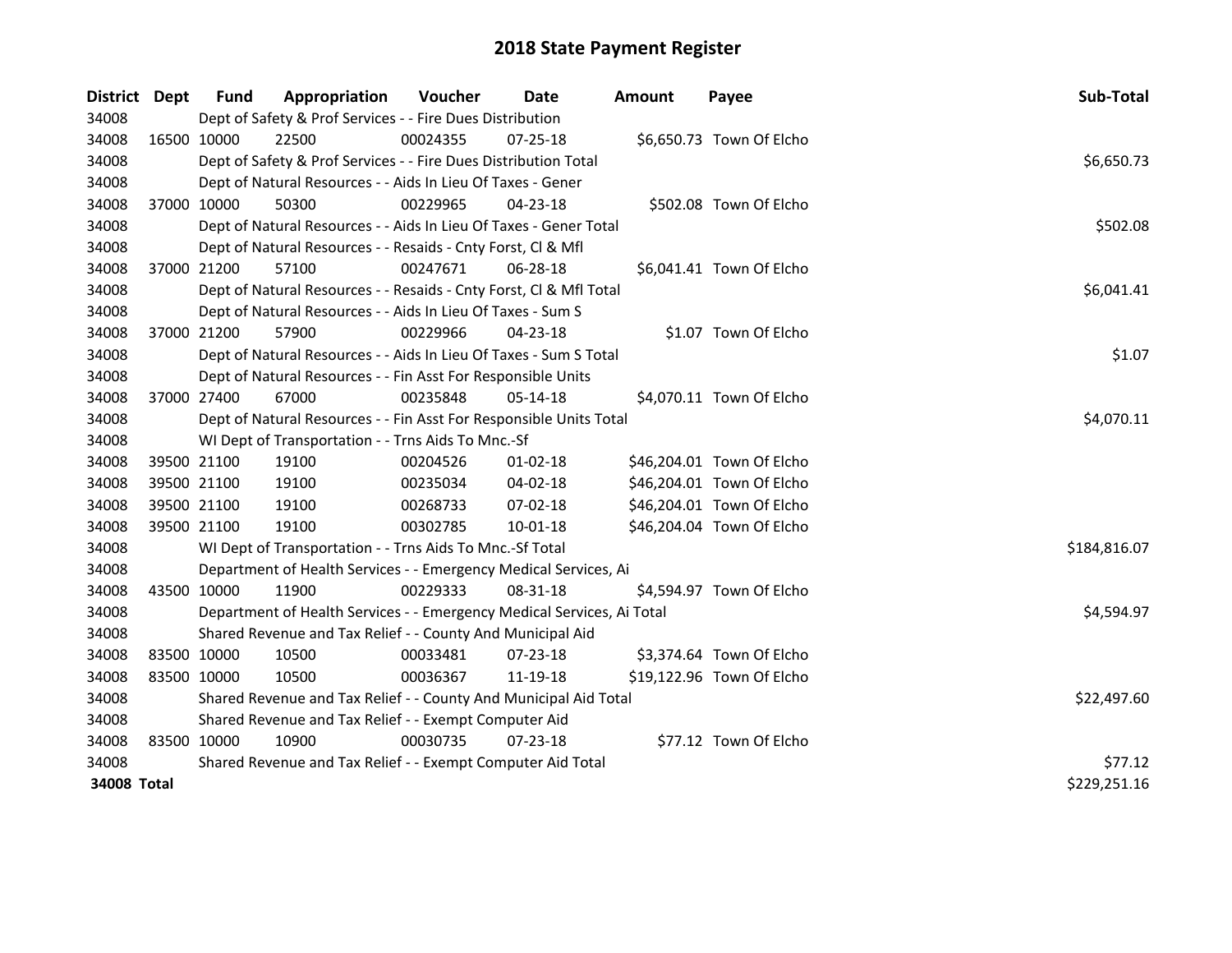| District Dept | <b>Fund</b>                                                           | Appropriation                                                      | Voucher  | <b>Date</b>    | <b>Amount</b> | Payee                         | Sub-Total    |  |
|---------------|-----------------------------------------------------------------------|--------------------------------------------------------------------|----------|----------------|---------------|-------------------------------|--------------|--|
| 34010         |                                                                       | Dept of Safety & Prof Services - - Fire Dues Distribution          |          |                |               |                               |              |  |
| 34010         | 16500 10000                                                           | 22500                                                              | 00024356 | 07-25-18       |               | \$1,159.00 Town Of Evergreen  |              |  |
| 34010         |                                                                       | Dept of Safety & Prof Services - - Fire Dues Distribution Total    |          |                |               |                               | \$1,159.00   |  |
| 34010         |                                                                       | Dept of Natural Resources - - Aids In Lieu Of Taxes - Gener        |          |                |               |                               |              |  |
| 34010         | 37000 10000                                                           | 50300                                                              | 00214892 | 02-20-18       |               | \$3,651.96 Town Of Evergreen  |              |  |
| 34010         | 37000 10000                                                           | 50300                                                              | 00214893 | 02-20-18       |               | \$112.07 Town Of Evergreen    |              |  |
| 34010         | 37000 10000                                                           | 50300                                                              | 00229653 | 04-20-18       |               | \$1,149.22 Town Of Evergreen  |              |  |
| 34010         |                                                                       | Dept of Natural Resources - - Aids In Lieu Of Taxes - Gener Total  |          |                |               |                               | \$4,913.25   |  |
| 34010         |                                                                       | Dept of Natural Resources - - Resaids - Cnty Forst, Cl & Mfl       |          |                |               |                               |              |  |
| 34010         | 37000 21200                                                           | 57100                                                              | 00247672 | 06-28-18       |               | \$2,766.27 Town Of Evergreen  |              |  |
| 34010         |                                                                       | Dept of Natural Resources - - Resaids - Cnty Forst, Cl & Mfl Total |          |                |               |                               | \$2,766.27   |  |
| 34010         |                                                                       | Dept of Natural Resources - - Aids In Lieu Of Taxes - Sum S        |          |                |               |                               |              |  |
| 34010         | 37000 21200                                                           | 57900                                                              | 00229652 | 04-20-18       |               | \$290.97 Town Of Evergreen    |              |  |
| 34010         |                                                                       | Dept of Natural Resources - - Aids In Lieu Of Taxes - Sum S Total  |          |                |               |                               | \$290.97     |  |
| 34010         |                                                                       | Dept of Natural Resources - - Fin Asst For Responsible Units       |          |                |               |                               |              |  |
| 34010         | 37000 27400                                                           | 67000                                                              | 00235615 | 05-11-18       |               | \$1,642.78 Town Of Evergreen  |              |  |
| 34010         |                                                                       | Dept of Natural Resources - - Fin Asst For Responsible Units Total |          |                |               |                               | \$1,642.78   |  |
| 34010         |                                                                       | WI Dept of Transportation - - Trns Aids To Mnc.-Sf                 |          |                |               |                               |              |  |
| 34010         | 39500 21100                                                           | 19100                                                              | 00204527 | $01-02-18$     |               | \$15,910.08 Town Of Evergreen |              |  |
| 34010         | 39500 21100                                                           | 19100                                                              | 00235035 | 04-02-18       |               | \$15,910.08 Town Of Evergreen |              |  |
| 34010         | 39500 21100                                                           | 19100                                                              | 00268734 | 07-02-18       |               | \$15,910.08 Town Of Evergreen |              |  |
| 34010         | 39500 21100                                                           | 19100                                                              | 00302786 | 10-01-18       |               | \$15,910.11 Town Of Evergreen |              |  |
| 34010         |                                                                       | WI Dept of Transportation - - Trns Aids To Mnc.-Sf Total           |          |                |               |                               | \$63,640.35  |  |
| 34010         |                                                                       | Shared Revenue and Tax Relief - - County And Municipal Aid         |          |                |               |                               |              |  |
| 34010         | 83500 10000                                                           | 10500                                                              | 00033482 | $07 - 23 - 18$ |               | \$4,105.42 Town Of Evergreen  |              |  |
| 34010         | 83500 10000                                                           | 10500                                                              | 00036368 | 11-19-18       |               | \$23,264.05 Town Of Evergreen |              |  |
| 34010         |                                                                       | Shared Revenue and Tax Relief - - County And Municipal Aid Total   |          |                |               |                               | \$27,369.47  |  |
| 34010         | Shared Revenue and Tax Relief - - Exempt Computer Aid                 |                                                                    |          |                |               |                               |              |  |
| 34010         | 83500 10000                                                           | 10900                                                              | 00030736 | $07 - 23 - 18$ |               | \$1.01 Town Of Evergreen      |              |  |
| 34010         | \$1.01<br>Shared Revenue and Tax Relief - - Exempt Computer Aid Total |                                                                    |          |                |               |                               |              |  |
| 34010 Total   |                                                                       |                                                                    |          |                |               |                               | \$101,783.10 |  |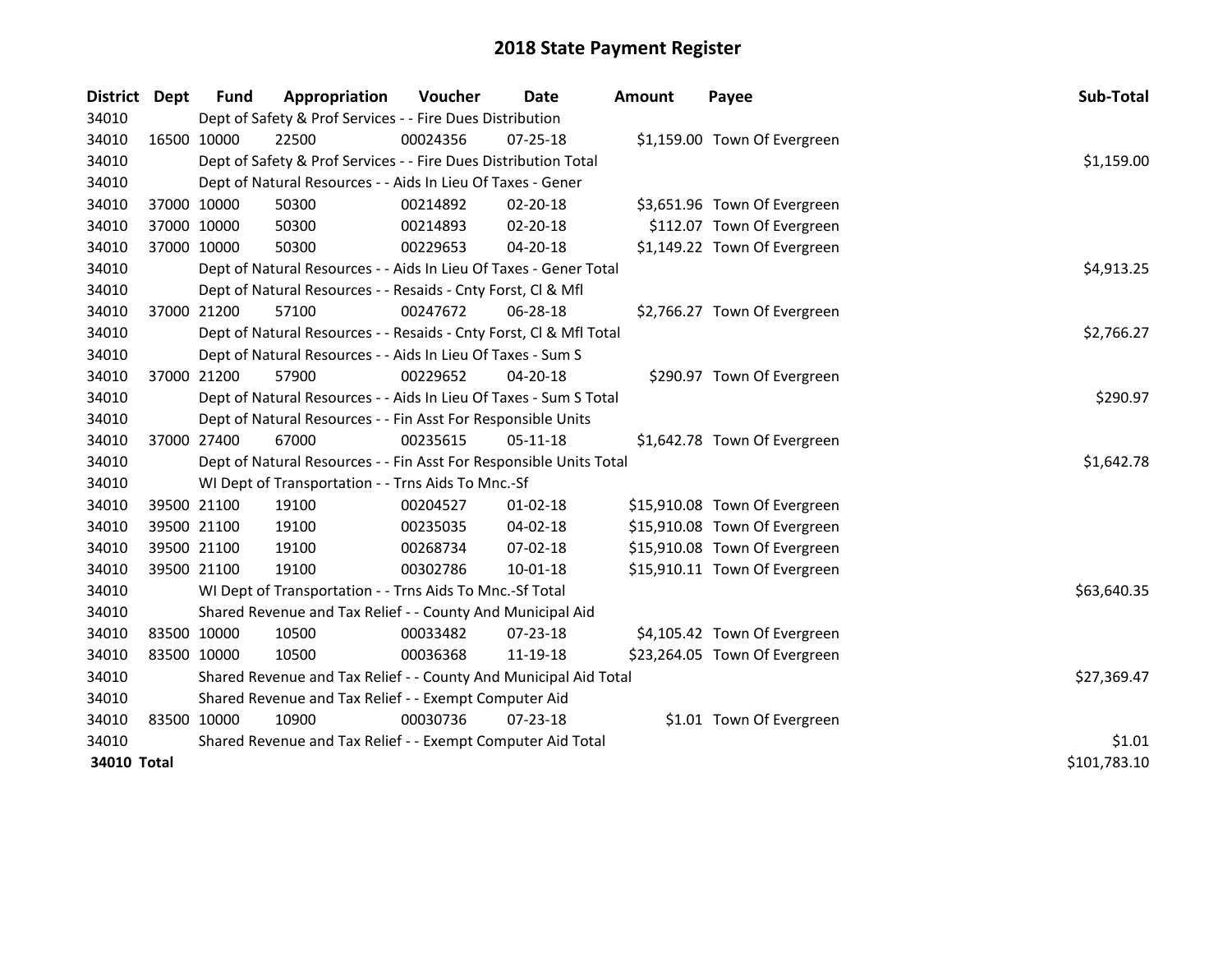| <b>District</b> | Dept | <b>Fund</b>                                           | Appropriation                                                      | Voucher  | <b>Date</b>    | <b>Amount</b> | Payee                        | Sub-Total   |  |
|-----------------|------|-------------------------------------------------------|--------------------------------------------------------------------|----------|----------------|---------------|------------------------------|-------------|--|
| 34012           |      |                                                       | Dept of Safety & Prof Services - - Fire Dues Distribution          |          |                |               |                              |             |  |
| 34012           |      | 16500 10000                                           | 22500                                                              | 00024357 | 07-25-18       |               | \$2,075.70 Town Of Langlade  |             |  |
| 34012           |      |                                                       | Dept of Safety & Prof Services - - Fire Dues Distribution Total    |          |                |               |                              | \$2,075.70  |  |
| 34012           |      |                                                       | Dept of Natural Resources - - Aids In Lieu Of Taxes - Gener        |          |                |               |                              |             |  |
| 34012           |      | 37000 10000                                           | 50300                                                              | 00211543 | 02-02-18       |               | \$9,468.76 Town Of Langlade  |             |  |
| 34012           |      | 37000 10000                                           | 50300                                                              | 00211544 | 02-02-18       |               | \$1,766.59 Town Of Langlade  |             |  |
| 34012           |      | 37000 10000                                           | 50300                                                              | 00228902 | 04-20-18       |               | \$1,784.26 Town Of Langlade  |             |  |
| 34012           |      |                                                       | Dept of Natural Resources - - Aids In Lieu Of Taxes - Gener Total  |          |                |               |                              | \$13,019.61 |  |
| 34012           |      |                                                       | Dept of Natural Resources - - Resaids - Cnty Forst, Cl & Mfl       |          |                |               |                              |             |  |
| 34012           |      | 37000 21200                                           | 57100                                                              | 00247673 | 06-28-18       |               | \$7,145.74 Town Of Langlade  |             |  |
| 34012           |      |                                                       | Dept of Natural Resources - - Resaids - Cnty Forst, Cl & Mfl Total |          |                |               |                              | \$7,145.74  |  |
| 34012           |      |                                                       | Dept of Natural Resources - - Aids In Lieu Of Taxes - Sum S        |          |                |               |                              |             |  |
| 34012           |      | 37000 21200                                           | 57900                                                              | 00228901 | 04-20-18       |               | \$80.20 Town Of Langlade     |             |  |
| 34012           |      |                                                       | Dept of Natural Resources - - Aids In Lieu Of Taxes - Sum S Total  |          |                |               |                              | \$80.20     |  |
| 34012           |      |                                                       | Dept of Natural Resources - - Fin Asst For Responsible Units       |          |                |               |                              |             |  |
| 34012           |      | 37000 27400                                           | 67000                                                              | 00235179 | 05-11-18       |               | \$1,632.48 Town Of Langlade  |             |  |
| 34012           |      |                                                       | Dept of Natural Resources - - Fin Asst For Responsible Units Total |          |                |               |                              | \$1,632.48  |  |
| 34012           |      |                                                       | WI Dept of Transportation - - Trns Aids To Mnc.-Sf                 |          |                |               |                              |             |  |
| 34012           |      | 39500 21100                                           | 19100                                                              | 00204528 | $01 - 02 - 18$ |               | \$13,688.97 Town Of Langlade |             |  |
| 34012           |      | 39500 21100                                           | 19100                                                              | 00235036 | 04-02-18       |               | \$13,688.97 Town Of Langlade |             |  |
| 34012           |      | 39500 21100                                           | 19100                                                              | 00268735 | 07-02-18       |               | \$13,688.97 Town Of Langlade |             |  |
| 34012           |      | 39500 21100                                           | 19100                                                              | 00302787 | 10-01-18       |               | \$13,688.97 Town Of Langlade |             |  |
| 34012           |      |                                                       | WI Dept of Transportation - - Trns Aids To Mnc.-Sf Total           |          |                |               |                              | \$54,755.88 |  |
| 34012           |      |                                                       | Shared Revenue and Tax Relief - - County And Municipal Aid         |          |                |               |                              |             |  |
| 34012           |      | 83500 10000                                           | 10500                                                              | 00033483 | 07-23-18       |               | \$1,018.63 Town Of Langlade  |             |  |
| 34012           |      | 83500 10000                                           | 10500                                                              | 00036369 | 11-19-18       |               | \$5,772.21 Town Of Langlade  |             |  |
| 34012           |      |                                                       | Shared Revenue and Tax Relief - - County And Municipal Aid Total   |          |                |               |                              | \$6,790.84  |  |
| 34012           |      | Shared Revenue and Tax Relief - - Exempt Computer Aid |                                                                    |          |                |               |                              |             |  |
| 34012           |      | 83500 10000                                           | 10900                                                              | 00030737 | $07 - 23 - 18$ |               | \$6.09 Town Of Langlade      |             |  |
| 34012           |      |                                                       | Shared Revenue and Tax Relief - - Exempt Computer Aid Total        |          |                |               |                              | \$6.09      |  |
| 34012 Total     |      |                                                       |                                                                    |          |                |               |                              | \$85,506.54 |  |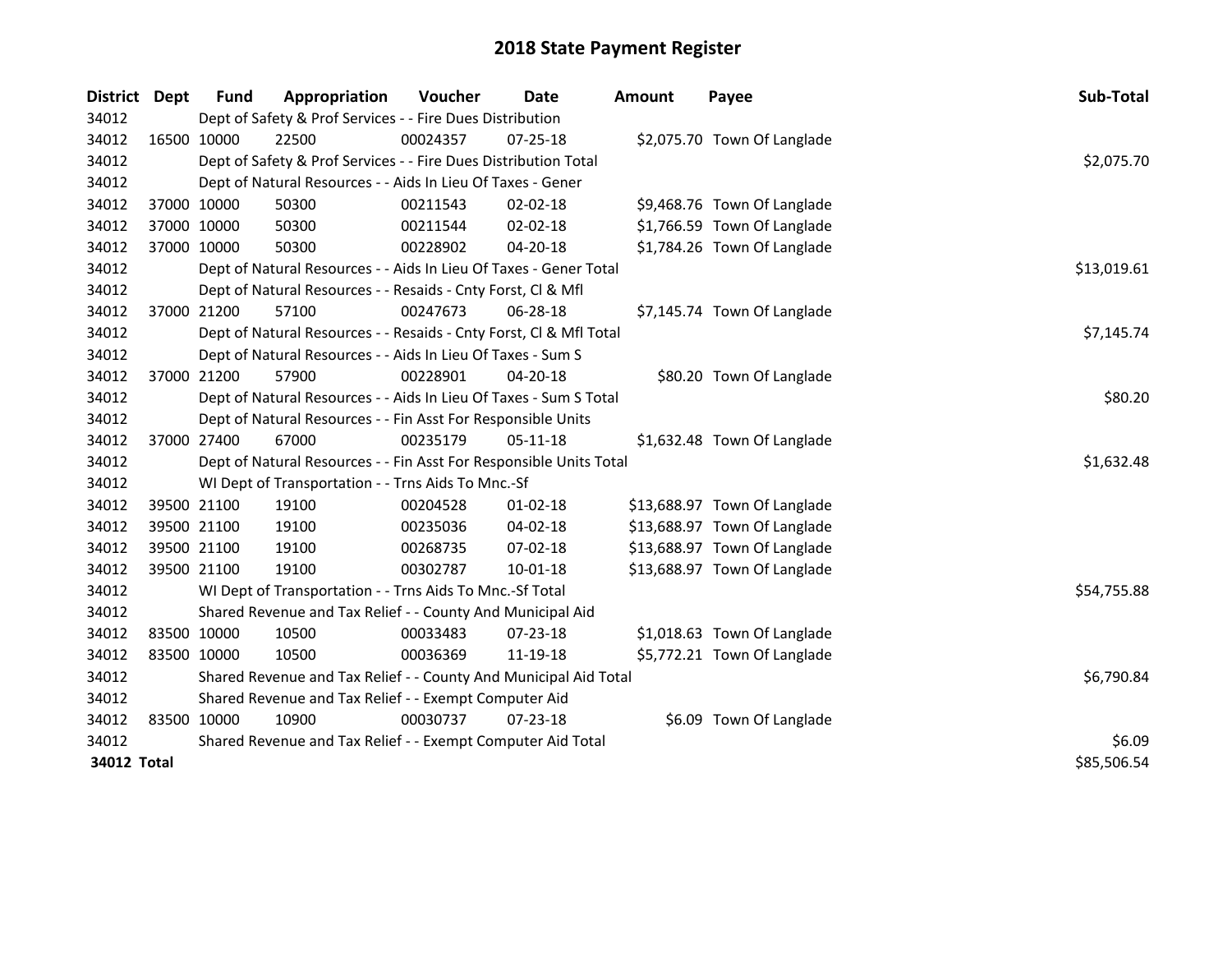| <b>District</b> | <b>Dept</b>  | <b>Fund</b>                                                 | Appropriation                                                      | Voucher  | Date           | <b>Amount</b> | Payee                    | Sub-Total   |  |  |  |
|-----------------|--------------|-------------------------------------------------------------|--------------------------------------------------------------------|----------|----------------|---------------|--------------------------|-------------|--|--|--|
| 34014           |              |                                                             | Dept of Safety & Prof Services - - Fire Dues Distribution          |          |                |               |                          |             |  |  |  |
| 34014           |              | 16500 10000                                                 | 22500                                                              | 00024358 | 07-26-18       |               | \$2,723.44 Town Of Neva  |             |  |  |  |
| 34014           |              |                                                             | Dept of Safety & Prof Services - - Fire Dues Distribution Total    |          |                |               |                          | \$2,723.44  |  |  |  |
| 34014           |              |                                                             | Dept of Natural Resources - - Aids In Lieu Of Taxes - Gener        |          |                |               |                          |             |  |  |  |
| 34014           |              | 37000 10000                                                 | 50300                                                              | 00229732 | 04-20-18       |               | \$253.38 Town Of Neva    |             |  |  |  |
| 34014           | 37000 10000  |                                                             | 50300                                                              | 00229734 | 04-20-18       |               | \$12.50 Town Of Neva     |             |  |  |  |
| 34014           |              |                                                             | Dept of Natural Resources - - Aids In Lieu Of Taxes - Gener Total  |          |                |               |                          | \$265.88    |  |  |  |
| 34014           |              |                                                             | Dept of Natural Resources - - Resaids - Cnty Forst, Cl & Mfl       |          |                |               |                          |             |  |  |  |
| 34014           |              | 37000 21200                                                 | 57100                                                              | 00247674 | 06-28-18       |               | \$1,134.17 Town Of Neva  |             |  |  |  |
| 34014           |              |                                                             | Dept of Natural Resources - - Resaids - Cnty Forst, Cl & Mfl Total |          |                |               |                          | \$1,134.17  |  |  |  |
| 34014           |              |                                                             | Dept of Natural Resources - - Aids In Lieu Of Taxes - Sum S        |          |                |               |                          |             |  |  |  |
| 34014           |              | 37000 21200                                                 | 57900                                                              | 00229733 | 04-20-18       |               | \$38.54 Town Of Neva     |             |  |  |  |
| 34014           |              |                                                             | Dept of Natural Resources - - Aids In Lieu Of Taxes - Sum S Total  |          |                |               |                          | \$38.54     |  |  |  |
| 34014           |              |                                                             | Dept of Natural Resources - - Fin Asst For Responsible Units       |          |                |               |                          |             |  |  |  |
| 34014           |              | 37000 27400                                                 | 67000                                                              | 00235530 | $05-11-18$     |               | \$3,231.70 Town Of Neva  |             |  |  |  |
| 34014           |              |                                                             | Dept of Natural Resources - - Fin Asst For Responsible Units Total |          |                |               |                          | \$3,231.70  |  |  |  |
| 34014           |              |                                                             | WI Dept of Transportation - - Trns Aids To Mnc.-Sf                 |          |                |               |                          |             |  |  |  |
| 34014           |              | 39500 21100                                                 | 19100                                                              | 00204529 | $01-02-18$     |               | \$18,228.07 Town Of Neva |             |  |  |  |
| 34014           | 39500 21100  |                                                             | 19100                                                              | 00235037 | 04-02-18       |               | \$18,228.07 Town Of Neva |             |  |  |  |
| 34014           |              | 39500 21100                                                 | 19100                                                              | 00268736 | 07-02-18       |               | \$18,228.07 Town Of Neva |             |  |  |  |
| 34014           | 39500 21100  |                                                             | 19100                                                              | 00302788 | 10-01-18       |               | \$18,228.07 Town Of Neva |             |  |  |  |
| 34014           |              |                                                             | WI Dept of Transportation - - Trns Aids To Mnc.-Sf Total           |          |                |               |                          | \$72,912.28 |  |  |  |
| 34014           |              |                                                             | Shared Revenue and Tax Relief - - County And Municipal Aid         |          |                |               |                          |             |  |  |  |
| 34014           | 83500 10000  |                                                             | 10500                                                              | 00033484 | $07 - 23 - 18$ |               | \$3,860.85 Town Of Neva  |             |  |  |  |
| 34014           | 83500 10000  |                                                             | 10500                                                              | 00036370 | 11-19-18       |               | \$21,878.15 Town Of Neva |             |  |  |  |
| 34014           |              |                                                             | Shared Revenue and Tax Relief - - County And Municipal Aid Total   |          |                |               |                          | \$25,739.00 |  |  |  |
| 34014           |              | Shared Revenue and Tax Relief - - Exempt Computer Aid       |                                                                    |          |                |               |                          |             |  |  |  |
| 34014           | 83500 10000  |                                                             | 10900                                                              | 00030738 | $07 - 23 - 18$ |               | \$4.06 Town Of Neva      |             |  |  |  |
| 34014           |              | Shared Revenue and Tax Relief - - Exempt Computer Aid Total | \$4.06                                                             |          |                |               |                          |             |  |  |  |
| 34014 Total     | \$106,049.07 |                                                             |                                                                    |          |                |               |                          |             |  |  |  |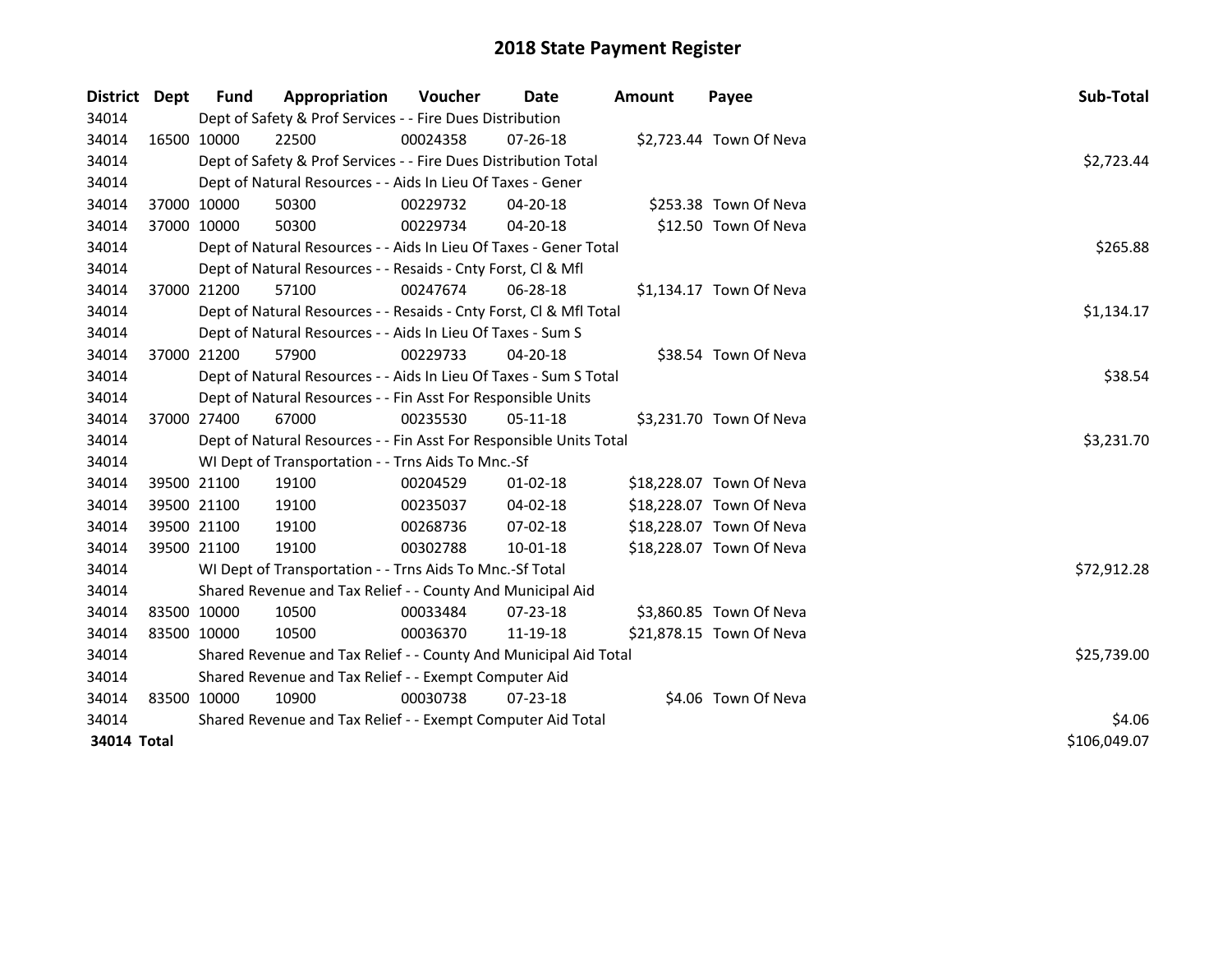| District Dept | <b>Fund</b>                                           | Appropriation                                                      | Voucher  | <b>Date</b>    | <b>Amount</b> | Payee                       | Sub-Total    |  |
|---------------|-------------------------------------------------------|--------------------------------------------------------------------|----------|----------------|---------------|-----------------------------|--------------|--|
| 34016         |                                                       | Dept of Safety & Prof Services - - Fire Dues Distribution          |          |                |               |                             |              |  |
| 34016         | 16500 10000                                           | 22500                                                              | 00024359 | 07-26-18       |               | \$2,779.14 Town Of Norwood  |              |  |
| 34016         |                                                       | Dept of Safety & Prof Services - - Fire Dues Distribution Total    |          |                |               |                             | \$2,779.14   |  |
| 34016         |                                                       | Dept of Natural Resources - - Aids In Lieu Of Taxes - Gener        |          |                |               |                             |              |  |
| 34016         | 37000 10000                                           | 50300                                                              | 00211630 | $02 - 02 - 18$ |               | \$4,281.10 Town Of Norwood  |              |  |
| 34016         | 37000 10000                                           | 50300                                                              | 00211631 | 02-02-18       |               | \$3,169.35 Town Of Norwood  |              |  |
| 34016         | 37000 10000                                           | 50300                                                              | 00229333 | 04-20-18       |               | \$69.50 Town Of Norwood     |              |  |
| 34016         |                                                       | Dept of Natural Resources - - Aids In Lieu Of Taxes - Gener Total  |          |                |               |                             | \$7,519.95   |  |
| 34016         |                                                       | Dept of Natural Resources - - Resaids - Cnty Forst, Cl & Mfl       |          |                |               |                             |              |  |
| 34016         | 37000 21200                                           | 57100                                                              | 00247675 | 06-28-18       |               | \$765.07 Town Of Norwood    |              |  |
| 34016         |                                                       | Dept of Natural Resources - - Resaids - Cnty Forst, Cl & Mfl Total |          |                |               |                             | \$765.07     |  |
| 34016         |                                                       | Dept of Natural Resources - - Aids In Lieu Of Taxes - Sum S        |          |                |               |                             |              |  |
| 34016         | 37000 21200                                           | 57900                                                              | 00229332 | 04-20-18       |               | \$72.66 Town Of Norwood     |              |  |
| 34016         |                                                       | Dept of Natural Resources - - Aids In Lieu Of Taxes - Sum S Total  |          |                |               |                             | \$72.66      |  |
| 34016         |                                                       | Dept of Natural Resources - - Fin Asst For Responsible Units       |          |                |               |                             |              |  |
| 34016         | 37000 27400                                           | 67000                                                              | 00235298 | 05-11-18       |               | \$1,476.00 Town Of Norwood  |              |  |
| 34016         |                                                       | Dept of Natural Resources - - Fin Asst For Responsible Units Total |          |                |               |                             | \$1,476.00   |  |
| 34016         |                                                       | WI Dept of Transportation - - Trns Aids To Mnc.-Sf                 |          |                |               |                             |              |  |
| 34016         | 39500 21100                                           | 19100                                                              | 00204530 | $01 - 02 - 18$ |               | \$25,592.16 Town Of Norwood |              |  |
| 34016         | 39500 21100                                           | 19100                                                              | 00235038 | 04-02-18       |               | \$25,592.16 Town Of Norwood |              |  |
| 34016         | 39500 21100                                           | 19100                                                              | 00268737 | 07-02-18       |               | \$25,592.16 Town Of Norwood |              |  |
| 34016         | 39500 21100                                           | 19100                                                              | 00302789 | $10 - 01 - 18$ |               | \$25,592.17 Town Of Norwood |              |  |
| 34016         |                                                       | WI Dept of Transportation - - Trns Aids To Mnc.-Sf Total           |          |                |               |                             | \$102,368.65 |  |
| 34016         |                                                       | Shared Revenue and Tax Relief - - County And Municipal Aid         |          |                |               |                             |              |  |
| 34016         | 83500 10000                                           | 10500                                                              | 00033485 | $07 - 23 - 18$ |               | \$5,518.05 Town Of Norwood  |              |  |
| 34016         | 83500 10000                                           | 10500                                                              | 00036371 | 11-19-18       |               | \$31,268.96 Town Of Norwood |              |  |
| 34016         |                                                       | Shared Revenue and Tax Relief - - County And Municipal Aid Total   |          |                |               |                             | \$36,787.01  |  |
| 34016         | Shared Revenue and Tax Relief - - Exempt Computer Aid |                                                                    |          |                |               |                             |              |  |
| 34016         | 83500 10000                                           | 10900                                                              | 00030739 | $07 - 23 - 18$ |               | \$4.06 Town Of Norwood      |              |  |
| 34016         |                                                       | Shared Revenue and Tax Relief - - Exempt Computer Aid Total        |          |                |               |                             | \$4.06       |  |
| 34016 Total   |                                                       |                                                                    |          |                |               |                             | \$151,772.54 |  |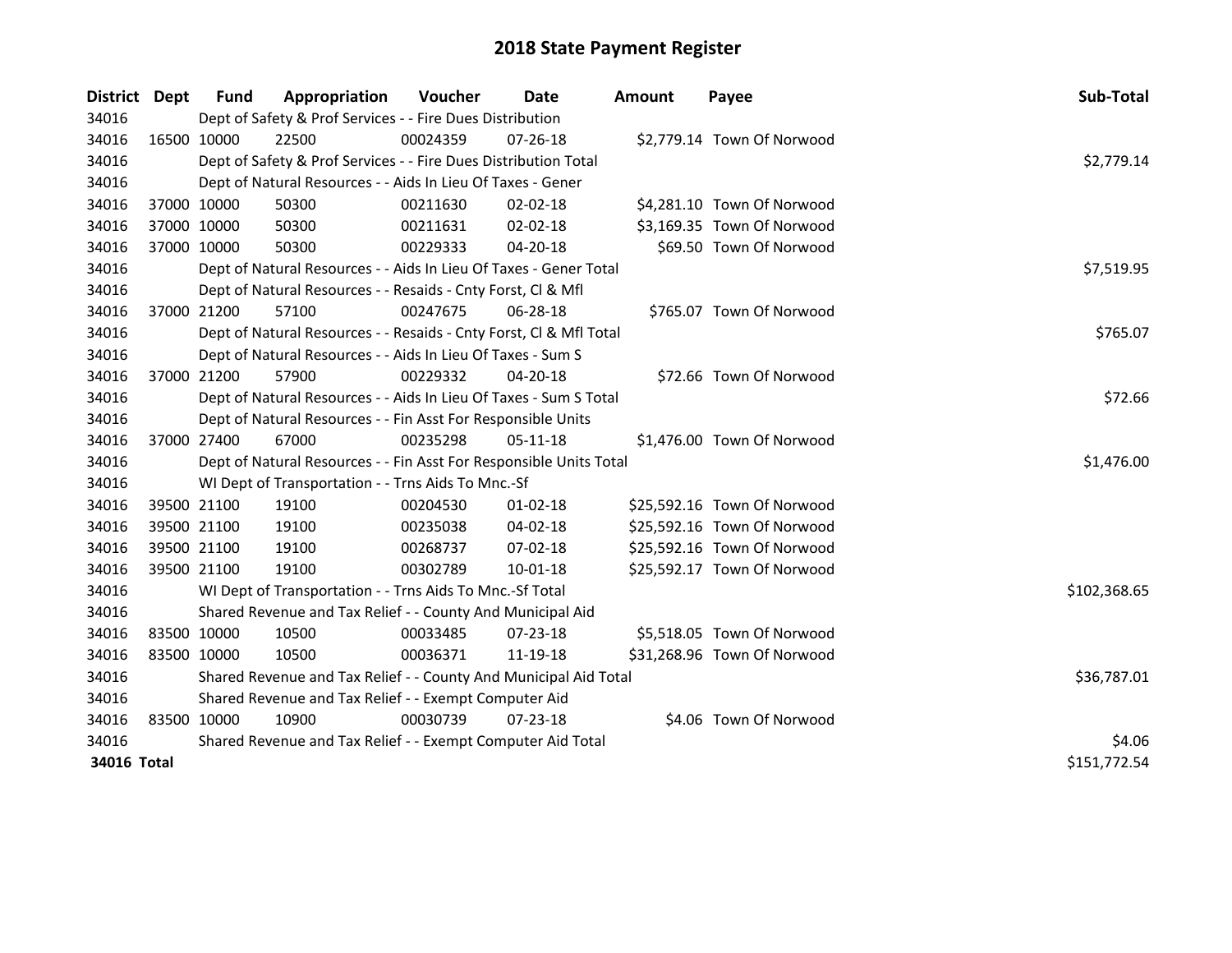| <b>District</b> | Dept | <b>Fund</b> | Appropriation                                                      | <b>Voucher</b> | Date           | Amount | Payee                      | Sub-Total   |  |  |  |
|-----------------|------|-------------|--------------------------------------------------------------------|----------------|----------------|--------|----------------------------|-------------|--|--|--|
| 34018           |      |             | Dept of Safety & Prof Services - - Fire Dues Distribution          |                |                |        |                            |             |  |  |  |
| 34018           |      | 16500 10000 | 22500                                                              | 00024360       | $07 - 24 - 18$ |        | \$408.44 Town Of Parrish   |             |  |  |  |
| 34018           |      |             | Dept of Safety & Prof Services - - Fire Dues Distribution Total    |                |                |        |                            |             |  |  |  |
| 34018           |      |             | Dept of Natural Resources - - Aids In Lieu Of Taxes - Gener        |                |                |        |                            |             |  |  |  |
| 34018           |      | 37000 10000 | 50300                                                              | 00229668       | 04-20-18       |        | \$47.13 Town Of Parrish    |             |  |  |  |
| 34018           |      |             | Dept of Natural Resources - - Aids In Lieu Of Taxes - Gener Total  |                |                |        |                            | \$47.13     |  |  |  |
| 34018           |      |             | Dept of Natural Resources - - Resaids - Cnty Forst, CI & Mfl       |                |                |        |                            |             |  |  |  |
| 34018           |      | 37000 21200 | 57100                                                              | 00247676       | 06-28-18       |        | \$5,778.37 Town Of Parrish |             |  |  |  |
| 34018           |      |             | Dept of Natural Resources - - Resaids - Cnty Forst, Cl & Mfl Total |                |                |        |                            | \$5,778.37  |  |  |  |
| 34018           |      |             | Dept of Natural Resources - - Aids In Lieu Of Taxes - Sum S        |                |                |        |                            |             |  |  |  |
| 34018           |      | 37000 21200 | 57900                                                              | 00229669       | $04 - 20 - 18$ |        | \$85.56 Town Of Parrish    |             |  |  |  |
| 34018           |      |             | Dept of Natural Resources - - Aids In Lieu Of Taxes - Sum S Total  |                |                |        |                            | \$85.56     |  |  |  |
| 34018           |      |             | WI Dept of Transportation - - Trns Aids To Mnc.-Sf                 |                |                |        |                            |             |  |  |  |
| 34018           |      | 39500 21100 | 19100                                                              | 00204531       | $01 - 02 - 18$ |        | \$5,474.99 Town Of Parrish |             |  |  |  |
| 34018           |      | 39500 21100 | 19100                                                              | 00235039       | 04-02-18       |        | \$5,474.99 Town Of Parrish |             |  |  |  |
| 34018           |      | 39500 21100 | 19100                                                              | 00268738       | 07-02-18       |        | \$5,474.99 Town Of Parrish |             |  |  |  |
| 34018           |      | 39500 21100 | 19100                                                              | 00302790       | 10-01-18       |        | \$5,475.00 Town Of Parrish |             |  |  |  |
| 34018           |      |             | WI Dept of Transportation - - Trns Aids To Mnc.-Sf Total           |                |                |        |                            | \$21,899.97 |  |  |  |
| 34018           |      |             | Shared Revenue and Tax Relief - - County And Municipal Aid         |                |                |        |                            |             |  |  |  |
| 34018           |      | 83500 10000 | 10500                                                              | 00033486       | $07 - 23 - 18$ |        | \$224.20 Town Of Parrish   |             |  |  |  |
| 34018           |      | 83500 10000 | 10500                                                              | 00036372       | 11-19-18       |        | \$1,270.47 Town Of Parrish |             |  |  |  |
| 34018           |      |             | Shared Revenue and Tax Relief - - County And Municipal Aid Total   |                |                |        |                            | \$1,494.67  |  |  |  |
| 34018 Total     |      |             |                                                                    |                |                |        |                            | \$29,714.14 |  |  |  |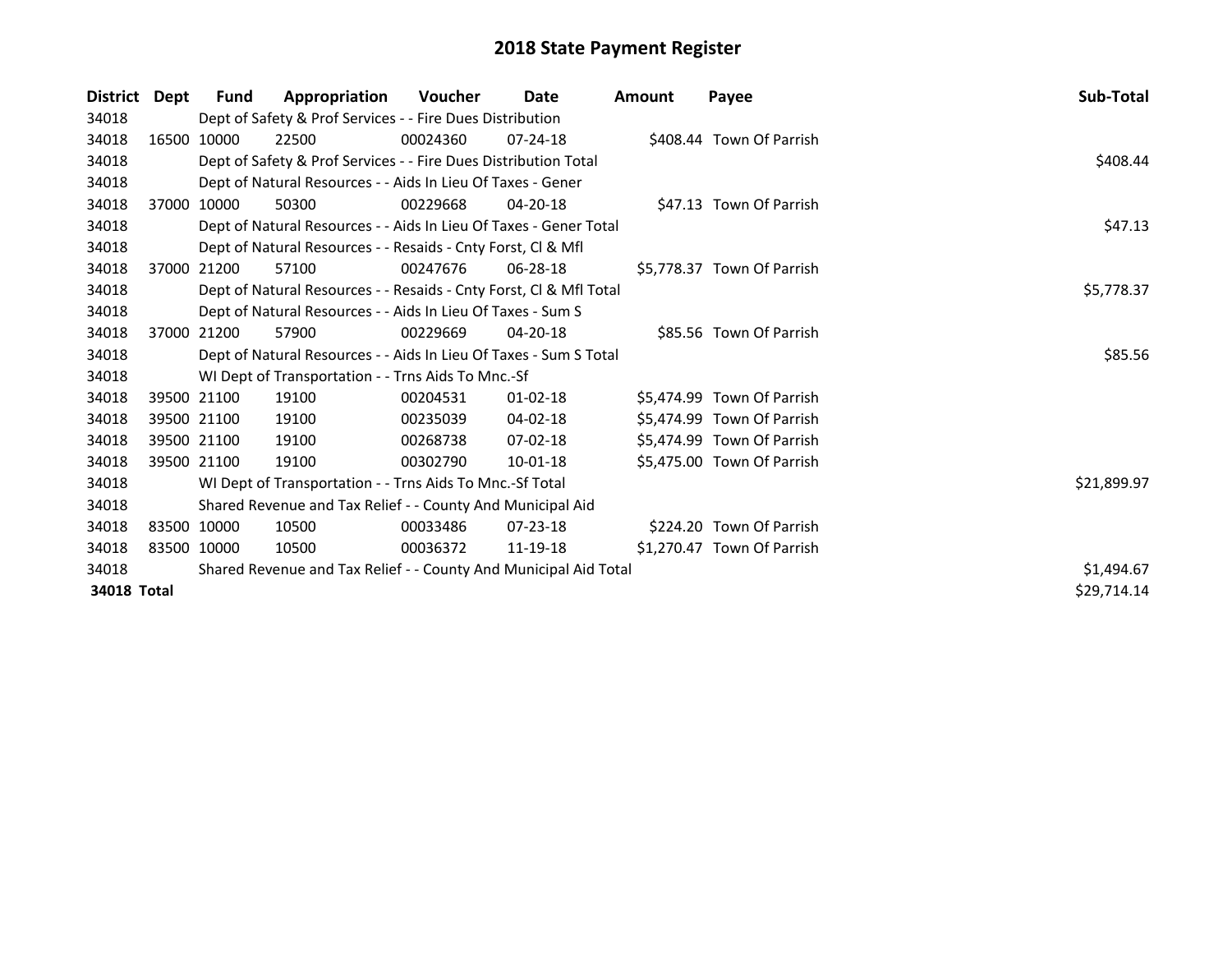| District Dept | Fund        | Appropriation                                                      | <b>Voucher</b> | Date           | <b>Amount</b> | Payee                    | Sub-Total   |
|---------------|-------------|--------------------------------------------------------------------|----------------|----------------|---------------|--------------------------|-------------|
| 34020         |             | Dept of Safety & Prof Services - - Fire Dues Distribution          |                |                |               |                          |             |
| 34020         | 16500 10000 | 22500                                                              | 00024361       | $07 - 24 - 18$ |               | \$906.25 Town Of Peck    |             |
| 34020         |             | Dept of Safety & Prof Services - - Fire Dues Distribution Total    |                |                |               |                          | \$906.25    |
| 34020         |             | Dept of Natural Resources - - Aids In Lieu Of Taxes - Gener        |                |                |               |                          |             |
| 34020         | 37000 10000 | 50300                                                              | 00229250       | 04-20-18       |               | \$40.00 Town Of Peck     |             |
| 34020         |             | Dept of Natural Resources - - Aids In Lieu Of Taxes - Gener Total  |                |                |               |                          | \$40.00     |
| 34020         |             | Dept of Natural Resources - - Resaids - Cnty Forst, Cl & Mfl       |                |                |               |                          |             |
| 34020         | 37000 21200 | 57100                                                              | 00247677       | 06-28-18       |               | \$1,090.49 Town Of Peck  |             |
| 34020         |             | Dept of Natural Resources - - Resaids - Cnty Forst, CI & Mfl Total |                |                |               |                          | \$1,090.49  |
| 34020         |             | Dept of Natural Resources - - Fin Asst For Responsible Units       |                |                |               |                          |             |
| 34020         | 37000 27400 | 67000                                                              | 00235291       | 05-11-18       |               | \$958.09 Town Of Peck    |             |
| 34020         |             | Dept of Natural Resources - - Fin Asst For Responsible Units Total |                |                |               |                          | \$958.09    |
| 34020         |             | WI Dept of Transportation - - Trns Aids To Mnc.-Sf                 |                |                |               |                          |             |
| 34020         | 39500 21100 | 19100                                                              | 00204532       | $01 - 02 - 18$ |               | \$13,481.99 Town Of Peck |             |
| 34020         | 39500 21100 | 19100                                                              | 00235040       | 04-02-18       |               | \$13,481.99 Town Of Peck |             |
| 34020         | 39500 21100 | 19100                                                              | 00268739       | 07-02-18       |               | \$13,481.99 Town Of Peck |             |
| 34020         | 39500 21100 | 19100                                                              | 00302791       | 10-01-18       |               | \$13,482.00 Town Of Peck |             |
| 34020         |             | WI Dept of Transportation - - Trns Aids To Mnc.-Sf Total           |                |                |               |                          | \$53,927.97 |
| 34020         |             | Shared Revenue and Tax Relief - - County And Municipal Aid         |                |                |               |                          |             |
| 34020         | 83500 10000 | 10500                                                              | 00033487       | $07 - 23 - 18$ |               | \$4,151.04 Town Of Peck  |             |
| 34020         | 83500 10000 | 10500                                                              | 00036373       | 11-19-18       |               | \$23,522.56 Town Of Peck |             |
| 34020         |             | Shared Revenue and Tax Relief - - County And Municipal Aid Total   | \$27,673.60    |                |               |                          |             |
| 34020         |             | Shared Revenue and Tax Relief - - Exempt Computer Aid              |                |                |               |                          |             |
| 34020         | 83500 10000 | 10900                                                              | 00030740       | 07-23-18       |               | \$1.01 Town Of Peck      |             |
| 34020         |             | Shared Revenue and Tax Relief - - Exempt Computer Aid Total        | \$1.01         |                |               |                          |             |
| 34020 Total   | \$84,597.41 |                                                                    |                |                |               |                          |             |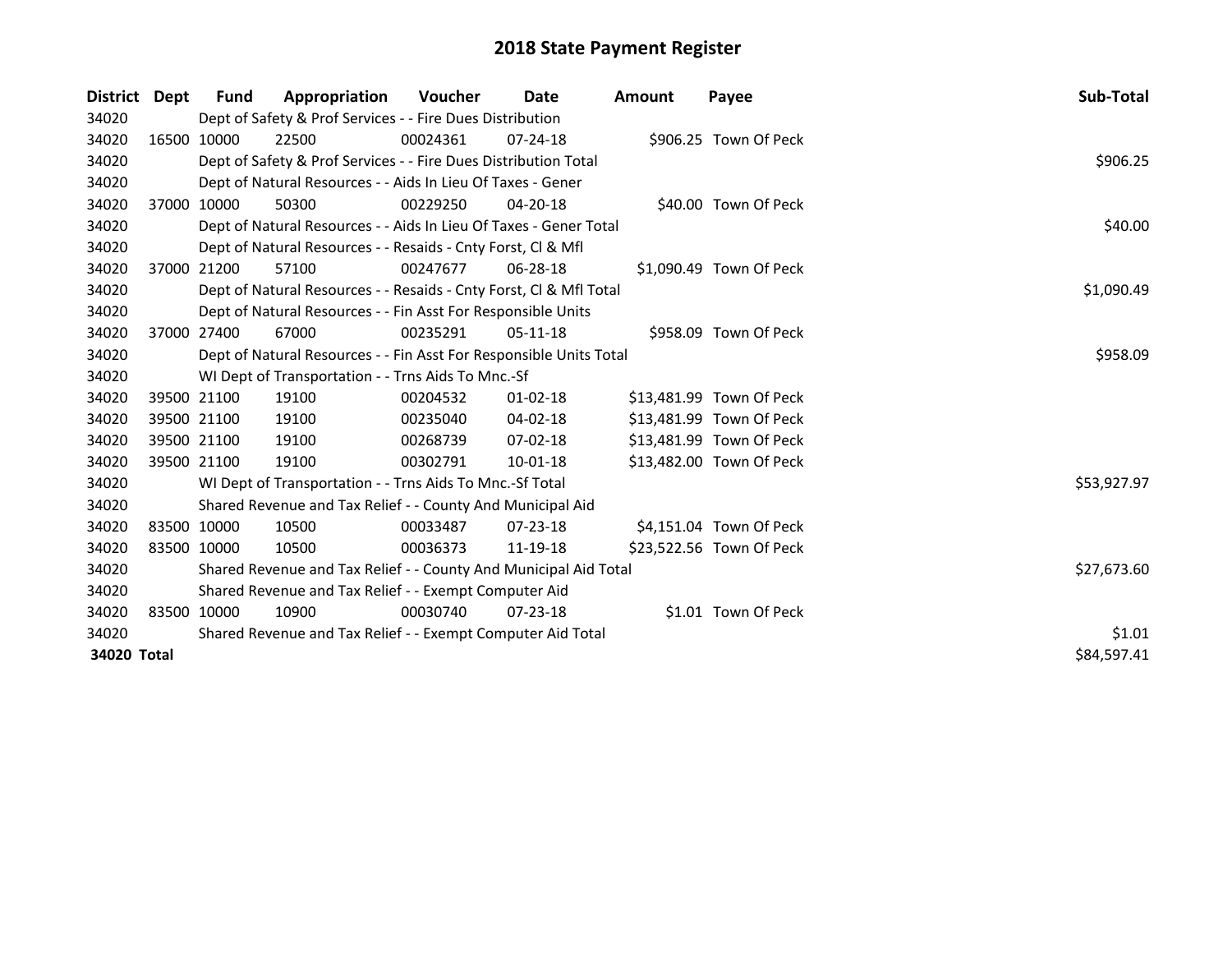| District Dept |             | <b>Fund</b> | Appropriation                                                      | Voucher  | Date           | <b>Amount</b> | Payee                     | Sub-Total    |
|---------------|-------------|-------------|--------------------------------------------------------------------|----------|----------------|---------------|---------------------------|--------------|
| 34022         |             |             | Dept of Safety & Prof Services - - Fire Dues Distribution          |          |                |               |                           |              |
| 34022         | 16500 10000 |             | 22500                                                              | 00024362 | 07-24-18       |               | \$3,133.60 Town Of Polar  |              |
| 34022         |             |             | Dept of Safety & Prof Services - - Fire Dues Distribution Total    |          |                |               |                           | \$3,133.60   |
| 34022         |             |             | Dept of Natural Resources - - Aids In Lieu Of Taxes - Gener        |          |                |               |                           |              |
| 34022         |             | 37000 10000 | 50300                                                              | 00211608 | 02-02-18       |               | \$5,022.95 Town Of Polar  |              |
| 34022         | 37000 10000 |             | 50300                                                              | 00229241 | 04-20-18       |               | \$225.75 Town Of Polar    |              |
| 34022         |             |             | Dept of Natural Resources - - Aids In Lieu Of Taxes - Gener Total  |          |                |               |                           | \$5,248.70   |
| 34022         |             |             | Dept of Natural Resources - - Resaids - Cnty Forst, Cl & Mfl       |          |                |               |                           |              |
| 34022         | 37000 21200 |             | 57100                                                              | 00247678 | $06 - 28 - 18$ |               | \$974.40 Town Of Polar    |              |
| 34022         |             |             | Dept of Natural Resources - - Resaids - Cnty Forst, Cl & Mfl Total |          |                |               |                           | \$974.40     |
| 34022         |             |             | Dept of Natural Resources - - Aids In Lieu Of Taxes - Sum S        |          |                |               |                           |              |
| 34022         | 37000 21200 |             | 57900                                                              | 00229242 | 04-20-18       |               | \$84.96 Town Of Polar     |              |
| 34022         |             |             | Dept of Natural Resources - - Aids In Lieu Of Taxes - Sum S Total  |          |                |               |                           | \$84.96      |
| 34022         |             |             | Dept of Natural Resources - - Fin Asst For Responsible Units       |          |                |               |                           |              |
| 34022         | 37000 27400 |             | 67000                                                              | 00235107 | $05 - 11 - 18$ |               | \$3,327.57 Town Of Polar  |              |
| 34022         |             |             | Dept of Natural Resources - - Fin Asst For Responsible Units Total |          |                |               |                           | \$3,327.57   |
| 34022         |             |             | WI Dept of Transportation - - Trns Aids To Mnc.-Sf                 |          |                |               |                           |              |
| 34022         |             | 39500 21100 | 19100                                                              | 00204533 | $01 - 02 - 18$ |               | \$29,713.18 Town Of Polar |              |
| 34022         |             | 39500 21100 | 19100                                                              | 00235041 | 04-02-18       |               | \$29,713.18 Town Of Polar |              |
| 34022         | 39500 21100 |             | 19100                                                              | 00268740 | 07-02-18       |               | \$29,713.18 Town Of Polar |              |
| 34022         | 39500 21100 |             | 19100                                                              | 00302792 | 10-01-18       |               | \$29,713.21 Town Of Polar |              |
| 34022         |             |             | WI Dept of Transportation - - Trns Aids To Mnc.-Sf Total           |          |                |               |                           | \$118,852.75 |
| 34022         |             |             | Shared Revenue and Tax Relief - - County And Municipal Aid         |          |                |               |                           |              |
| 34022         | 83500 10000 |             | 10500                                                              | 00033488 | 07-23-18       |               | \$4,069.60 Town Of Polar  |              |
| 34022         | 83500 10000 |             | 10500                                                              | 00036374 | 11-19-18       |               | \$23,061.06 Town Of Polar |              |
| 34022         |             |             | Shared Revenue and Tax Relief - - County And Municipal Aid Total   |          |                |               |                           | \$27,130.66  |
| 34022         |             |             | Shared Revenue and Tax Relief - - Exempt Computer Aid              |          |                |               |                           |              |
| 34022         | 83500 10000 |             | 10900                                                              | 00030741 | 07-23-18       |               | \$4.06 Town Of Polar      |              |
| 34022         |             |             | Shared Revenue and Tax Relief - - Exempt Computer Aid Total        |          |                |               |                           | \$4.06       |
| 34022         |             |             | Shared Revenue and Tax Relief - - Utility Aid                      |          |                |               |                           |              |
| 34022         | 83500 10000 |             | 11000                                                              | 00033488 | 07-23-18       |               | \$150.69 Town Of Polar    |              |
| 34022         | 83500 10000 |             | 11000                                                              | 00036374 | 11-19-18       |               | \$1,057.16 Town Of Polar  |              |
| 34022         |             |             | Shared Revenue and Tax Relief - - Utility Aid Total                |          |                |               |                           | \$1,207.85   |
| 34022 Total   |             |             |                                                                    |          |                |               |                           | \$159,964.55 |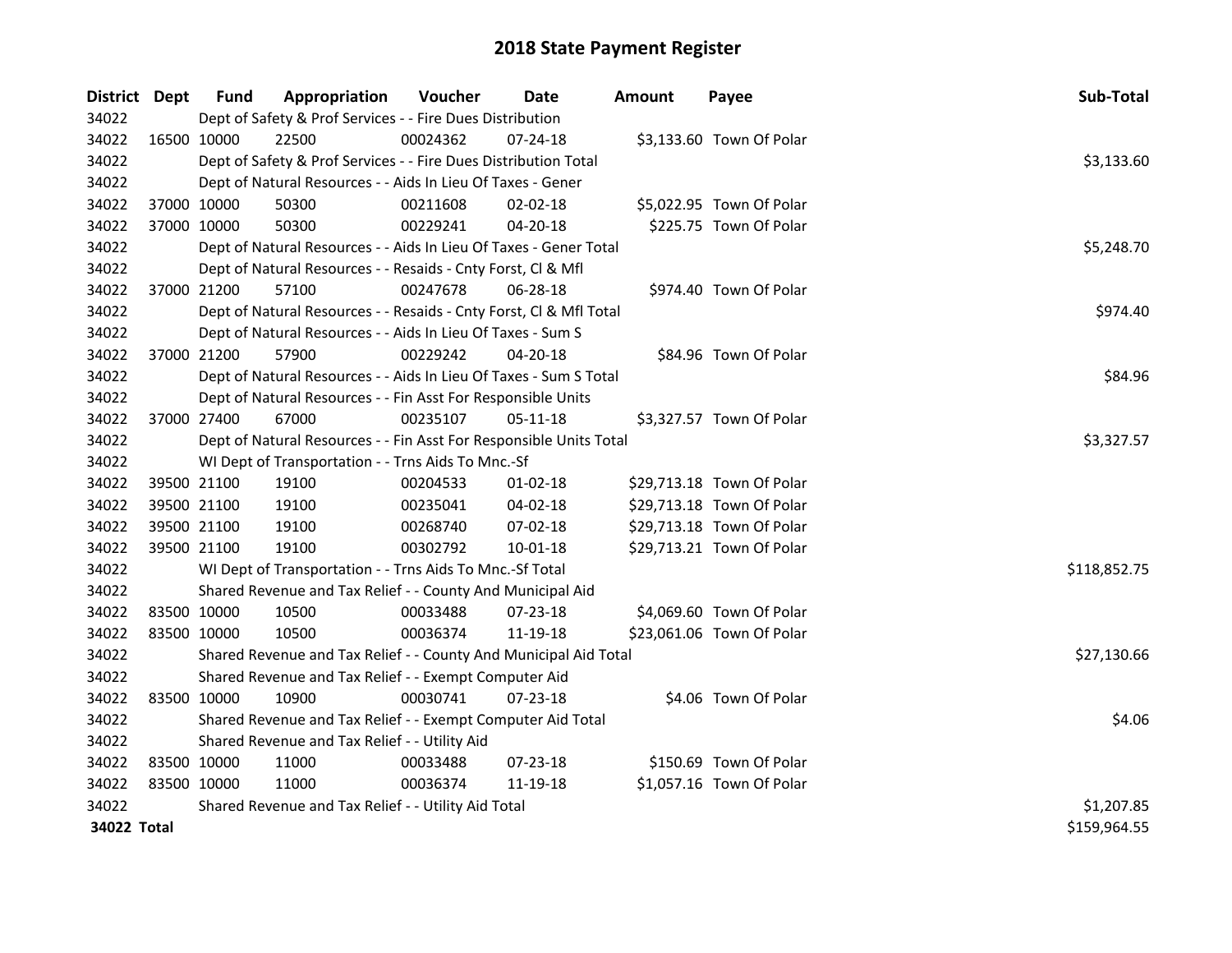| <b>District</b> | Dept | Fund        | Appropriation                                                      | Voucher  | Date           | Amount | Payee                     | Sub-Total   |
|-----------------|------|-------------|--------------------------------------------------------------------|----------|----------------|--------|---------------------------|-------------|
| 34024           |      |             | Dept of Safety & Prof Services - - Fire Dues Distribution          |          |                |        |                           |             |
| 34024           |      | 16500 10000 | 22500                                                              | 00024363 | $07 - 24 - 18$ |        | \$707.54 Town Of Price    |             |
| 34024           |      |             | Dept of Safety & Prof Services - - Fire Dues Distribution Total    |          |                |        |                           | \$707.54    |
| 34024           |      |             | Dept of Natural Resources - - Aids In Lieu Of Taxes - Gener        |          |                |        |                           |             |
| 34024           |      | 37000 10000 | 50300                                                              | 00229370 | $04 - 20 - 18$ |        | \$251.00 Town Of Price    |             |
| 34024           |      |             | Dept of Natural Resources - - Aids In Lieu Of Taxes - Gener Total  |          |                |        |                           | \$251.00    |
| 34024           |      |             | Dept of Natural Resources - - Resaids - Cnty Forst, Cl & Mfl       |          |                |        |                           |             |
| 34024           |      | 37000 21200 | 57100                                                              | 00247679 | $06 - 28 - 18$ |        | \$3,634.26 Town Of Price  |             |
| 34024           |      |             | Dept of Natural Resources - - Resaids - Cnty Forst, Cl & Mfl Total |          |                |        |                           | \$3,634.26  |
| 34024           |      |             | Dept of Natural Resources - - Fin Asst For Responsible Units       |          |                |        |                           |             |
| 34024           |      | 37000 27400 | 67000                                                              | 00235528 | $05-11-18$     |        | \$865.37 Town Of Price    |             |
| 34024           |      |             | Dept of Natural Resources - - Fin Asst For Responsible Units Total |          |                |        |                           | \$865.37    |
| 34024           |      |             | WI Dept of Transportation - - Trns Aids To Mnc.-Sf                 |          |                |        |                           |             |
| 34024           |      | 39500 21100 | 19100                                                              | 00204534 | $01 - 02 - 18$ |        | \$13,566.78 Town Of Price |             |
| 34024           |      | 39500 21100 | 19100                                                              | 00235042 | 04-02-18       |        | \$13,566.78 Town Of Price |             |
| 34024           |      | 39500 21100 | 19100                                                              | 00268741 | $07-02-18$     |        | \$13,566.78 Town Of Price |             |
| 34024           |      | 39500 21100 | 19100                                                              | 00302793 | 10-01-18       |        | \$13,566.78 Town Of Price |             |
| 34024           |      |             | WI Dept of Transportation - - Trns Aids To Mnc.-Sf Total           |          |                |        |                           | \$54,267.12 |
| 34024           |      |             | Shared Revenue and Tax Relief - - County And Municipal Aid         |          |                |        |                           |             |
| 34024           |      | 83500 10000 | 10500                                                              | 00033489 | $07 - 23 - 18$ |        | \$2,200.80 Town Of Price  |             |
| 34024           |      | 83500 10000 | 10500                                                              | 00036375 | 11-19-18       |        | \$12,471.19 Town Of Price |             |
| 34024           |      |             | Shared Revenue and Tax Relief - - County And Municipal Aid Total   |          |                |        |                           | \$14,671.99 |
| 34024 Total     |      |             |                                                                    |          |                |        |                           | \$74,397.28 |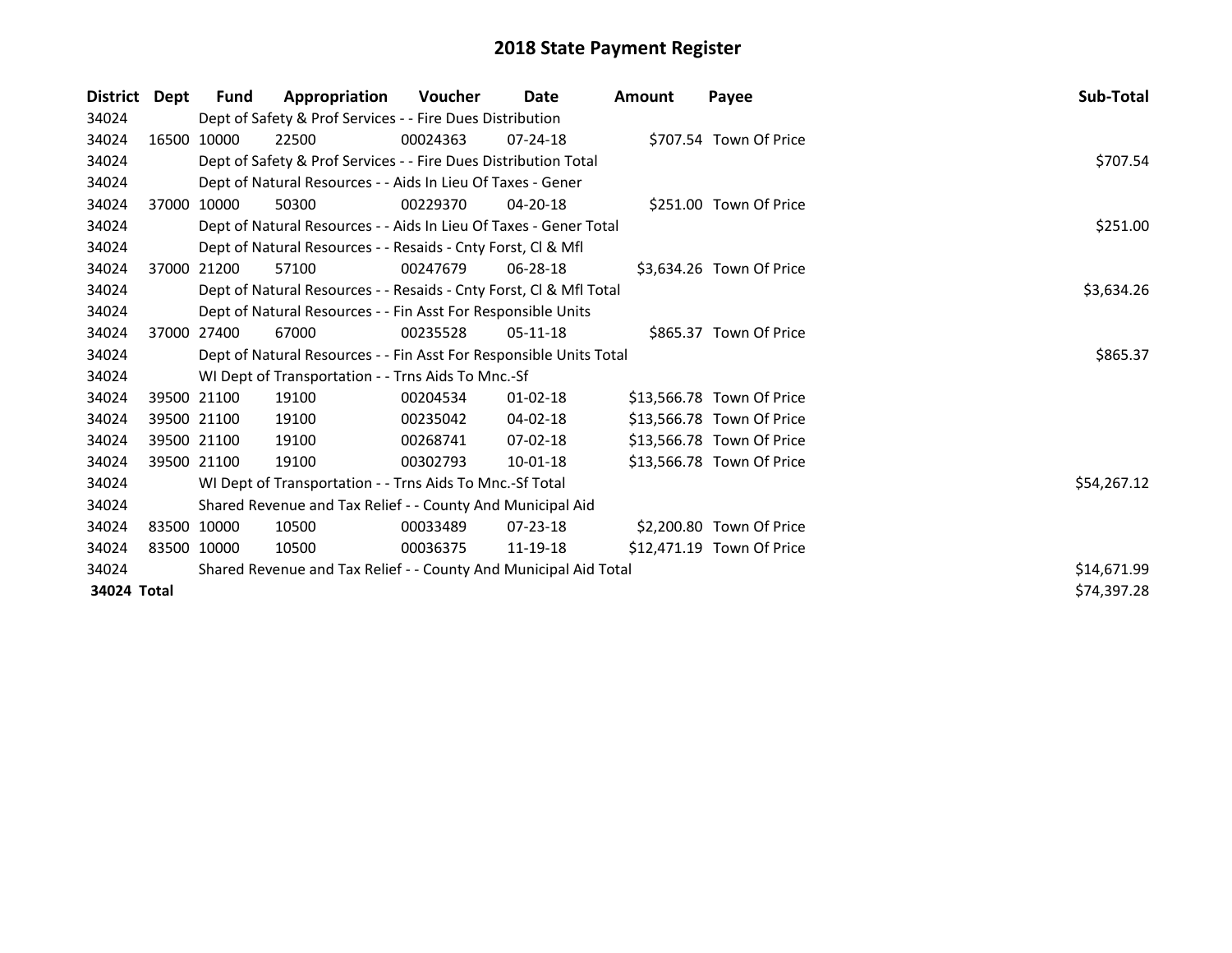| <b>District</b> | Dept        | <b>Fund</b>                                               | Appropriation                                                      | Voucher  | <b>Date</b>    | <b>Amount</b> | Payee                       | Sub-Total    |
|-----------------|-------------|-----------------------------------------------------------|--------------------------------------------------------------------|----------|----------------|---------------|-----------------------------|--------------|
| 34026           |             |                                                           | Dept of Safety & Prof Services - - Fire Dues Distribution          |          |                |               |                             |              |
| 34026           | 16500 10000 |                                                           | 22500                                                              | 00024364 | $07 - 24 - 18$ |               | \$4,419.96 Town Of Rolling  |              |
| 34026           |             |                                                           | Dept of Safety & Prof Services - - Fire Dues Distribution Total    |          |                |               |                             | \$4,419.96   |
| 34026           |             |                                                           | Dept of Natural Resources - - Aids In Lieu Of Taxes - Gener        |          |                |               |                             |              |
| 34026           | 37000 10000 |                                                           | 50300                                                              | 00229433 | 04-20-18       |               | \$32.00 Town Of Rolling     |              |
| 34026           |             |                                                           | Dept of Natural Resources - - Aids In Lieu Of Taxes - Gener Total  |          |                |               |                             | \$32.00      |
| 34026           |             |                                                           | Dept of Natural Resources - - Resaids - Cnty Forst, Cl & Mfl       |          |                |               |                             |              |
| 34026           | 37000 21200 |                                                           | 57100                                                              | 00247680 | $06 - 28 - 18$ |               | \$816.83 Town Of Rolling    |              |
| 34026           |             |                                                           | Dept of Natural Resources - - Resaids - Cnty Forst, Cl & Mfl Total | \$816.83 |                |               |                             |              |
| 34026           |             |                                                           | Dept of Natural Resources - - Aids In Lieu Of Taxes - Sum S        |          |                |               |                             |              |
| 34026           | 37000 21200 |                                                           | 57900                                                              | 00229434 | 04-20-18       |               | \$3.20 Town Of Rolling      |              |
| 34026           |             |                                                           | Dept of Natural Resources - - Aids In Lieu Of Taxes - Sum S Total  |          |                |               |                             | \$3.20       |
| 34026           |             |                                                           | Dept of Natural Resources - - Fin Asst For Responsible Units       |          |                |               |                             |              |
| 34026           | 37000 27400 |                                                           | 67000                                                              | 00235078 | 05-11-18       |               | \$860.62 Town Of Rolling    |              |
| 34026           |             |                                                           | Dept of Natural Resources - - Fin Asst For Responsible Units Total |          |                |               |                             | \$860.62     |
| 34026           |             |                                                           | WI Dept of Transportation - - Trns Aids To Mnc.-Sf                 |          |                |               |                             |              |
| 34026           | 39500 21100 |                                                           | 19100                                                              | 00204535 | $01 - 02 - 18$ |               | \$30,585.17 Town Of Rolling |              |
| 34026           | 39500 21100 |                                                           | 19100                                                              | 00235043 | 04-02-18       |               | \$30,585.17 Town Of Rolling |              |
| 34026           | 39500 21100 |                                                           | 19100                                                              | 00268742 | 07-02-18       |               | \$30,585.17 Town Of Rolling |              |
| 34026           | 39500 21100 |                                                           | 19100                                                              | 00302794 | $10 - 01 - 18$ |               | \$30,585.18 Town Of Rolling |              |
| 34026           |             |                                                           | WI Dept of Transportation - - Trns Aids To Mnc.-Sf Total           |          |                |               |                             | \$122,340.69 |
| 34026           |             |                                                           | Shared Revenue and Tax Relief - - County And Municipal Aid         |          |                |               |                             |              |
| 34026           | 83500 10000 |                                                           | 10500                                                              | 00033490 | 07-23-18       |               | \$6,574.17 Town Of Rolling  |              |
| 34026           | 83500 10000 |                                                           | 10500                                                              | 00036376 | 11-19-18       |               | \$37,253.64 Town Of Rolling |              |
| 34026           |             |                                                           | Shared Revenue and Tax Relief - - County And Municipal Aid Total   |          |                |               |                             | \$43,827.81  |
| 34026           |             |                                                           | Shared Revenue and Tax Relief - - Exempt Computer Aid              |          |                |               |                             |              |
| 34026           | 83500 10000 |                                                           | 10900                                                              | 00030742 | $07 - 23 - 18$ |               | \$156.26 Town Of Rolling    |              |
| 34026           |             |                                                           | Shared Revenue and Tax Relief - - Exempt Computer Aid Total        |          |                |               |                             | \$156.26     |
| 34026           |             | Shared Revenue and Tax Relief - - Lottery & Gaming Credit |                                                                    |          |                |               |                             |              |
| 34026           | 83500 52100 |                                                           | 36300                                                              | 00028414 | 04-30-18       |               | \$346.13 Town Of Rolling    |              |
| 34026           |             |                                                           | Shared Revenue and Tax Relief - - Lottery & Gaming Credit Total    | \$346.13 |                |               |                             |              |
| 34026 Total     |             | \$172,803.50                                              |                                                                    |          |                |               |                             |              |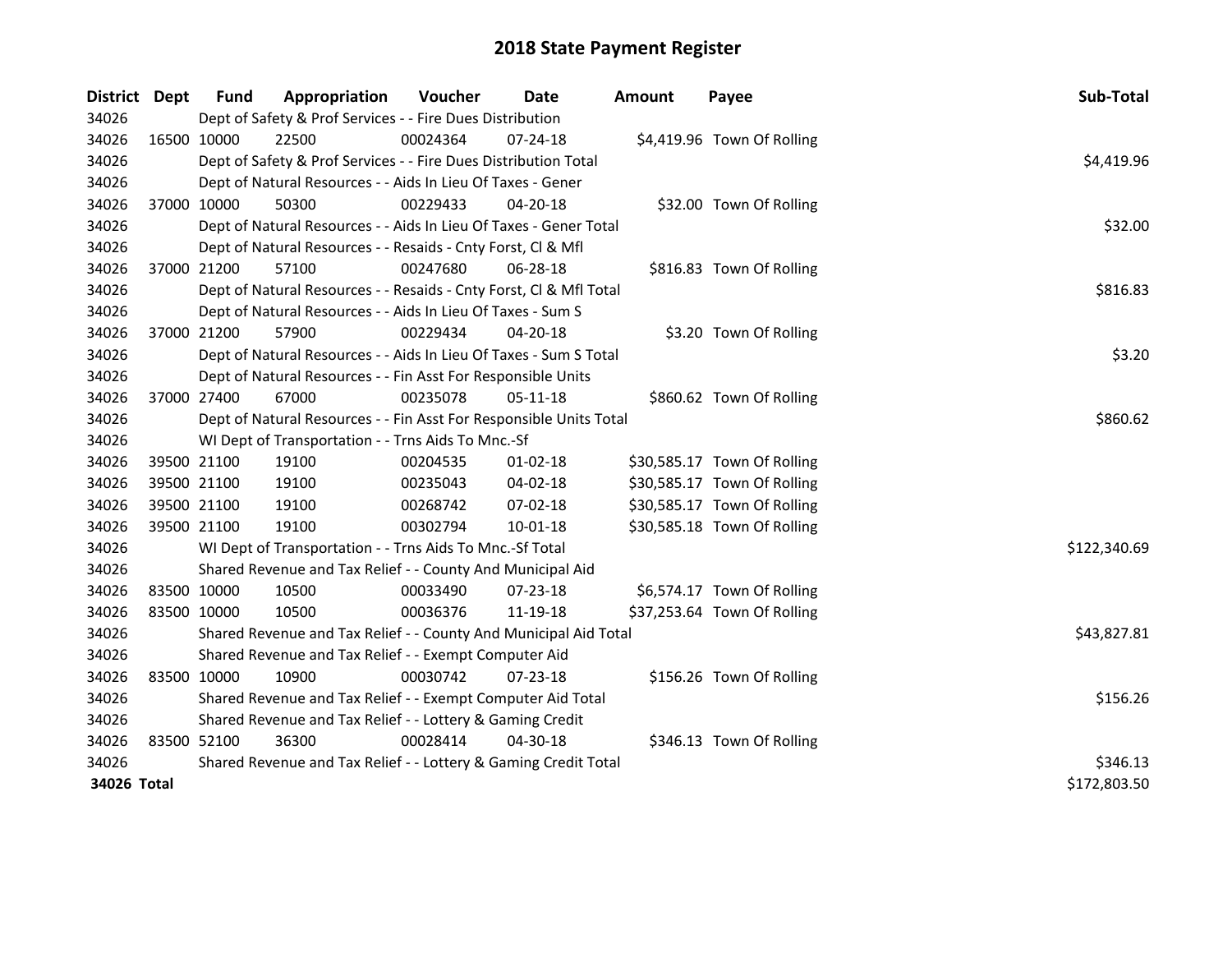| <b>District</b> | Dept  | Fund        | Appropriation                                                      | <b>Voucher</b> | Date           | Amount | Payee                     | Sub-Total   |  |  |  |
|-----------------|-------|-------------|--------------------------------------------------------------------|----------------|----------------|--------|---------------------------|-------------|--|--|--|
| 34028           |       |             | Dept of Safety & Prof Services - - Fire Dues Distribution          |                |                |        |                           |             |  |  |  |
| 34028           |       | 16500 10000 | 22500                                                              | 00024365       | $07 - 24 - 18$ |        | \$469.45 Town Of Summit   |             |  |  |  |
| 34028           |       |             | Dept of Safety & Prof Services - - Fire Dues Distribution Total    | \$469.45       |                |        |                           |             |  |  |  |
| 34028           |       |             | Dept of Natural Resources - - Resaids - Cnty Forst, CI & Mfl       |                |                |        |                           |             |  |  |  |
| 34028           |       | 37000 21200 | 57100                                                              | 00247681       | 06-28-18       |        | \$3,197.85 Town Of Summit |             |  |  |  |
| 34028           |       |             | Dept of Natural Resources - - Resaids - Cnty Forst, Cl & Mfl Total | \$3,197.85     |                |        |                           |             |  |  |  |
| 34028           |       |             | Dept of Natural Resources - - Resaids - Pymt In Lieu Tax Fed       |                |                |        |                           |             |  |  |  |
| 34028           | 37000 | 21200       | 58400                                                              | 00270493       | $10 - 01 - 18$ |        | \$216.14 Town Of Summit   |             |  |  |  |
| 34028           |       |             | Dept of Natural Resources - - Resaids - Pymt In Lieu Tax Fed Total |                |                |        |                           | \$216.14    |  |  |  |
| 34028           |       |             | Dept of Natural Resources - - Fin Asst For Responsible Units       |                |                |        |                           |             |  |  |  |
| 34028           |       | 37000 27400 | 67000                                                              | 00235725       | $05-11-18$     |        | \$575.33 Town Of Summit   |             |  |  |  |
| 34028           |       |             | Dept of Natural Resources - - Fin Asst For Responsible Units Total |                |                |        |                           | \$575.33    |  |  |  |
| 34028           |       |             | WI Dept of Transportation - - Trns Aids To Mnc.-Sf                 |                |                |        |                           |             |  |  |  |
| 34028           |       | 39500 21100 | 19100                                                              | 00204536       | 01-02-18       |        | \$9,125.95 Town Of Summit |             |  |  |  |
| 34028           |       | 39500 21100 | 19100                                                              | 00235044       | 04-02-18       |        | \$9,125.95 Town Of Summit |             |  |  |  |
| 34028           |       | 39500 21100 | 19100                                                              | 00268743       | $07 - 02 - 18$ |        | \$9,125.95 Town Of Summit |             |  |  |  |
| 34028           |       | 39500 21100 | 19100                                                              | 00302795       | 10-01-18       |        | \$9,125.97 Town Of Summit |             |  |  |  |
| 34028           |       |             | WI Dept of Transportation - - Trns Aids To Mnc.-Sf Total           |                |                |        |                           | \$36,503.82 |  |  |  |
| 34028           |       |             | Shared Revenue and Tax Relief - - County And Municipal Aid         |                |                |        |                           |             |  |  |  |
| 34028           |       | 83500 10000 | 10500                                                              | 00033491       | $07 - 23 - 18$ |        | \$1,021.77 Town Of Summit |             |  |  |  |
| 34028           |       | 83500 10000 | 10500                                                              | 00036377       | 11-19-18       |        | \$5,790.04 Town Of Summit |             |  |  |  |
| 34028           |       |             | Shared Revenue and Tax Relief - - County And Municipal Aid Total   |                |                |        |                           | \$6,811.81  |  |  |  |
| 34028 Total     |       |             |                                                                    |                |                |        |                           | \$47,774.40 |  |  |  |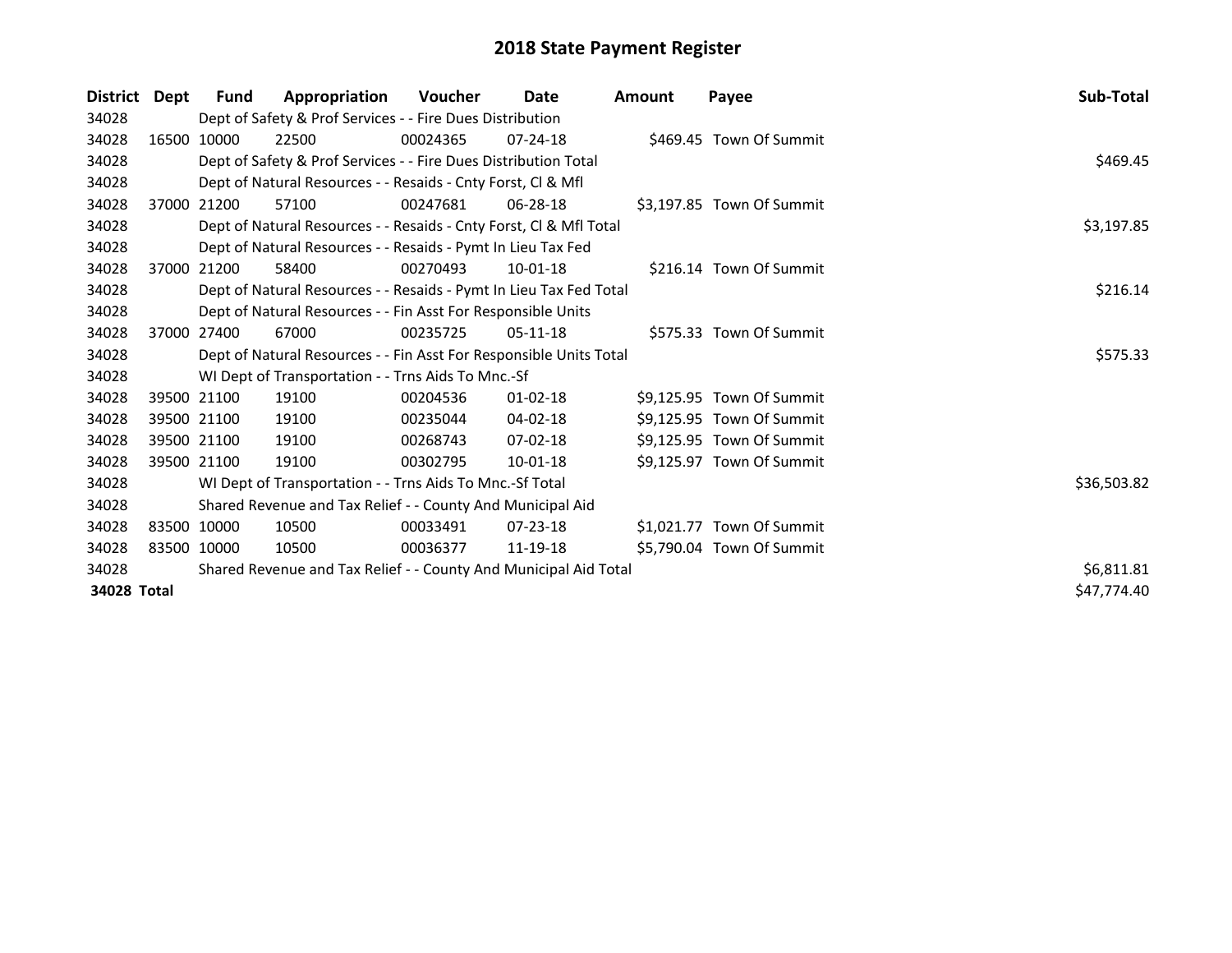| District Dept |             | <b>Fund</b> | Appropriation                                                      | Voucher  | <b>Date</b>    | Amount | Payee                     | Sub-Total    |
|---------------|-------------|-------------|--------------------------------------------------------------------|----------|----------------|--------|---------------------------|--------------|
| 34030         |             |             | Dept of Safety & Prof Services - - Fire Dues Distribution          |          |                |        |                           |              |
| 34030         | 16500 10000 |             | 22500                                                              | 00024366 | 07-25-18       |        | \$4,907.92 Town Of Upham  |              |
| 34030         |             |             | Dept of Safety & Prof Services - - Fire Dues Distribution Total    |          |                |        |                           | \$4,907.92   |
| 34030         |             |             | Dept of Natural Resources - - Aids In Lieu Of Taxes - Gener        |          |                |        |                           |              |
| 34030         | 37000 10000 |             | 50300                                                              | 00211620 | 02-02-18       |        | \$371.47 Town Of Upham    |              |
| 34030         | 37000 10000 |             | 50300                                                              | 00211621 | 02-02-18       |        | \$31.46 Town Of Upham     |              |
| 34030         | 37000 10000 |             | 50300                                                              | 00229303 | $04 - 20 - 18$ |        | \$147.78 Town Of Upham    |              |
| 34030         | 37000 10000 |             | 50300                                                              | 00229304 | 04-20-18       |        | \$68.50 Town Of Upham     |              |
| 34030         |             |             | Dept of Natural Resources - - Aids In Lieu Of Taxes - Gener Total  |          |                |        |                           | \$619.21     |
| 34030         |             |             | Dept of Natural Resources - - Resaids - Cnty Forst, Cl & Mfl       |          |                |        |                           |              |
| 34030         | 37000 21200 |             | 57100                                                              | 00247682 | $06 - 28 - 18$ |        | \$8,124.99 Town Of Upham  |              |
| 34030         |             |             | Dept of Natural Resources - - Resaids - Cnty Forst, Cl & Mfl Total |          |                |        |                           | \$8,124.99   |
| 34030         |             |             | Dept of Natural Resources - - Aids In Lieu Of Taxes - Sum S        |          |                |        |                           |              |
| 34030         | 37000 21200 |             | 57900                                                              | 00229305 | 04-20-18       |        | \$33.44 Town Of Upham     |              |
| 34030         |             |             | Dept of Natural Resources - - Aids In Lieu Of Taxes - Sum S Total  |          |                |        |                           | \$33.44      |
| 34030         |             |             | Dept of Natural Resources - - Fin Asst For Responsible Units       |          |                |        |                           |              |
| 34030         | 37000 27400 |             | 67000                                                              | 00235799 | 05-11-18       |        | \$2,344.12 Town Of Upham  |              |
| 34030         |             |             | Dept of Natural Resources - - Fin Asst For Responsible Units Total |          |                |        |                           | \$2,344.12   |
| 34030         |             |             | WI Dept of Transportation - - Trns Aids To Mnc.-Sf                 |          |                |        |                           |              |
| 34030         | 39500 21100 |             | 19100                                                              | 00204537 | $01 - 02 - 18$ |        | \$29,319.00 Town Of Upham |              |
| 34030         | 39500 21100 |             | 19100                                                              | 00235045 | 04-02-18       |        | \$29,319.00 Town Of Upham |              |
| 34030         | 39500 21100 |             | 19100                                                              | 00268744 | 07-02-18       |        | \$29,319.00 Town Of Upham |              |
| 34030         | 39500 21100 |             | 19100                                                              | 00302796 | $10 - 01 - 18$ |        | \$29,319.01 Town Of Upham |              |
| 34030         |             |             | WI Dept of Transportation - - Trns Aids To Mnc.-Sf Total           |          |                |        |                           | \$117,276.01 |
| 34030         |             |             | Shared Revenue and Tax Relief - - County And Municipal Aid         |          |                |        |                           |              |
| 34030         | 83500 10000 |             | 10500                                                              | 00033492 | 07-23-18       |        | \$1,201.12 Town Of Upham  |              |
| 34030         | 83500 10000 |             | 10500                                                              | 00036378 | 11-19-18       |        | \$6,806.34 Town Of Upham  |              |
| 34030         |             |             | Shared Revenue and Tax Relief - - County And Municipal Aid Total   |          |                |        |                           | \$8,007.46   |
| 34030         |             |             | Shared Revenue and Tax Relief - - Exempt Computer Aid              |          |                |        |                           |              |
| 34030         | 83500 10000 |             | 10900                                                              | 00030743 | 07-23-18       |        | \$6.09 Town Of Upham      |              |
| 34030         |             |             | Shared Revenue and Tax Relief - - Exempt Computer Aid Total        |          |                |        |                           | \$6.09       |
| 34030         |             |             | Shared Revenue and Tax Relief - - Utility Aid                      |          |                |        |                           |              |
| 34030         | 83500 10000 |             | 11000                                                              | 00033492 | 07-23-18       |        | \$639.80 Town Of Upham    |              |
| 34030         | 83500 10000 |             | 11000                                                              | 00036378 | 11-19-18       |        | \$3,880.71 Town Of Upham  |              |
| 34030         |             |             | Shared Revenue and Tax Relief - - Utility Aid Total                |          | \$4,520.51     |        |                           |              |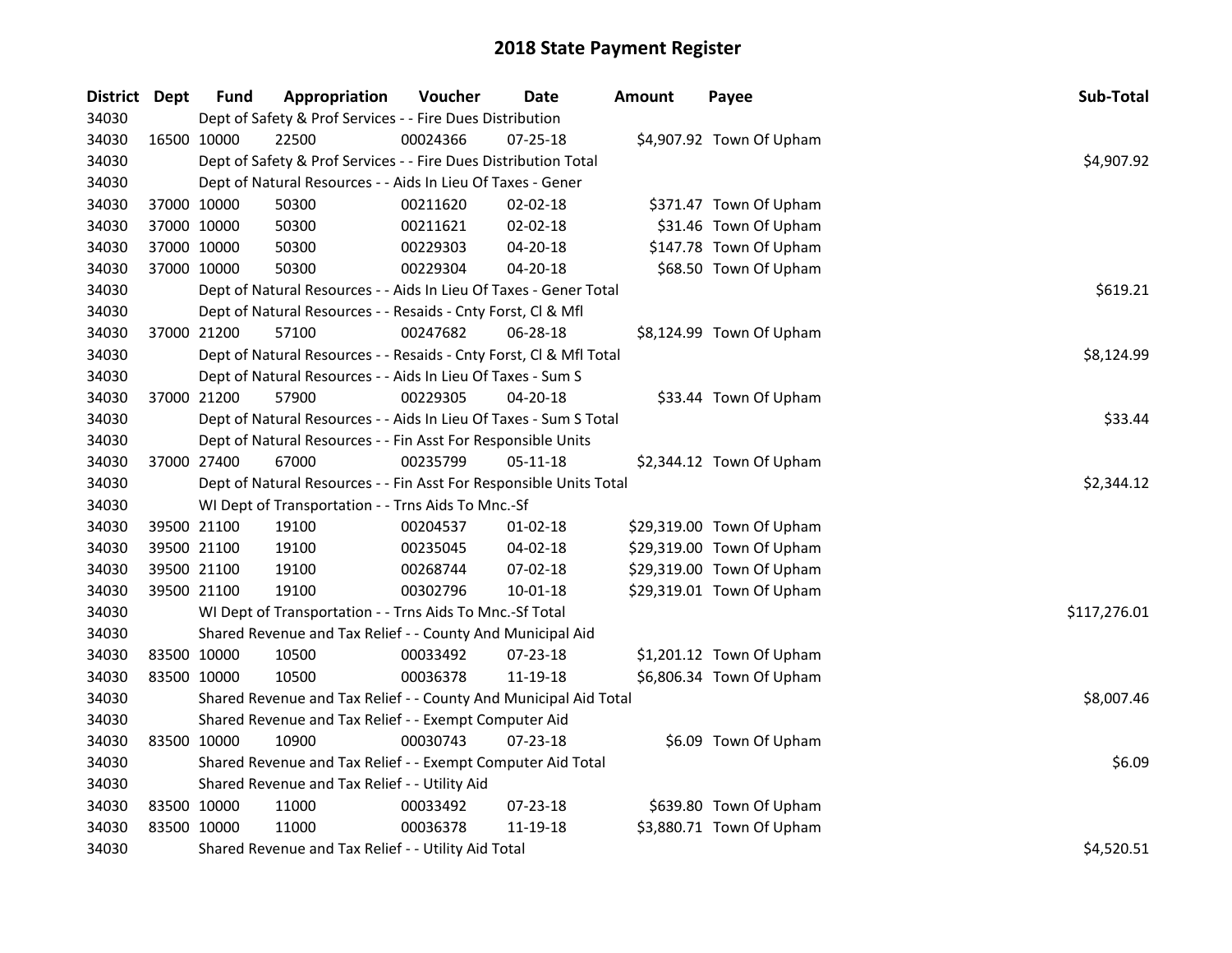| District Dept Fund | Appropriation | Voucher | Date | Amount | Payee | Sub-Total    |
|--------------------|---------------|---------|------|--------|-------|--------------|
| 34030 Total        |               |         |      |        |       | \$145,839.75 |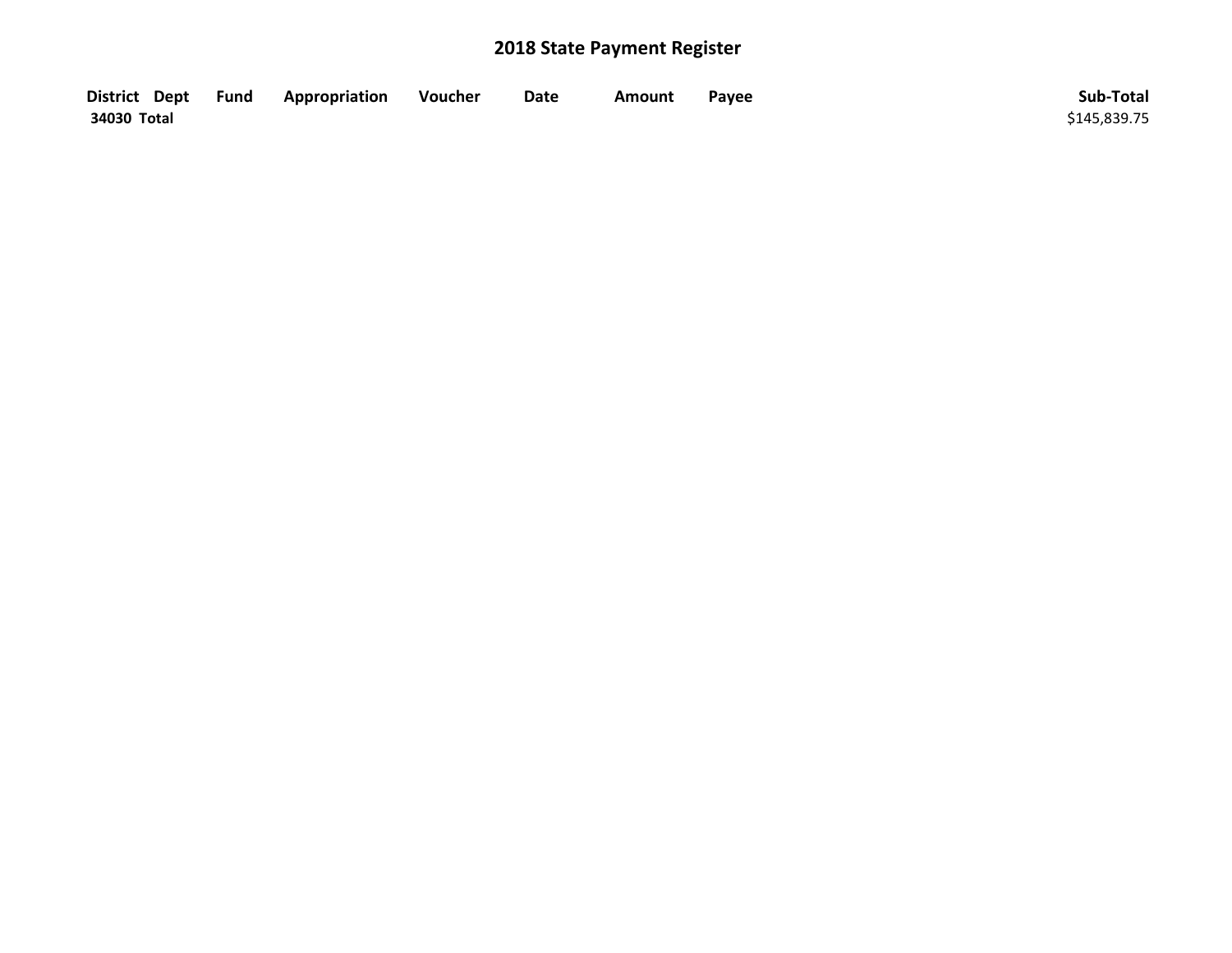| <b>District</b> | Dept | Fund                                                        | Appropriation                                                      | <b>Voucher</b> | <b>Date</b>    | <b>Amount</b> | Payee                     | Sub-Total   |  |  |  |
|-----------------|------|-------------------------------------------------------------|--------------------------------------------------------------------|----------------|----------------|---------------|---------------------------|-------------|--|--|--|
| 34032           |      |                                                             | Dept of Safety & Prof Services - - Fire Dues Distribution          |                |                |               |                           |             |  |  |  |
| 34032           |      | 16500 10000                                                 | 22500                                                              | 00024367       | $07 - 24 - 18$ |               | \$754.06 Town Of Vilas    |             |  |  |  |
| 34032           |      |                                                             | Dept of Safety & Prof Services - - Fire Dues Distribution Total    |                |                |               |                           |             |  |  |  |
| 34032           |      |                                                             | Dept of Natural Resources - - Resaids - Cnty Forst, CI & Mfl       |                |                |               |                           |             |  |  |  |
| 34032           |      | 37000 21200                                                 | 57100                                                              | 00247683       | 06-28-18       |               | \$2,257.42 Town Of Vilas  |             |  |  |  |
| 34032           |      |                                                             | Dept of Natural Resources - - Resaids - Cnty Forst, Cl & Mfl Total |                |                |               |                           |             |  |  |  |
| 34032           |      |                                                             | Dept of Natural Resources - - Fin Asst For Responsible Units       |                |                |               |                           |             |  |  |  |
| 34032           |      | 37000 27400                                                 | 67000                                                              | 00235084       | 05-11-18       |               | \$233.78 Town Of Vilas    |             |  |  |  |
| 34032           |      |                                                             | Dept of Natural Resources - - Fin Asst For Responsible Units Total |                |                |               |                           | \$233.78    |  |  |  |
| 34032           |      |                                                             | WI Dept of Transportation - - Trns Aids To Mnc.-Sf                 |                |                |               |                           |             |  |  |  |
| 34032           |      | 39500 21100                                                 | 19100                                                              | 00204538       | $01 - 02 - 18$ |               | \$15,094.79 Town Of Vilas |             |  |  |  |
| 34032           |      | 39500 21100                                                 | 19100                                                              | 00235046       | $04 - 02 - 18$ |               | \$15,094.79 Town Of Vilas |             |  |  |  |
| 34032           |      | 39500 21100                                                 | 19100                                                              | 00268745       | $07-02-18$     |               | \$15,094.79 Town Of Vilas |             |  |  |  |
| 34032           |      | 39500 21100                                                 | 19100                                                              | 00302797       | 10-01-18       |               | \$15,094.81 Town Of Vilas |             |  |  |  |
| 34032           |      |                                                             | WI Dept of Transportation - - Trns Aids To Mnc.-Sf Total           |                |                |               |                           | \$60,379.18 |  |  |  |
| 34032           |      |                                                             | Shared Revenue and Tax Relief - - County And Municipal Aid         |                |                |               |                           |             |  |  |  |
| 34032           |      | 83500 10000                                                 | 10500                                                              | 00033493       | 07-23-18       |               | \$1,027.24 Town Of Vilas  |             |  |  |  |
| 34032           |      | 83500 10000                                                 | 10500                                                              | 00036379       | 11-19-18       |               | \$5,821.04 Town Of Vilas  |             |  |  |  |
| 34032           |      |                                                             | Shared Revenue and Tax Relief - - County And Municipal Aid Total   |                |                |               |                           | \$6,848.28  |  |  |  |
| 34032           |      | Shared Revenue and Tax Relief - - Exempt Computer Aid       |                                                                    |                |                |               |                           |             |  |  |  |
| 34032           |      | 83500 10000                                                 | 10900                                                              | 00030744       | $07 - 23 - 18$ |               | \$1.01 Town Of Vilas      |             |  |  |  |
| 34032           |      | Shared Revenue and Tax Relief - - Exempt Computer Aid Total |                                                                    |                |                |               |                           |             |  |  |  |
| 34032 Total     |      |                                                             |                                                                    |                |                |               |                           | \$70,473.73 |  |  |  |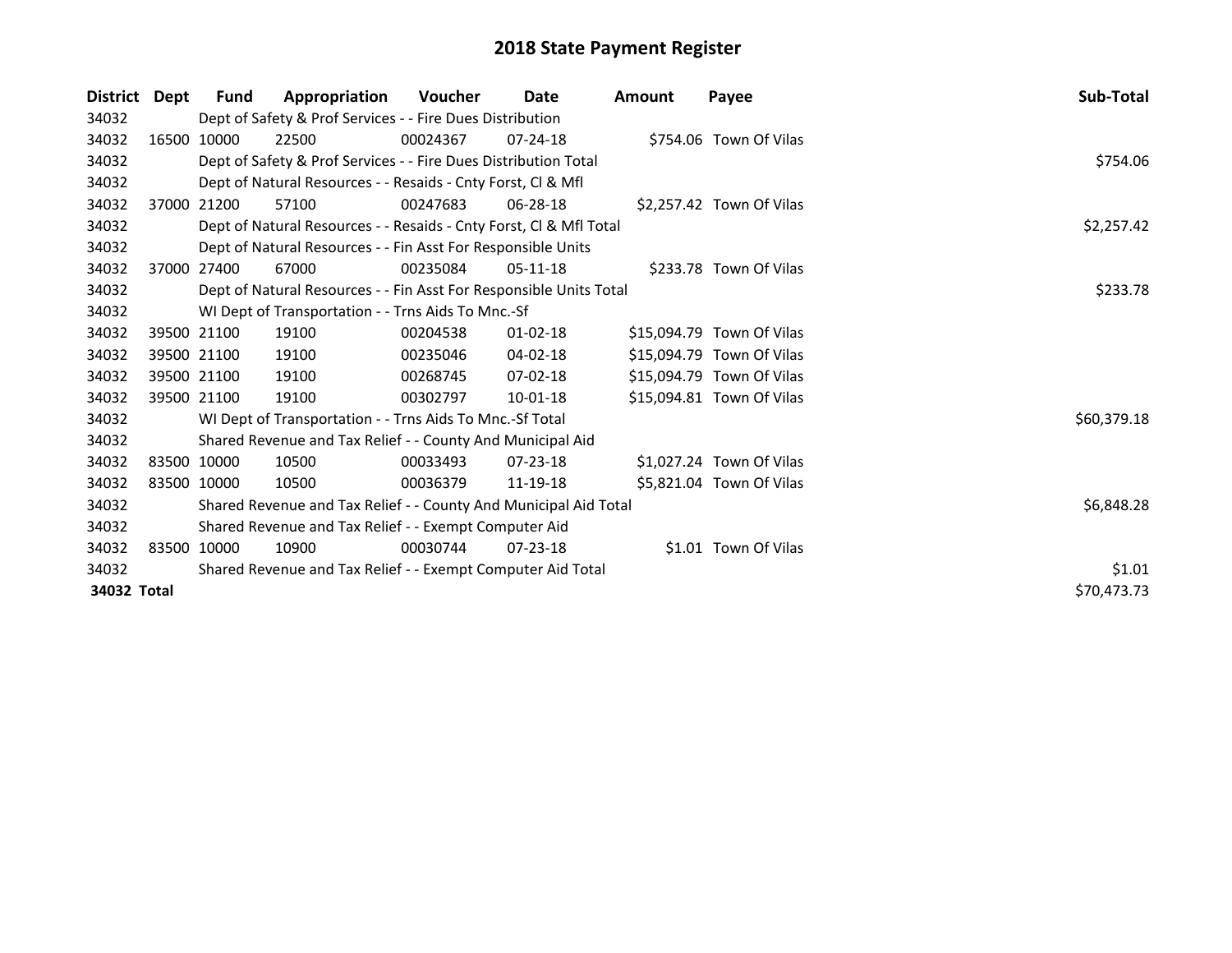| District Dept |             | <b>Fund</b> | Appropriation                                                      | Voucher  | Date           | <b>Amount</b> | Payee                          | Sub-Total    |
|---------------|-------------|-------------|--------------------------------------------------------------------|----------|----------------|---------------|--------------------------------|--------------|
| 34034         |             |             | Dept of Safety & Prof Services - - Fire Dues Distribution          |          |                |               |                                |              |
| 34034         | 16500 10000 |             | 22500                                                              | 00024368 | 07-24-18       |               | \$3,841.78 Town Of Wolf River  |              |
| 34034         |             |             | Dept of Safety & Prof Services - - Fire Dues Distribution Total    |          |                |               |                                | \$3,841.78   |
| 34034         |             |             | Dept of Natural Resources - - Aids In Lieu Of Taxes - Gener        |          |                |               |                                |              |
| 34034         | 37000 10000 |             | 50300                                                              | 00211947 | 02-02-18       |               | \$9,385.51 Town Of Wolf River  |              |
| 34034         | 37000 10000 |             | 50300                                                              | 00211948 | 02-02-18       |               | \$1,531.10 Town Of Wolf River  |              |
| 34034         | 37000 10000 |             | 50300                                                              | 00230626 | 04-20-18       |               | \$7,920.79 Town Of Wolf River  |              |
| 34034         |             |             | Dept of Natural Resources - - Aids In Lieu Of Taxes - Gener Total  |          |                |               |                                | \$18,837.40  |
| 34034         |             |             | Dept of Natural Resources - - Resaids - Cnty Forst, Cl & Mfl       |          |                |               |                                |              |
| 34034         |             | 37000 21200 | 57100                                                              | 00247684 | 06-28-18       |               | \$3,770.54 Town Of Wolf River  |              |
| 34034         |             |             | Dept of Natural Resources - - Resaids - Cnty Forst, CI & Mfl Total |          |                |               |                                | \$3,770.54   |
| 34034         |             |             | Dept of Natural Resources - - Aids In Lieu Of Taxes - Sum S        |          |                |               |                                |              |
| 34034         | 37000 21200 |             | 57900                                                              | 00230625 | 04-20-18       |               | \$270.51 Town Of Wolf River    |              |
| 34034         |             |             | Dept of Natural Resources - - Aids In Lieu Of Taxes - Sum S Total  |          |                |               |                                | \$270.51     |
| 34034         |             |             | Dept of Natural Resources - - Resaids - Pymt In Lieu Tax Fed       |          |                |               |                                |              |
| 34034         | 37000 21200 |             | 58400                                                              | 00270494 | 10-01-18       |               | \$74,273.91 Town Of Wolf River |              |
| 34034         |             |             | Dept of Natural Resources - - Resaids - Pymt In Lieu Tax Fed Total |          |                |               |                                | \$74,273.91  |
| 34034         |             |             | Dept of Natural Resources - - Fin Asst For Responsible Units       |          |                |               |                                |              |
| 34034         | 37000 27400 |             | 67000                                                              | 00235843 | $05 - 11 - 18$ |               | \$2,157.10 Town Of Wolf River  |              |
| 34034         |             |             | Dept of Natural Resources - - Fin Asst For Responsible Units Total |          |                |               |                                | \$2,157.10   |
| 34034         |             |             | WI Dept of Transportation - - Trns Aids To Mnc.-Sf                 |          |                |               |                                |              |
| 34034         | 39500 21100 |             | 19100                                                              | 00204539 | $01-02-18$     |               | \$44,978.89 Town Of Wolf River |              |
| 34034         |             | 39500 21100 | 19100                                                              | 00235047 | 04-02-18       |               | \$44,978.89 Town Of Wolf River |              |
| 34034         |             | 39500 21100 | 19100                                                              | 00268746 | 07-02-18       |               | \$44,978.89 Town Of Wolf River |              |
| 34034         | 39500 21100 |             | 19100                                                              | 00302798 | 10-01-18       |               | \$44,978.92 Town Of Wolf River |              |
| 34034         |             |             | WI Dept of Transportation - - Trns Aids To Mnc.-Sf Total           |          |                |               |                                | \$179,915.59 |
| 34034         |             |             | Department of Revenue - - Payments For Municipal Svcs              |          |                |               |                                |              |
| 34034         | 56600 10000 |             | 50100                                                              | 00026822 | $01 - 31 - 18$ |               | \$163.77 Town Of Wolf River    |              |
| 34034         |             |             | Department of Revenue - - Payments For Municipal Svcs Total        |          |                |               |                                | \$163.77     |
| 34034         |             |             | Shared Revenue and Tax Relief - - County And Municipal Aid         |          |                |               |                                |              |
| 34034         | 83500 10000 |             | 10500                                                              | 00033494 | 07-23-18       |               | \$3,092.10 Town Of Wolf River  |              |
| 34034         | 83500 10000 |             | 10500                                                              | 00036380 | 11-19-18       |               | \$17,524.14 Town Of Wolf River |              |
| 34034         |             |             | Shared Revenue and Tax Relief - - County And Municipal Aid Total   |          |                |               |                                | \$20,616.24  |
| 34034         |             |             | Shared Revenue and Tax Relief - - Exempt Computer Aid              |          |                |               |                                |              |
| 34034         | 83500 10000 |             | 10900                                                              | 00030745 | 07-23-18       |               | \$4.06 Town Of Wolf River      |              |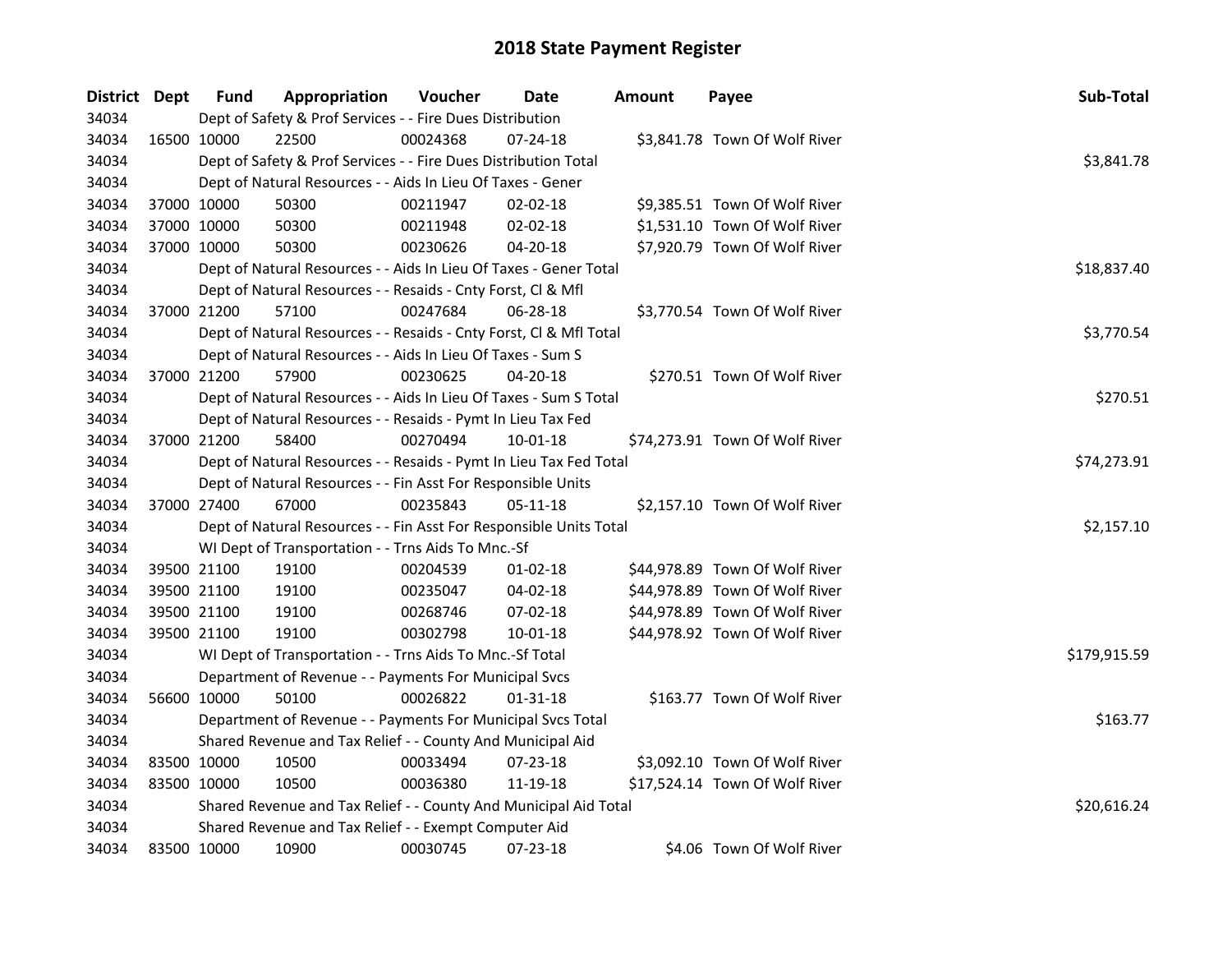| District Dept | Fund | <b>Appropriation</b>                                        | Voucher | Date | Amount | Payee | Sub-Total    |
|---------------|------|-------------------------------------------------------------|---------|------|--------|-------|--------------|
| 34034         |      | Shared Revenue and Tax Relief - - Exempt Computer Aid Total |         |      |        |       | \$4.06       |
| 34034 Total   |      |                                                             |         |      |        |       | \$303,850.90 |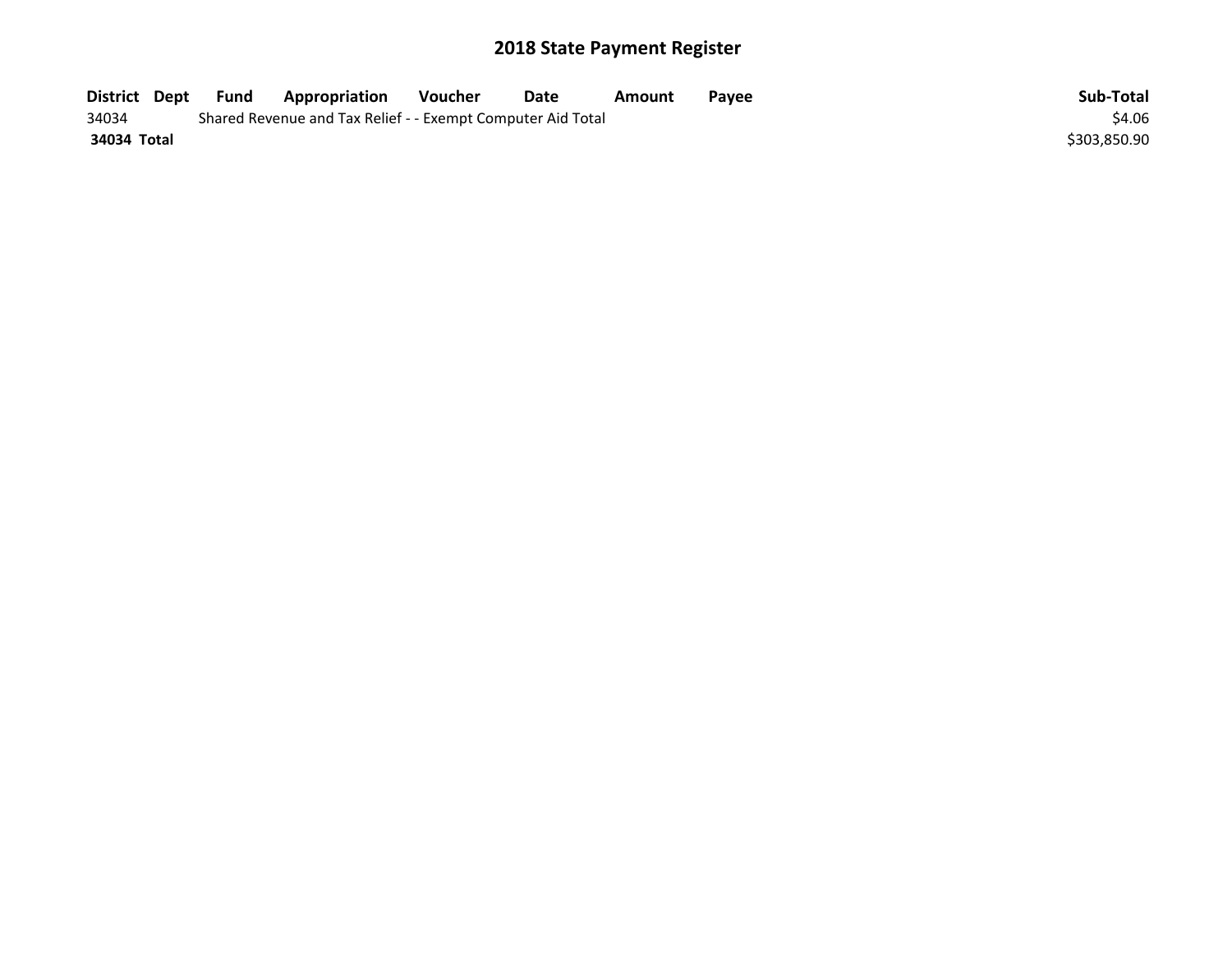| <b>District</b> | Dept | <b>Fund</b> | Appropriation                                                         | Voucher      | Date           | <b>Amount</b> | Payee                              | Sub-Total    |
|-----------------|------|-------------|-----------------------------------------------------------------------|--------------|----------------|---------------|------------------------------------|--------------|
| 34191           |      |             | Dept of Safety & Prof Services - - Fire Dues Distribution             |              |                |               |                                    |              |
| 34191           |      | 16500 10000 | 22500                                                                 | 00024369     | 07-24-18       |               | \$824.65 White Lake, Village Of    |              |
| 34191           |      |             | Dept of Safety & Prof Services - - Fire Dues Distribution Total       |              |                |               |                                    | \$824.65     |
| 34191           |      |             | Dept of Natural Resources - - Aids In Lieu Of Taxes - Gener           |              |                |               |                                    |              |
| 34191           |      | 37000 10000 | 50300                                                                 | 00211943     | $02 - 02 - 18$ |               | \$189.21 White Lake, Village Of    |              |
| 34191           |      |             | Dept of Natural Resources - - Aids In Lieu Of Taxes - Gener Total     |              |                |               |                                    | \$189.21     |
| 34191           |      |             | Dept of Natural Resources - - Resaids - Cnty Forst, Cl & Mfl          |              |                |               |                                    |              |
| 34191           |      | 37000 21200 | 57100                                                                 | 00247685     | 06-28-18       |               | \$99.05 White Lake, Village Of     |              |
| 34191           |      |             | Dept of Natural Resources - - Resaids - Cnty Forst, Cl & Mfl Total    | \$99.05      |                |               |                                    |              |
| 34191           |      |             | Dept of Natural Resources - - Fin Asst For Responsible Units          |              |                |               |                                    |              |
| 34191           |      | 37000 27400 | 67000                                                                 | 00235637     | 05-11-18       |               | \$759.98 White Lake, Village Of    |              |
| 34191           |      |             | Dept of Natural Resources - - Fin Asst For Responsible Units Total    |              |                |               |                                    | \$759.98     |
| 34191           |      |             | WI Dept of Transportation - - Trns Aids To Mnc.-Sf                    |              |                |               |                                    |              |
| 34191           |      | 39500 21100 | 19100                                                                 | 00204540     | 01-02-18       |               | \$4,562.99 White Lake, Village Of  |              |
| 34191           |      | 39500 21100 | 19100                                                                 | 00235048     | 04-02-18       |               | \$4,562.99 White Lake, Village Of  |              |
| 34191           |      | 39500 21100 | 19100                                                                 | 00268747     | 07-02-18       |               | \$4,562.99 White Lake, Village Of  |              |
| 34191           |      | 39500 21100 | 19100                                                                 | 00302799     | 10-01-18       |               | \$4,562.99 White Lake, Village Of  |              |
| 34191           |      |             | WI Dept of Transportation - - Trns Aids To Mnc.-Sf Total              |              |                |               |                                    | \$18,251.96  |
| 34191           |      |             | Shared Revenue and Tax Relief - - Expenditure Restraint Program       |              |                |               |                                    |              |
| 34191           |      | 83500 10000 | 10100                                                                 | 00033495     | 07-23-18       |               | \$2,100.63 White Lake, Village Of  |              |
| 34191           |      | 83500 10000 | 10100                                                                 | 00036381     | 11-19-18       |               | \$0.07 White Lake, Village Of      |              |
| 34191           |      |             | Shared Revenue and Tax Relief - - Expenditure Restraint Program Total |              |                |               |                                    | \$2,100.70   |
| 34191           |      |             | Shared Revenue and Tax Relief - - County And Municipal Aid            |              |                |               |                                    |              |
| 34191           |      | 83500 10000 | 10500                                                                 | 00033495     | $07 - 23 - 18$ |               | \$16,085.46 White Lake, Village Of |              |
| 34191           |      | 83500 10000 | 10500                                                                 | 00036381     | 11-19-18       |               | \$91,150.95 White Lake, Village Of |              |
| 34191           |      |             | Shared Revenue and Tax Relief - - County And Municipal Aid Total      | \$107,236.41 |                |               |                                    |              |
| 34191           |      |             | Shared Revenue and Tax Relief - - Exempt Computer Aid                 |              |                |               |                                    |              |
| 34191           |      | 83500 10000 | 10900                                                                 | 00030746     | 07-23-18       |               | \$98.43 White Lake, Village Of     |              |
| 34191           |      |             | Shared Revenue and Tax Relief - - Exempt Computer Aid Total           |              |                |               |                                    | \$98.43      |
| 34191 Total     |      |             |                                                                       |              |                |               |                                    | \$129,560.39 |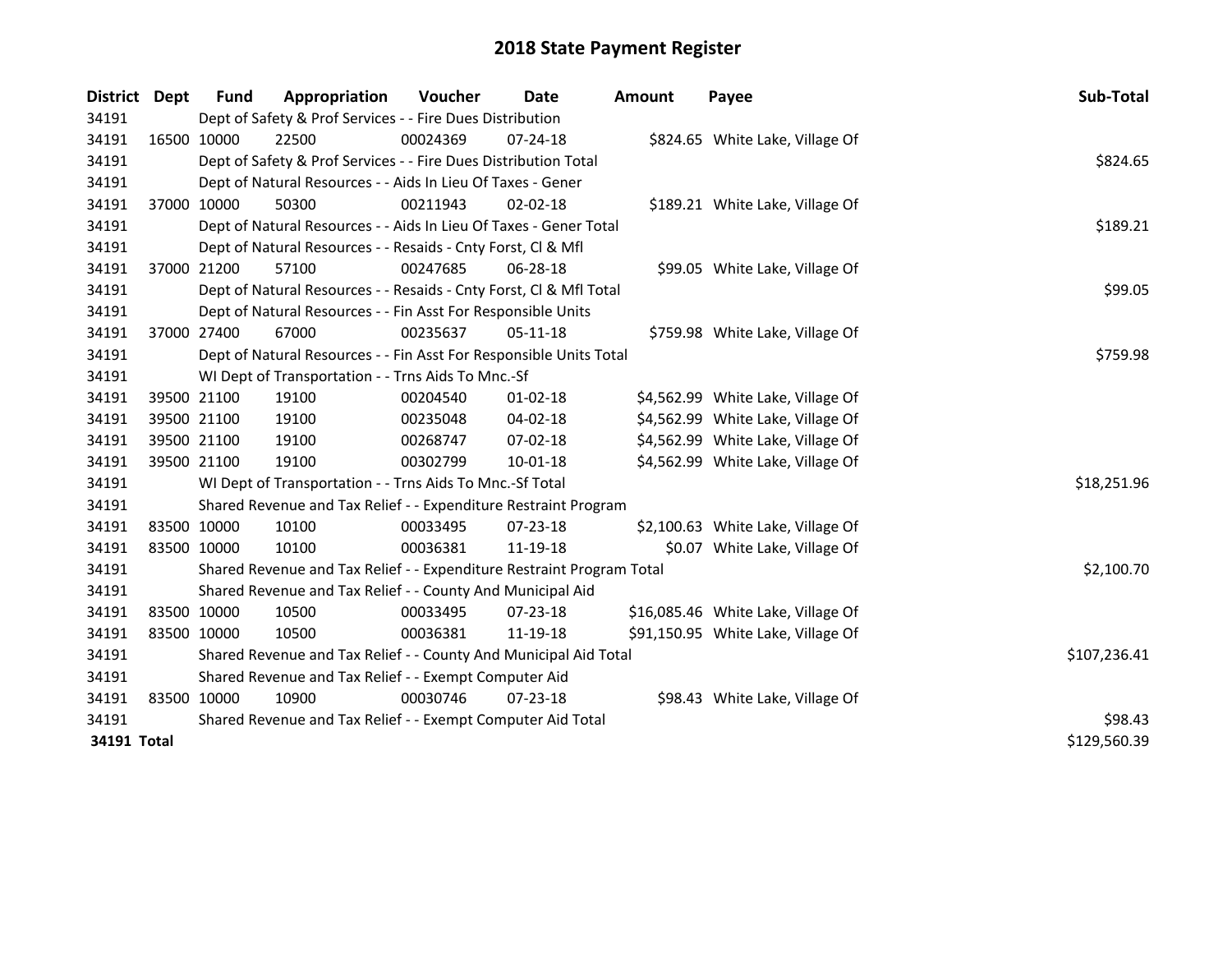| District Dept | <b>Fund</b> | Appropriation                                                      | Voucher  | Date           | <b>Amount</b> | Payee                      | Sub-Total   |
|---------------|-------------|--------------------------------------------------------------------|----------|----------------|---------------|----------------------------|-------------|
| 34201         |             | Dept of Safety & Prof Services - - Fire Dues Distribution          |          |                |               |                            |             |
| 34201         | 16500 10000 | 22500                                                              | 00024370 | 07-24-18       |               | \$15,755.89 City Of Antigo |             |
| 34201         |             | Dept of Safety & Prof Services - - Fire Dues Distribution Total    |          |                |               |                            | \$15,755.89 |
| 34201         |             | Dept of Natural Resources - - Aids In Lieu Of Taxes - Gener        |          |                |               |                            |             |
| 34201         | 37000 10000 | 50300                                                              | 00211718 | 02-02-18       |               | \$2.49 City Of Antigo      |             |
| 34201         | 37000 10000 | 50300                                                              | 00211719 | 02-02-18       |               | \$3,154.02 City Of Antigo  |             |
| 34201         |             | Dept of Natural Resources - - Aids In Lieu Of Taxes - Gener Total  |          |                |               |                            | \$3,156.51  |
| 34201         |             | Dept of Natural Resources - - Gen Program Ops-State Funds          |          |                |               |                            |             |
| 34201         | 37000 21200 | 16100                                                              | 00209512 | $01 - 23 - 18$ |               | \$12.55 City Of Antigo     |             |
| 34201         | 37000 21200 | 16100                                                              | 00213145 | 02-08-18       |               | \$22.88 City Of Antigo     |             |
| 34201         | 37000 21200 | 16100                                                              | 00217338 | 03-01-18       |               | \$23.88 City Of Antigo     |             |
| 34201         | 37000 21200 | 16100                                                              | 00222308 | 03-23-18       |               | \$22.88 City Of Antigo     |             |
| 34201         | 37000 21200 | 16100                                                              | 00222953 | 03-30-18       |               | \$21.10 City Of Antigo     |             |
| 34201         | 37000 21200 | 16100                                                              | 00228181 | 04-18-18       |               | \$23.88 City Of Antigo     |             |
| 34201         | 37000 21200 | 16100                                                              | 00228294 | 04-18-18       |               | \$22.88 City Of Antigo     |             |
| 34201         | 37000 21200 | 16100                                                              | 00233175 | 05-10-18       |               | \$22.88 City Of Antigo     |             |
| 34201         | 37000 21200 | 16100                                                              | 00238511 | 05-23-18       |               | \$26.65 City Of Antigo     |             |
| 34201         | 37000 21200 | 16100                                                              | 00248620 | 06-29-18       |               | \$29.43 City Of Antigo     |             |
| 34201         | 37000 21200 | 16100                                                              | 00252940 | 07-13-18       |               | \$22.88 City Of Antigo     |             |
| 34201         | 37000 21200 | 16100                                                              | 00253748 | 07-18-18       |               | \$21.10 City Of Antigo     |             |
| 34201         | 37000 21200 | 16100                                                              | 00260116 | 08-21-18       |               | \$22.88 City Of Antigo     |             |
| 34201         | 37000 21200 | 16100                                                              | 00262025 | 08-24-18       |               | \$29.87 City Of Antigo     |             |
| 34201         | 37000 21200 | 16100                                                              | 00266478 | 09-21-18       |               | \$22.88 City Of Antigo     |             |
| 34201         | 37000 21200 | 16100                                                              | 00266492 | 10-05-18       |               | \$21.10 City Of Antigo     |             |
| 34201         | 37000 21200 | 16100                                                              | 00271918 | 10-15-18       |               | \$22.88 City Of Antigo     |             |
| 34201         | 37000 21200 | 16100                                                              | 00274755 | 10-24-18       |               | \$23.88 City Of Antigo     |             |
| 34201         | 37000 21200 | 16100                                                              | 00278567 | 11-30-18       |               | \$25.79 City Of Antigo     |             |
| 34201         |             | Dept of Natural Resources - - Gen Program Ops-State Funds Total    |          |                |               |                            | \$442.27    |
| 34201         |             | Dept of Natural Resources - - Gen Program Ops-State Funds-Fr       |          |                |               |                            |             |
| 34201         | 37000 21200 | 16600                                                              | 00209512 | 01-23-18       |               | \$17.94 City Of Antigo     |             |
| 34201         | 37000 21200 | 16600                                                              | 00209519 | $01 - 22 - 18$ |               | \$138.02 City Of Antigo    |             |
| 34201         |             | Dept of Natural Resources - - Gen Program Ops-State Funds-Fr Total |          |                |               |                            | \$155.96    |
| 34201         |             | Dept of Natural Resources - - General Program Operations --        |          |                |               |                            |             |
| 34201         | 37000 21200 | 25400                                                              | 00217236 | 02-28-18       |               | \$140.90 City Of Antigo    |             |
| 34201         | 37000 21200 | 25400                                                              | 00217338 | 03-01-18       |               | \$17.94 City Of Antigo     |             |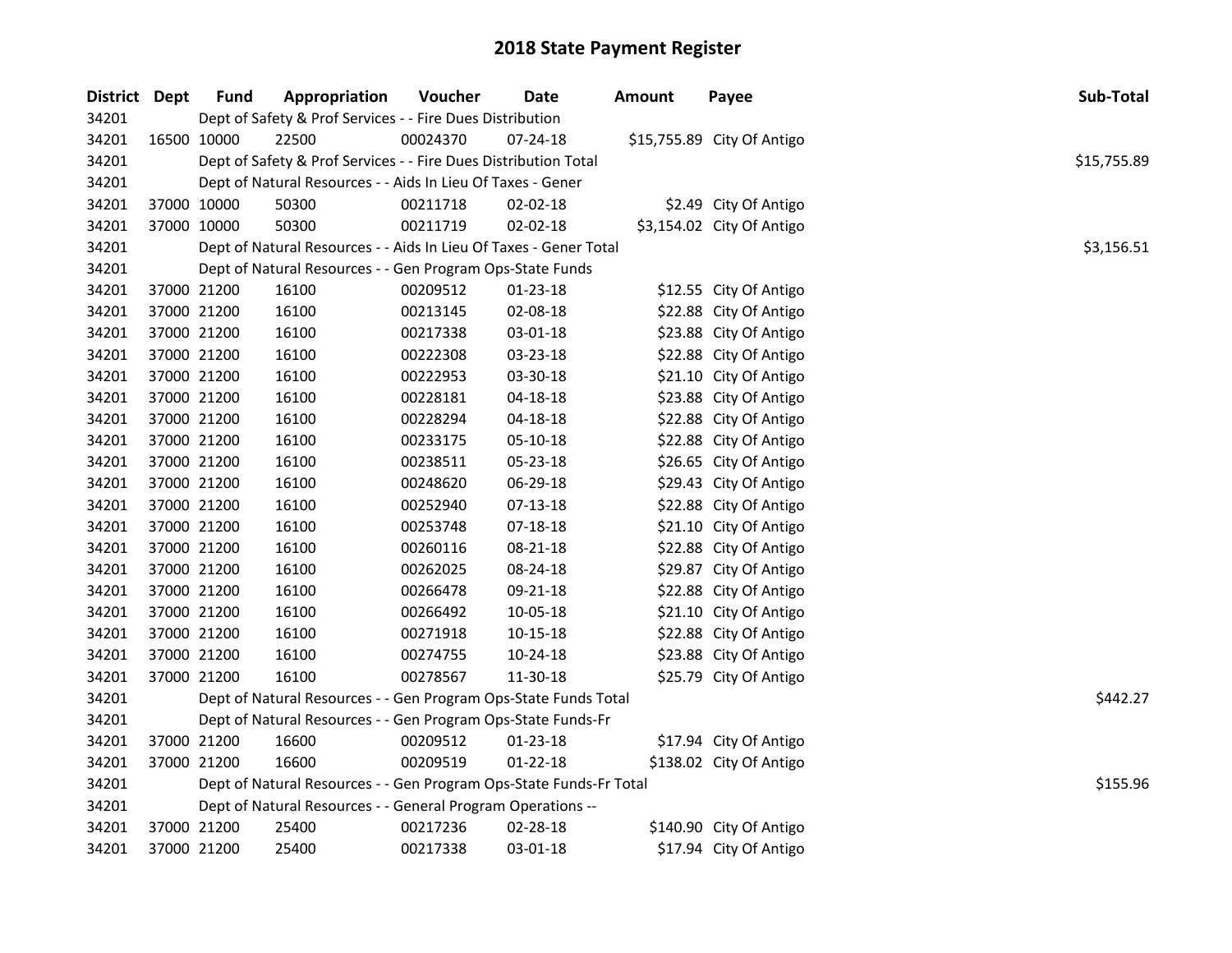|       | District Dept | <b>Fund</b> | Appropriation                                                     | Voucher  | Date           | Amount | Payee                   | Sub-Total  |
|-------|---------------|-------------|-------------------------------------------------------------------|----------|----------------|--------|-------------------------|------------|
| 34201 |               | 37000 21200 | 25400                                                             | 00222950 | 03-28-18       |        | \$138.02 City Of Antigo |            |
| 34201 |               | 37000 21200 | 25400                                                             | 00222953 | 03-30-18       |        | \$15.85 City Of Antigo  |            |
| 34201 |               | 37000 21200 | 25400                                                             | 00228181 | $04 - 18 - 18$ |        | \$17.93 City Of Antigo  |            |
| 34201 |               | 37000 21200 | 25400                                                             | 00228193 | 04-18-18       |        | \$140.90 City Of Antigo |            |
| 34201 |               | 37000 21200 | 25400                                                             | 00238511 | 05-23-18       |        | \$20.02 City Of Antigo  |            |
| 34201 |               | 37000 21200 | 25400                                                             | 00238514 | 05-23-18       |        | \$143.78 City Of Antigo |            |
| 34201 |               | 37000 21200 | 25400                                                             | 00248620 | 06-29-18       |        | \$22.12 City Of Antigo  |            |
| 34201 |               | 37000 21200 | 25400                                                             | 00248637 | 06-29-18       |        | \$172.58 City Of Antigo |            |
| 34201 |               | 37000 21200 | 25400                                                             | 00253712 | 07-18-18       |        | \$143.78 City Of Antigo |            |
| 34201 |               | 37000 21200 | 25400                                                             | 00253748 | 07-18-18       |        | \$15.85 City Of Antigo  |            |
| 34201 |               | 37000 21200 | 25400                                                             | 00262020 | 08-24-18       |        | \$146.66 City Of Antigo |            |
| 34201 |               | 37000 21200 | 25400                                                             | 00262025 | 08-24-18       |        | \$9.96 City Of Antigo   |            |
| 34201 |               | 37000 21200 | 25400                                                             | 00266492 | 10-05-18       |        | \$15.85 City Of Antigo  |            |
| 34201 |               | 37000 21200 | 25400                                                             | 00268084 | 09-21-18       |        | \$152.42 City Of Antigo |            |
| 34201 |               | 37000 21200 | 25400                                                             | 00274755 | 10-24-18       |        | \$17.93 City Of Antigo  |            |
| 34201 |               | 37000 21200 | 25400                                                             | 00274757 | 10-24-18       |        | \$138.02 City Of Antigo |            |
| 34201 |               | 37000 21200 | 25400                                                             | 00278552 | 11-13-18       |        | \$140.90 City Of Antigo |            |
| 34201 |               | 37000 21200 | 25400                                                             | 00278567 | 11-30-18       |        | \$18.91 City Of Antigo  |            |
| 34201 |               |             | Dept of Natural Resources - - General Program Operations -- Total |          |                |        |                         | \$1,630.32 |
| 34201 |               |             | Dept of Natural Resources - - Gpo--State Funds                    |          |                |        |                         |            |
| 34201 |               | 37000 21200 | 36100                                                             | 00209512 | $01 - 23 - 18$ |        | \$5.98 City Of Antigo   |            |
| 34201 |               | 37000 21200 | 36100                                                             | 00217338 | 03-01-18       |        | \$5.98 City Of Antigo   |            |
| 34201 |               | 37000 21200 | 36100                                                             | 00222953 | 03-30-18       |        | \$5.28 City Of Antigo   |            |
| 34201 |               | 37000 21200 | 36100                                                             | 00228181 | $04 - 18 - 18$ |        | \$5.98 City Of Antigo   |            |
| 34201 |               | 37000 21200 | 36100                                                             | 00238511 | 05-23-18       |        | \$6.68 City Of Antigo   |            |
| 34201 |               | 37000 21200 | 36100                                                             | 00248620 | 06-29-18       |        | \$7.36 City Of Antigo   |            |
| 34201 |               | 37000 21200 | 36100                                                             | 00253748 | 07-18-18       |        | \$5.28 City Of Antigo   |            |
| 34201 |               | 37000 21200 | 36100                                                             | 00262025 | 08-24-18       |        | \$9.96 City Of Antigo   |            |
| 34201 |               | 37000 21200 | 36100                                                             | 00266492 | 10-05-18       |        | \$5.28 City Of Antigo   |            |
| 34201 |               | 37000 21200 | 36100                                                             | 00274755 | 10-24-18       |        | \$5.98 City Of Antigo   |            |
| 34201 |               | 37000 21200 | 36100                                                             | 00278567 | 11-30-18       |        | \$6.54 City Of Antigo   |            |
| 34201 |               |             | Dept of Natural Resources - - Gpo--State Funds Total              |          |                |        |                         | \$70.30    |
| 34201 |               |             | Dept of Natural Resources - - Gpo-State Funds                     |          |                |        |                         |            |
| 34201 |               | 37000 21200 | 45900                                                             | 00206519 | $01 - 10 - 18$ |        | \$22.88 City Of Antigo  |            |
| 34201 |               | 37000 21200 | 45900                                                             | 00209512 | $01 - 23 - 18$ |        | \$11.33 City Of Antigo  |            |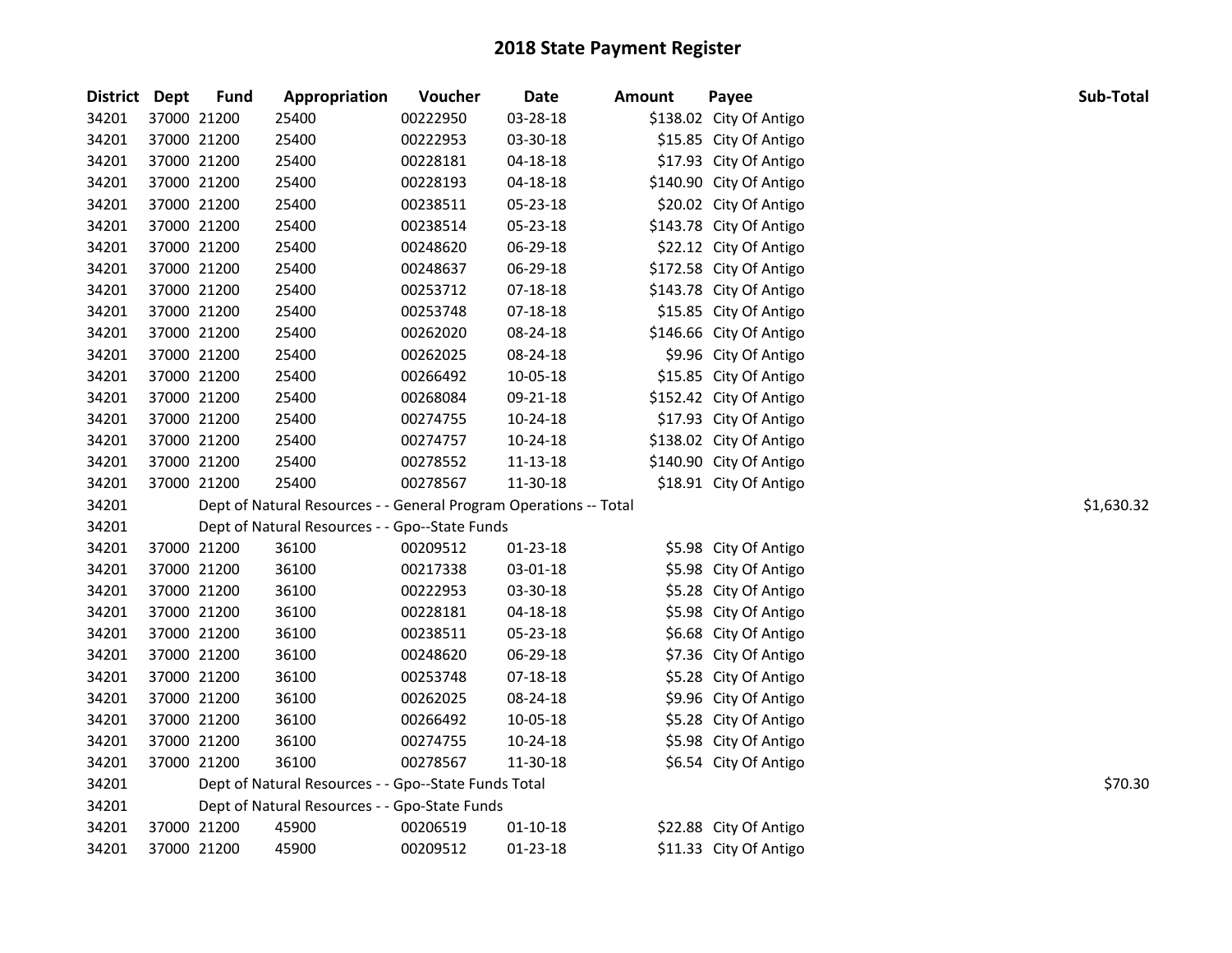| District Dept |             | <b>Fund</b>                                        | Appropriation                                                      | Voucher  | <b>Date</b>    | <b>Amount</b> | Payee                      | Sub-Total   |  |
|---------------|-------------|----------------------------------------------------|--------------------------------------------------------------------|----------|----------------|---------------|----------------------------|-------------|--|
| 34201         |             |                                                    | Dept of Natural Resources - - Gpo-State Funds Total                |          |                |               |                            | \$34.21     |  |
| 34201         |             | Dept of Natural Resources - - Gpo--State Funds     |                                                                    |          |                |               |                            |             |  |
| 34201         | 37000 21200 |                                                    | 86100                                                              | 00217250 | 02-28-18       |               | \$242.24 City Of Antigo    |             |  |
| 34201         |             | 37000 21200                                        | 86100                                                              | 00217338 | 03-01-18       |               | \$11.95 City Of Antigo     |             |  |
| 34201         |             | 37000 21200                                        | 86100                                                              | 00222953 | 03-30-18       |               | \$10.57 City Of Antigo     |             |  |
| 34201         |             | 37000 21200                                        | 86100                                                              | 00222960 | 03-29-18       |               | \$249.19 City Of Antigo    |             |  |
| 34201         |             | 37000 21200                                        | 86100                                                              | 00228181 | 04-18-18       |               | \$11.96 City Of Antigo     |             |  |
| 34201         |             | 37000 21200                                        | 86100                                                              | 00228199 | 04-18-18       |               | \$235.29 City Of Antigo    |             |  |
| 34201         |             | 37000 21200                                        | 86100                                                              | 00238511 | 05-23-18       |               | \$13.35 City Of Antigo     |             |  |
| 34201         | 37000 21200 |                                                    | 86100                                                              | 00238512 | 05-25-18       |               | \$200.54 City Of Antigo    |             |  |
| 34201         | 37000 21200 |                                                    | 86100                                                              | 00246550 | 07-13-18       |               | \$50.00 City Of Antigo     |             |  |
| 34201         | 37000 21200 |                                                    | 86100                                                              | 00248610 | 07-03-18       |               | \$200.54 City Of Antigo    |             |  |
| 34201         |             | 37000 21200                                        | 86100                                                              | 00248620 | 06-29-18       |               | \$14.74 City Of Antigo     |             |  |
| 34201         |             | 37000 21200                                        | 86100                                                              | 00253734 | 07-18-18       |               | \$206.56 City Of Antigo    |             |  |
| 34201         |             | 37000 21200                                        | 86100                                                              | 00253748 | 07-18-18       |               | \$10.57 City Of Antigo     |             |  |
| 34201         |             | 37000 21200                                        | 86100                                                              | 00262022 | 08-24-18       |               | \$193.59 City Of Antigo    |             |  |
| 34201         |             | 37000 21200                                        | 86100                                                              | 00262025 | 08-24-18       |               | \$9.96 City Of Antigo      |             |  |
| 34201         |             | 37000 21200                                        | 86100                                                              | 00266492 | 10-05-18       |               | \$10.57 City Of Antigo     |             |  |
| 34201         |             | 37000 21200                                        | 86100                                                              | 00268082 | 09-26-18       |               | \$193.59 City Of Antigo    |             |  |
| 34201         |             | 37000 21200                                        | 86100                                                              | 00274755 | 10-24-18       |               | \$11.96 City Of Antigo     |             |  |
| 34201         |             | 37000 21200                                        | 86100                                                              | 00274756 | 10-24-18       |               | \$242.24 City Of Antigo    |             |  |
| 34201         |             | 37000 21200                                        | 86100                                                              | 00278557 | 11-13-18       |               | \$221.39 City Of Antigo    |             |  |
| 34201         | 37000 21200 |                                                    | 86100                                                              | 00278567 | 11-30-18       |               | \$12.45 City Of Antigo     |             |  |
| 34201         |             |                                                    | Dept of Natural Resources - - Gpo--State Funds Total               |          |                |               |                            | \$2,353.25  |  |
| 34201         |             |                                                    | Dept of Natural Resources - - Gpo - State Funds                    |          |                |               |                            |             |  |
| 34201         |             | 37000 21200                                        | 96100                                                              | 00209512 | $01 - 23 - 18$ |               | \$11.95 City Of Antigo     |             |  |
| 34201         | 37000 21200 |                                                    | 96100                                                              | 00209524 | $01 - 23 - 18$ |               | \$221.39 City Of Antigo    |             |  |
| 34201         |             |                                                    | Dept of Natural Resources - - Gpo - State Funds Total              |          |                |               |                            | \$233.34    |  |
| 34201         |             |                                                    | Dept of Natural Resources - - Fin Asst For Responsible Units       |          |                |               |                            |             |  |
| 34201         | 37000 27400 |                                                    | 67000                                                              | 00235830 | $05 - 11 - 18$ |               | \$57,157.15 City Of Antigo |             |  |
| 34201         |             |                                                    | Dept of Natural Resources - - Fin Asst For Responsible Units Total |          |                |               |                            | \$57,157.15 |  |
| 34201         |             | WI Dept of Transportation - - Conn Hwy Aids St Fds |                                                                    |          |                |               |                            |             |  |
| 34201         |             | 39500 21100                                        | 16200                                                              | 00205582 | 01-02-18       |               | \$16,827.76 City Of Antigo |             |  |
| 34201         |             | 39500 21100                                        | 16200                                                              | 00236090 | 04-02-18       |               | \$16,827.76 City Of Antigo |             |  |
| 34201         | 39500 21100 |                                                    | 16200                                                              | 00269789 | 07-02-18       |               | \$16,827.76 City Of Antigo |             |  |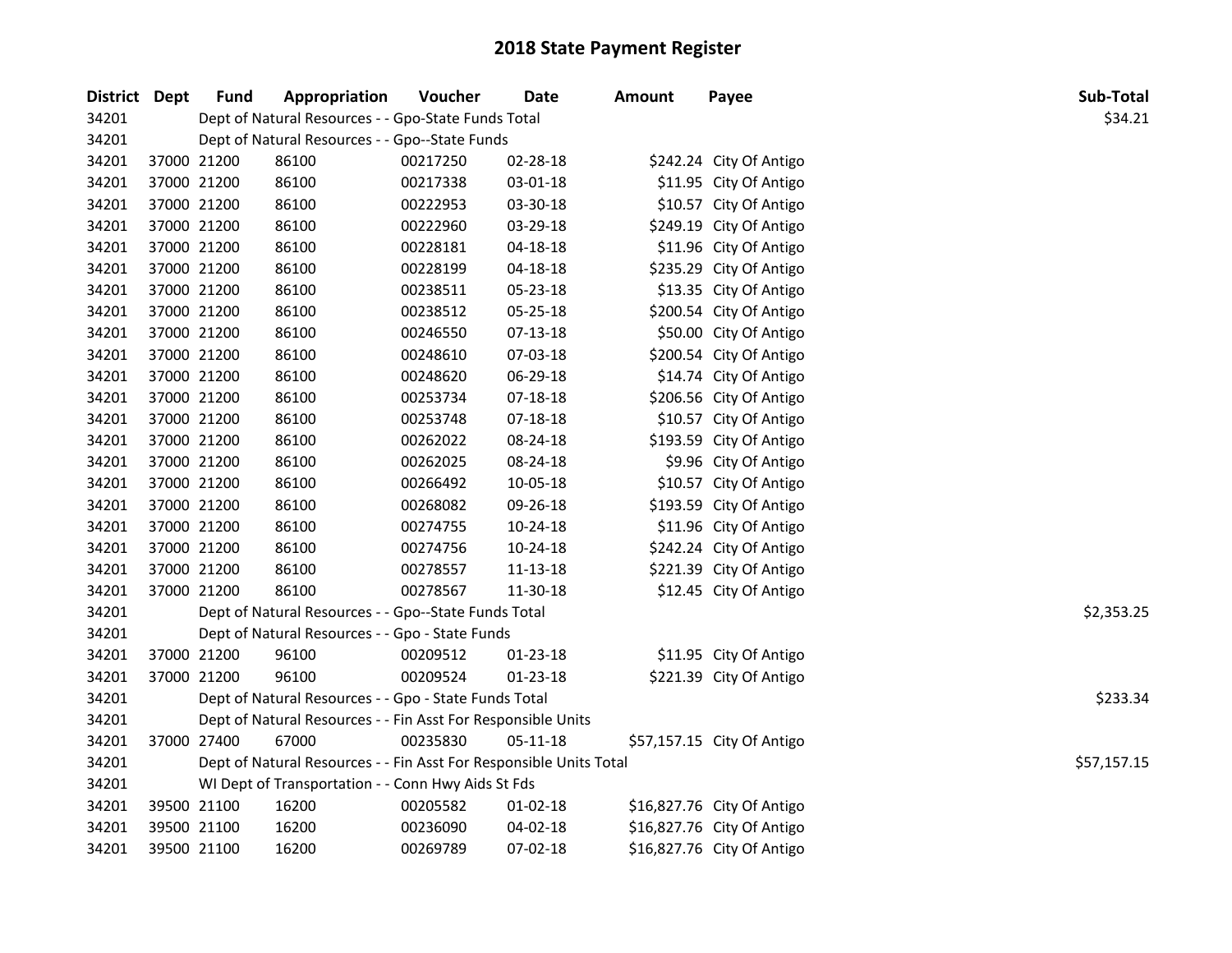| District Dept |             | <b>Fund</b>                                        | Appropriation                                                                   | Voucher            | Date           | <b>Amount</b> | Payee                       | Sub-Total    |  |  |
|---------------|-------------|----------------------------------------------------|---------------------------------------------------------------------------------|--------------------|----------------|---------------|-----------------------------|--------------|--|--|
| 34201         | 39500 21100 |                                                    | 16200                                                                           | 00303841           | $10 - 01 - 18$ |               | \$16,827.76 City Of Antigo  |              |  |  |
| 34201         |             |                                                    | WI Dept of Transportation - - Conn Hwy Aids St Fds Total                        |                    |                |               |                             | \$67,311.04  |  |  |
| 34201         |             | WI Dept of Transportation - - Hwy Sfty Loc Aid Ffd |                                                                                 |                    |                |               |                             |              |  |  |
| 34201         |             | 39500 21100                                        | 18500                                                                           | 00211991           | $01 - 16 - 18$ |               | \$8,371.97 City Of Antigo   |              |  |  |
| 34201         |             | 39500 21100                                        | 18500                                                                           | 00223390           | 02-20-18       |               | \$8,725.84 City Of Antigo   |              |  |  |
| 34201         |             | 39500 21100                                        | 18500                                                                           | 00232328           | 03-21-18       |               | \$4,452.38 City Of Antigo   |              |  |  |
| 34201         |             | 39500 21100                                        | 18500                                                                           | 00244043           | $04 - 27 - 18$ |               | \$5,391.77 City Of Antigo   |              |  |  |
| 34201         |             | 39500 21100                                        | 18500                                                                           | 00256386           | 06-06-18       |               | \$4,536.51 City Of Antigo   |              |  |  |
| 34201         |             | 39500 21100                                        | 18500                                                                           | 00276215           | 07-20-18       |               | \$6,350.42 City Of Antigo   |              |  |  |
| 34201         |             | 39500 21100                                        | 18500                                                                           | 00278148           | 07-23-18       |               | \$4,275.54 City Of Antigo   |              |  |  |
| 34201         |             | 39500 21100                                        | 18500                                                                           | 00291920           | 08-29-18       |               | \$5,449.79 City Of Antigo   |              |  |  |
| 34201         |             | 39500 21100                                        | 18500                                                                           | 00300009           | 09-24-18       |               | \$4,349.25 City Of Antigo   |              |  |  |
| 34201         |             | 39500 21100                                        | 18500                                                                           | 00300010           | 09-24-18       |               | \$1,669.12 City Of Antigo   |              |  |  |
| 34201         | 39500 21100 |                                                    | 18500                                                                           | 00304844           | 10-09-18       |               | \$3,999.40 City Of Antigo   |              |  |  |
| 34201         |             |                                                    | WI Dept of Transportation - - Hwy Sfty Loc Aid Ffd Total                        |                    |                |               |                             | \$57,571.99  |  |  |
| 34201         |             |                                                    | WI Dept of Transportation - - Trns Aids To Mnc.-Sf                              |                    |                |               |                             |              |  |  |
| 34201         |             | 39500 21100                                        | 19100                                                                           | 00204541           | 01-02-18       |               | \$111,048.44 City Of Antigo |              |  |  |
| 34201         |             | 39500 21100                                        | 19100                                                                           | 00235049           | 04-02-18       |               | \$111,048.44 City Of Antigo |              |  |  |
| 34201         |             | 39500 21100                                        | 19100                                                                           | 00268748           | 07-02-18       |               | \$111,048.44 City Of Antigo |              |  |  |
| 34201         |             | 39500 21100                                        | 19100                                                                           | 00302800           | $10 - 01 - 18$ |               | \$111,048.47 City Of Antigo |              |  |  |
| 34201         |             |                                                    | WI Dept of Transportation - - Trns Aids To Mnc.-Sf Total                        |                    |                |               |                             | \$444,193.79 |  |  |
| 34201         |             |                                                    | WI Dept of Transportation - - Trns Facl Econ Astsf                              |                    |                |               |                             |              |  |  |
| 34201         |             | 39500 21100                                        | 26000                                                                           | 00213298           | $01 - 22 - 18$ |               | \$100,000.00 City Of Antigo |              |  |  |
| 34201         |             |                                                    | WI Dept of Transportation - - Trns Facl Econ Astsf Total                        |                    |                |               |                             | \$100,000.00 |  |  |
| 34201         |             |                                                    | Department of Health Services - - Emergency Medical Services, Ai                |                    |                |               |                             |              |  |  |
| 34201         | 43500 10000 |                                                    | 11900                                                                           | 00229275           | 08-31-18       |               | \$5,414.81 City Of Antigo   |              |  |  |
| 34201         |             |                                                    | Department of Health Services - - Emergency Medical Services, Ai Total          |                    |                |               |                             | \$5,414.81   |  |  |
| 34201         |             |                                                    | Department of Health Services - - Prepaid Medical Transport Reimbursement       |                    |                |               |                             |              |  |  |
| 34201         | 43500 10000 |                                                    | 16300                                                                           | AMBULANCE 11-08-18 |                |               | \$49,676.63 City Of Antigo  |              |  |  |
| 34201         |             |                                                    | Department of Health Services - - Prepaid Medical Transport Reimbursement Total |                    |                |               |                             | \$49,676.63  |  |  |
| 34201         |             |                                                    | Department of Justice - - Law Enforcement Train, Local                          |                    |                |               |                             |              |  |  |
| 34201         |             | 45500 10000                                        | 23100                                                                           | 00051885           | 09-21-18       |               | \$2,400.00 City Of Antigo   |              |  |  |
| 34201         |             |                                                    | Department of Justice - - Law Enforcement Train, Local Total                    |                    |                |               |                             | \$2,400.00   |  |  |
| 34201         |             |                                                    | Department of Military Affairs - - Energy Costs, Energy-Related A               |                    |                |               |                             |              |  |  |
| 34201         |             | 46500 10000                                        | 10600                                                                           | 00037166           | $01 - 17 - 18$ |               | \$269.12 City Of Antigo     |              |  |  |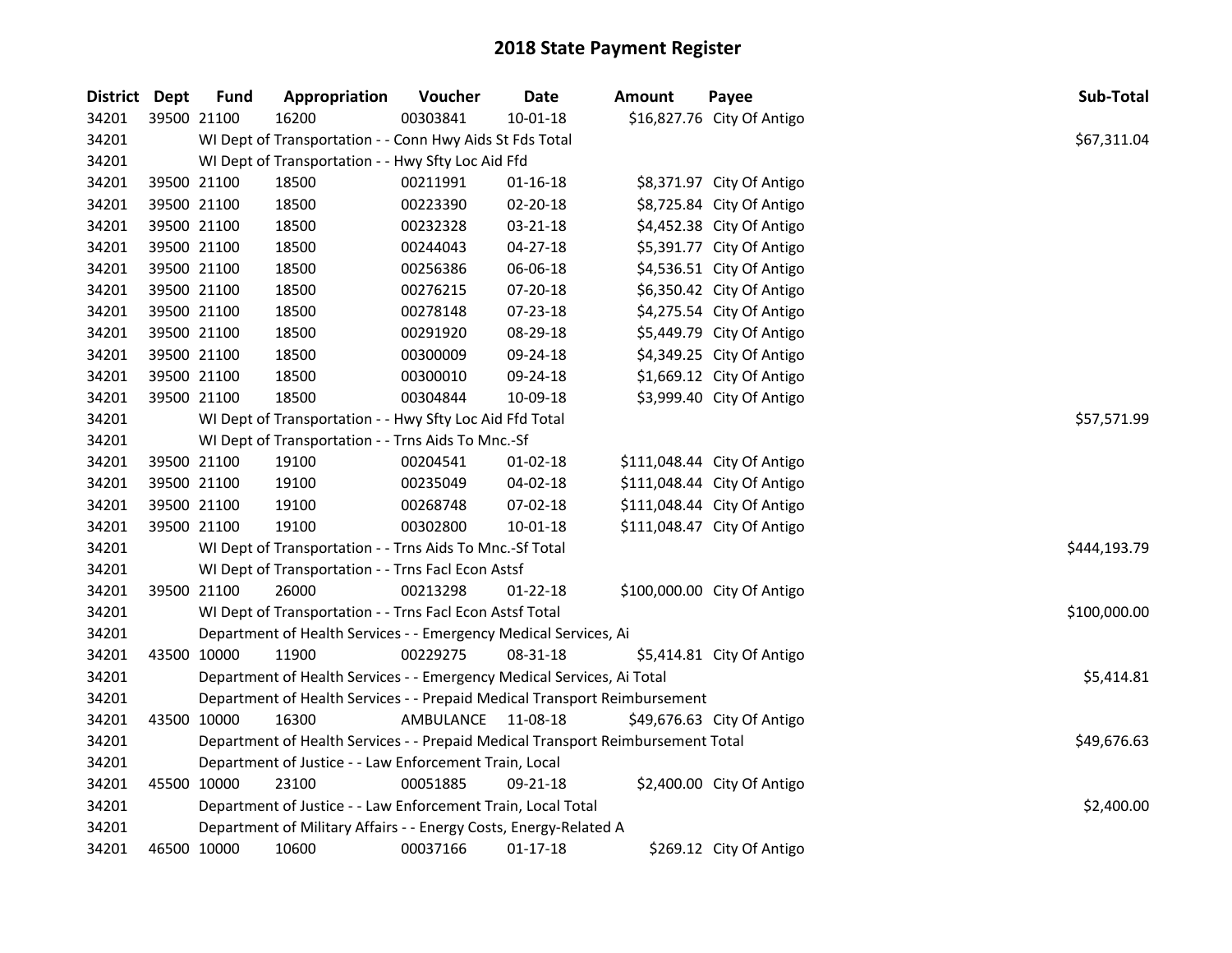| District Dept |             | <b>Fund</b> | Appropriation                                                           | Voucher  | <b>Date</b>    | Amount | Payee                       | Sub-Total    |
|---------------|-------------|-------------|-------------------------------------------------------------------------|----------|----------------|--------|-----------------------------|--------------|
| 34201         |             | 46500 10000 | 10600                                                                   | 00039674 | 02-23-18       |        | \$262.17 City Of Antigo     |              |
| 34201         | 46500 10000 |             | 10600                                                                   | 00040433 | 03-14-18       |        | \$262.17 City Of Antigo     |              |
| 34201         | 46500 10000 |             | 10600                                                                   | 00041861 | $04 - 17 - 18$ |        | \$262.17 City Of Antigo     |              |
| 34201         | 46500 10000 |             | 10600                                                                   | 00043111 | 05-15-18       |        | \$269.12 City Of Antigo     |              |
| 34201         | 46500 10000 |             | 10600                                                                   | 00045101 | 06-18-18       |        | \$269.12 City Of Antigo     |              |
| 34201         | 46500 10000 |             | 10600                                                                   | 00046480 | 07-18-18       |        | \$269.12 City Of Antigo     |              |
| 34201         | 46500 10000 |             | 10600                                                                   | 00047602 | 08-13-18       |        | \$283.02 City Of Antigo     |              |
| 34201         | 46500 10000 |             | 10600                                                                   | 00049308 | 09-19-18       |        | \$262.17 City Of Antigo     |              |
| 34201         | 46500 10000 |             | 10600                                                                   | 00050316 | 10-12-18       |        | \$269.12 City Of Antigo     |              |
| 34201         | 46500 10000 |             | 10600                                                                   | 00053715 | 12-27-18       |        | \$255.22 City Of Antigo     |              |
| 34201         | 46500 10000 |             | 10600                                                                   | 00053716 | 12-27-18       |        | \$269.12 City Of Antigo     |              |
| 34201         |             |             | Department of Military Affairs - - Energy Costs, Energy-Related A Total |          |                |        |                             | \$3,201.64   |
| 34201         |             |             | Department of Military Affairs - - Program Services                     |          |                |        |                             |              |
| 34201         |             | 46500 10000 | 33100                                                                   | 00042834 | 05-11-18       |        | \$1,615.55 City Of Antigo   |              |
| 34201         | 46500 10000 |             | 33100                                                                   | 00053382 | 12-20-18       |        | \$361.12 City Of Antigo     |              |
| 34201         |             |             | Department of Military Affairs - - Program Services Total               |          |                |        |                             | \$1,976.67   |
| 34201         |             |             | Department of Military Affairs - - Federal Aid, Homeland Security       |          |                |        |                             |              |
| 34201         | 46500 10000 |             | 35000                                                                   | 00037317 | $01 - 18 - 18$ |        | \$371.25 City Of Antigo     |              |
| 34201         | 46500 10000 |             | 35000                                                                   | 00039099 | 02-13-18       |        | \$2,070.00 City Of Antigo   |              |
| 34201         | 46500 10000 |             | 35000                                                                   | 00042837 | 05-15-18       |        | \$315.00 City Of Antigo     |              |
| 34201         | 46500 10000 |             | 35000                                                                   | 00044259 | 06-07-18       |        | \$551.25 City Of Antigo     |              |
| 34201         | 46500 10000 |             | 35000                                                                   | 00046747 | 07-19-18       |        | \$180.00 City Of Antigo     |              |
| 34201         | 46500 10000 |             | 35000                                                                   | 00046996 | 07-23-18       |        | \$495.00 City Of Antigo     |              |
| 34201         |             | 46500 10000 | 35000                                                                   | 00047981 | 08-23-18       |        | \$270.00 City Of Antigo     |              |
| 34201         | 46500 10000 |             | 35000                                                                   | 00051069 | 10-30-18       |        | \$2,823.75 City Of Antigo   |              |
| 34201         |             | 46500 10000 | 35000                                                                   | 00051077 | 10-30-18       |        | \$1,057.50 City Of Antigo   |              |
| 34201         |             | 46500 10000 | 35000                                                                   | 00053329 | 12-20-18       |        | \$2,182.50 City Of Antigo   |              |
| 34201         | 46500 10000 |             | 35000                                                                   | 00053337 | 12-20-18       |        | \$382.50 City Of Antigo     |              |
| 34201         | 46500 10000 |             | 35000                                                                   | 00053359 | 12-20-18       |        | \$1,147.50 City Of Antigo   |              |
| 34201         |             |             | Department of Military Affairs - - Federal Aid, Homeland Security Total |          |                |        |                             | \$11,846.25  |
| 34201         |             |             | Department of Administration - - Federal Aid, Local Assistance          |          |                |        |                             |              |
| 34201         |             | 50500 10000 | 74300                                                                   | 00091465 | 11-06-18       |        | \$178,179.00 City Of Antigo |              |
| 34201         |             |             | Department of Administration - - Federal Aid, Local Assistance Total    |          |                |        |                             | \$178,179.00 |
| 34201         |             |             | Department of Revenue - - Payments For Municipal Svcs                   |          |                |        |                             |              |
| 34201         | 56600 10000 |             | 50100                                                                   | 00026823 | 01-31-18       |        | \$5,900.00 City Of Antigo   |              |